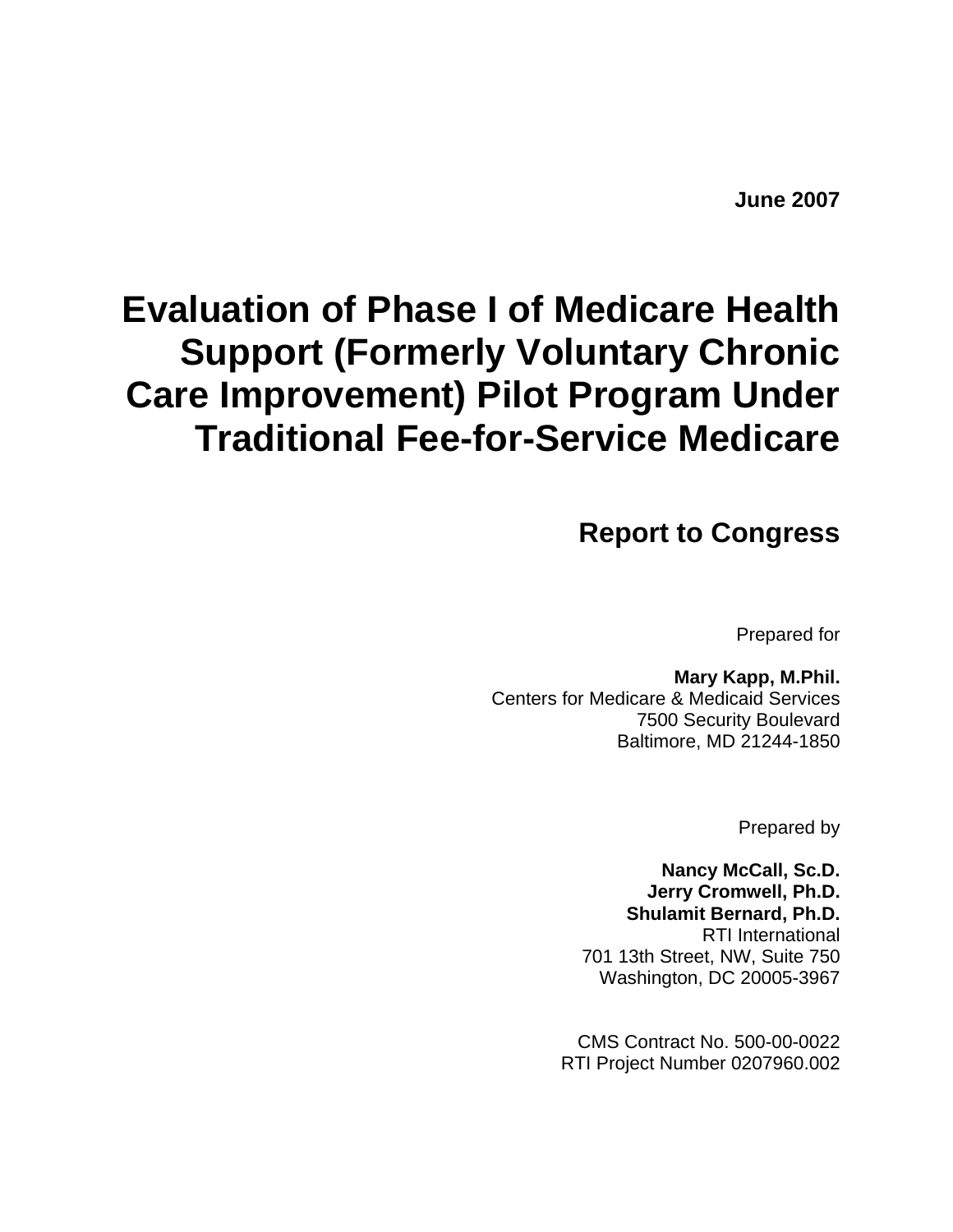# EVALUATION OF PHASE I OF MEDICARE HEALTH SUPPORT (FORMERLY VOLUNTARY CHRONIC CARE IMPROVEMENT) PILOT PROGRAM UNDER TRADITIONAL FEE-FOR-SERVICE MEDICARE

by Nancy McCall, Sc.D. Jerry Cromwell, Ph.D. Shulamit Bernard, Ph.D.

Federal Project Officer: Mary Kapp, M.Phil.

RTI International

CMS Contract No. 500-00-0022

June 2007

This project was funded by the Centers for Medicare & Medicaid Services under contract no. 500-00-0022. The statements contained in this report are solely those of the authors and do not necessarily reflect the views or policies of the Centers for Medicare & Medicaid Services. RTI assumes responsibility for the accuracy and completeness of the information contained in this report.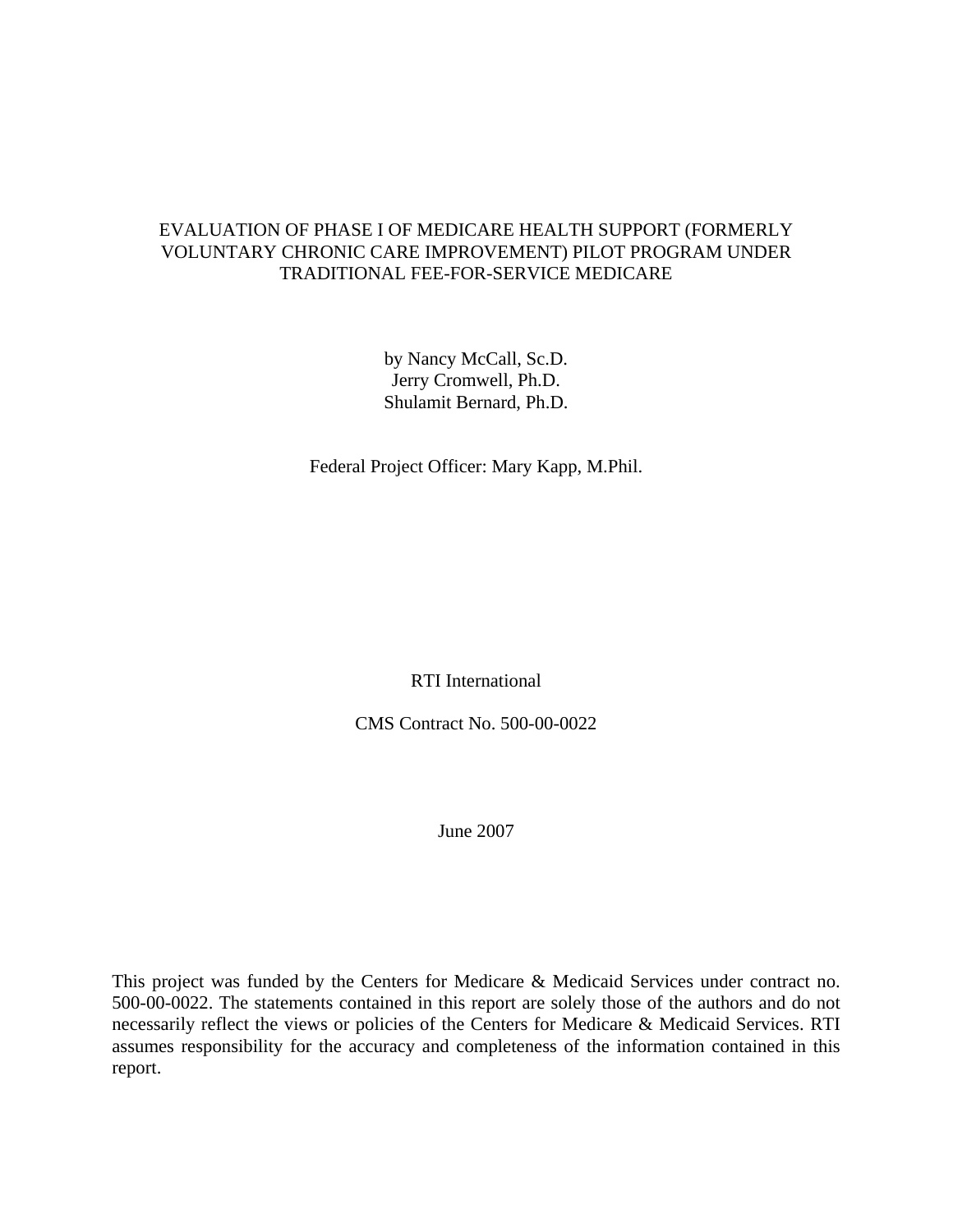#### **ACKNOWLEDGEMENTS**

This first interim Report to Congress is a synthesis of findings from a more exhaustive set of analyses conducted for CMS under the contract titled "Evaluation of Phase I of Voluntary Chronic Care Improvement Pilot Program under Traditional Fee-for-Service Medicare." Authors of related reports include Nancy McCall, Sc.D.; Jerry Cromwell, Ph.D.; Joseph Burton, M.S.; Erica Brody, M.P.H.; Shulamit Bernard, Ph.D.; Kevin Smith, M.A.; Donna Rabiner, Ph.D.; Vera Kurlantzick, M.S.; and Genevieve Cromwell, B.A. Ann Larsen of RTI International made an invaluable contribution in the conduct of this first set of analyses through expert computer programming. Vincent Iannacchione, M.S., contributed expert statistical consultation. And Norma DiVito provided superb documentation preparation assistance.

We would like to thank Mary Kapp, M.Phil., our CMS Project Officer, for the guidance she provided in the development of our evaluation design and in the conduct of our first set of analyses. We would also like to thank her for careful and thoughtful review of our first annual report as well as the first interim Report to Congress. She has made an invaluable contribution to this report.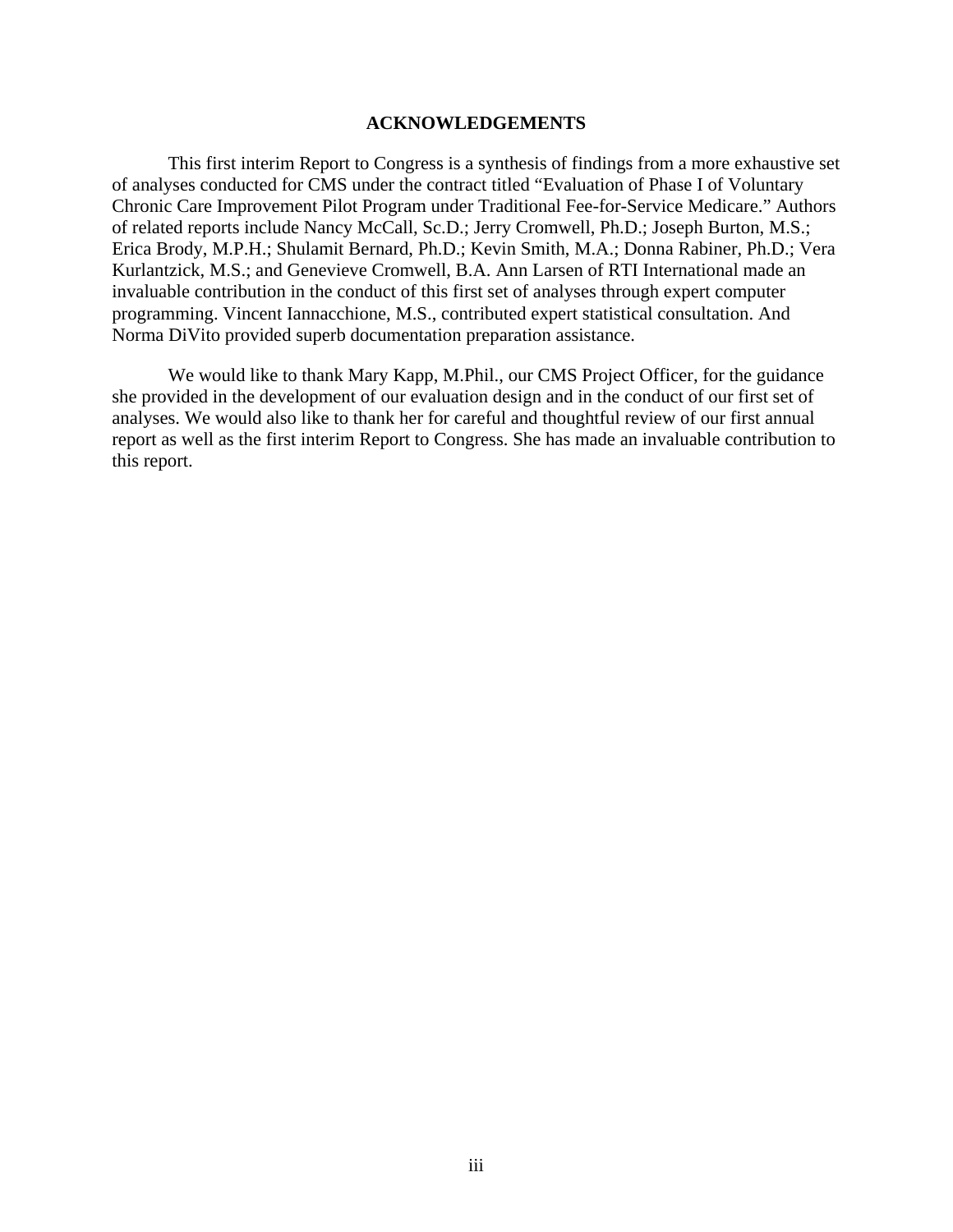| 1.1 |                                                                     |  |
|-----|---------------------------------------------------------------------|--|
| 1.2 |                                                                     |  |
| 1.3 |                                                                     |  |
|     | CHAPTER 2 MHS PROGRAM DESIGN FEATURES AND EARLY                     |  |
|     |                                                                     |  |
| 2.1 |                                                                     |  |
| 2.2 |                                                                     |  |
|     |                                                                     |  |
|     | <b>CHAPTER 3 EARLY FINDINGS RELATED TO BASELINE CHARACTERISTICS</b> |  |
|     | OF MHS BENEFICIARIES, LEVEL OF PARTICIPATION, AND                   |  |
|     | CHARACTERISTICS OF PARTICIPANTS AND NON-PARTICIPANTS17              |  |
| 3.1 |                                                                     |  |
| 3.2 | Characteristics of MHS Beneficiaries at the Time of Randomization17 |  |
| 3.3 | Characteristics of Intervention and Comparison MHS Populations at   |  |
|     |                                                                     |  |
| 3.4 |                                                                     |  |
| 3.5 |                                                                     |  |
|     | CHAPTER 4 BASELINE FINDINGS FROM MHS BENEFICIARY SURVEY26           |  |
| 4.1 |                                                                     |  |
| 4.2 |                                                                     |  |
| 4.3 |                                                                     |  |
|     |                                                                     |  |
|     | CHAPTER 5 PRELIMINARY FINDINGS RELATED TO QUALITY IMPROVEMENT       |  |
| 5.1 |                                                                     |  |
| 5.2 |                                                                     |  |
|     |                                                                     |  |
|     | CHAPTER 6 FINANCIAL OUTCOMES: PRELIMINARY FINDINGS35                |  |
| 6.1 |                                                                     |  |
| 6.2 |                                                                     |  |
| 6.3 |                                                                     |  |
|     |                                                                     |  |
|     |                                                                     |  |
|     |                                                                     |  |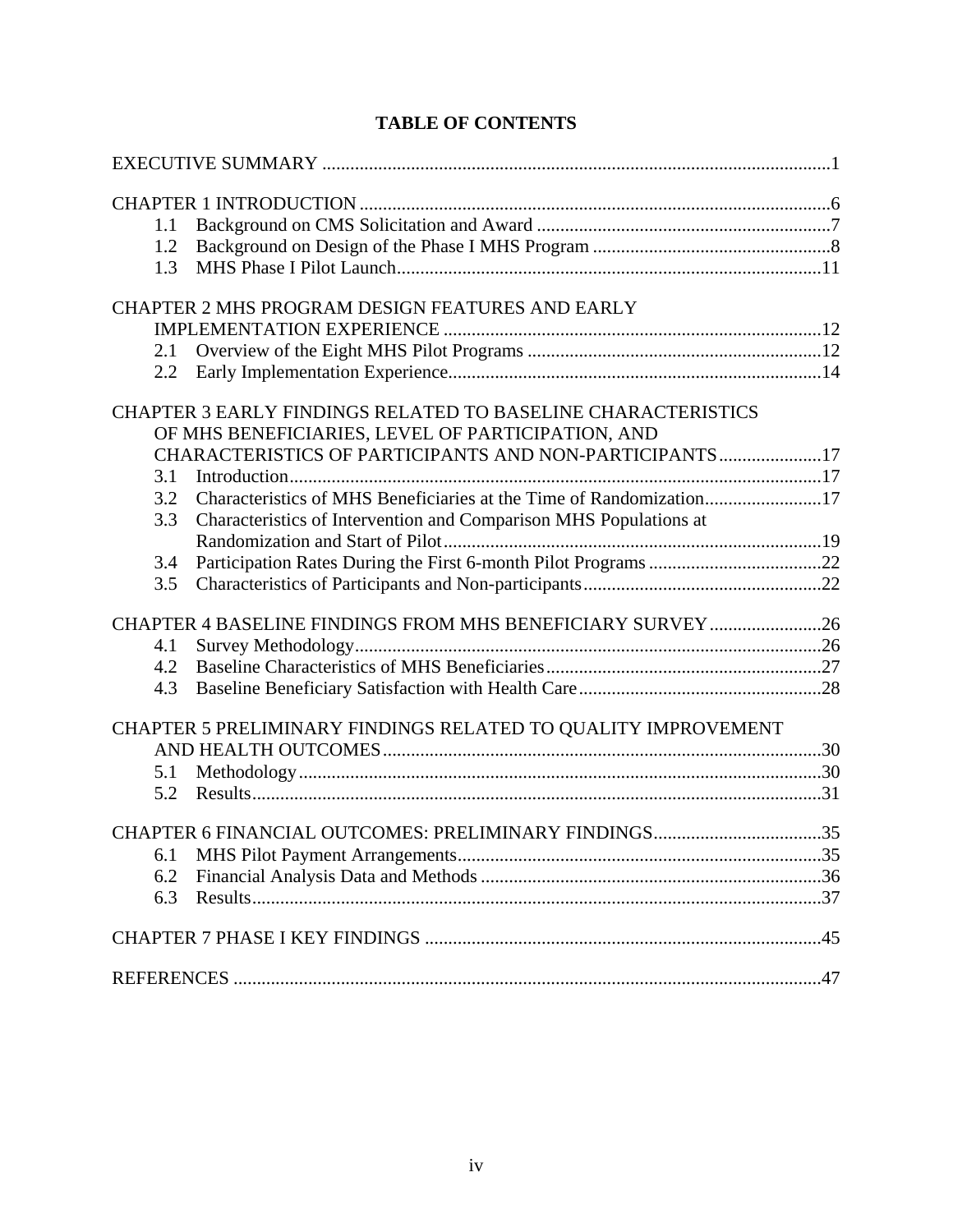# **TABLE OF FIGURES**

| Figure $5-1$ | Range of rate of guideline-concordant care per 100 Medicare health support                     |
|--------------|------------------------------------------------------------------------------------------------|
|              | intervention and comparison populations during the first 6-month MHS pilot                     |
|              |                                                                                                |
| Figure $6-1$ |                                                                                                |
| Figure $6-2$ | Differences in intervention and comparison growth in Medicare payment PBPMs                    |
|              |                                                                                                |
|              | Figure 6-3 Ratio of PBPMs for intervention vs. comparison groups at randomization, start date, |
|              |                                                                                                |
| Figure 6-4   | Intervention non-participant to participant of base year PBPMs, by MHSO  42                    |
| Figure 6-5   | Proportion of total net savings <sup>a</sup> achieved through pilot's first 6 months,          |
|              |                                                                                                |

# **TABLE OF TABLES**

| Table 1-1 |                                                                                   |    |
|-----------|-----------------------------------------------------------------------------------|----|
| Table 3-1 | Selected demographic characteristics of Medicare beneficiaries randomized         |    |
|           |                                                                                   |    |
| Table 3-2 | Mean HCC scores of intervention and comparison populations at time of             |    |
|           |                                                                                   |    |
| Table 3-3 | Comparison of rates of all cause, heart failure, and diabetes hospitalizations    |    |
|           | per 100 Medicare beneficiaries between Intervention and Comparison                |    |
|           |                                                                                   |    |
| Table 3-4 | Mean per-beneficiary-per-month (PBPM) total Medicare payments of                  |    |
|           |                                                                                   |    |
| Table 3-5 | Participation rates during the first 6 months of the MHS program, by MHSO  22     |    |
| Table 3-6 | Mean HCC scores of participants and non-participants one year prior to go-live 23 |    |
| Table 3-7 | Prevalence per 100 beneficiaries of acute and chronic renal disease for           |    |
|           |                                                                                   |    |
| Table 3-8 | Comparison of rates of all cause, heart failure, and diabetes hospitalizations    |    |
|           | per 100 MHS beneficiaries between participants and non-participants 1 year        |    |
|           |                                                                                   |    |
| Table 3-9 | Mean per-beneficiary-per-month (PBPM) total Medicare payments of participants     |    |
|           |                                                                                   |    |
| Table 5-1 | Comparison of intervention and comparison group mortality rates during the        |    |
|           |                                                                                   |    |
| Table 6-1 | Medicare per-beneficiary-per-month (PBPM) payment differences between             |    |
|           | Intervention and Comparison Beneficiaries for the year prior to the start of each |    |
|           |                                                                                   | 37 |
| Table 6-2 | Medicare per-beneficiary-per-month (PBPM) payment differences between             |    |
|           |                                                                                   |    |
| Table 6-3 | Medicare per-beneficiary-per-month (PBPM) payments for intervention               |    |
|           | participants and non-participants and comparison beneficiaries during the base    |    |
|           |                                                                                   |    |
| Table 6-4 | Percentage of monthly management fee recovered through Medicare savings:          |    |
|           |                                                                                   |    |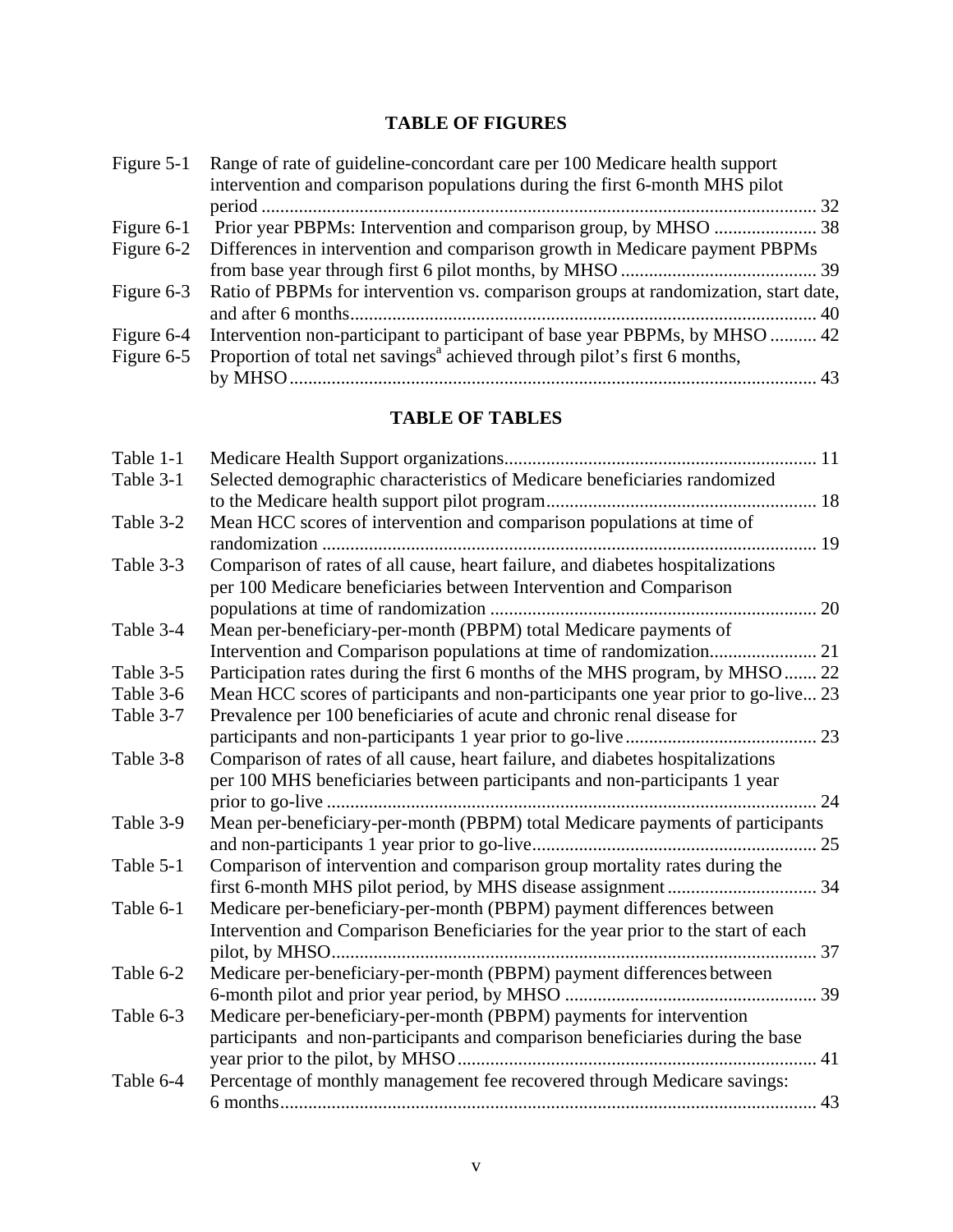#### **EXECUTIVE SUMMARY**

<span id="page-5-0"></span>The purpose of this Report to Congress is to report the results of RTI International's initial evaluation of eight voluntary chronic care improvement pilot programs implemented under Phase I of the "Voluntary Chronic Care Improvement Pilot Program Under Traditional Fee-for-Service Medicare" initiative as authorized by Section 721 of the Medicare Prescription Drug, Improvement, and Modernization Act of 2003 (Pub. L. 108–173). Section 721 requires the Secretary of Health and Human Services to provide for the phased-in development, testing, evaluation, and implementation of chronic care improvement programs. Prior to program implementation, the name of the initiative was changed to Medicare Health Support, which we refer to as MHS hereafter.

The legislation also mandated four Reports to Congress, the first of which to be provided not later than 2 years after the date of the implementation and to report on the scope of implementation of the programs, the design of the programs, and preliminary cost and quality findings with respect to the programs. This report serves as the first interim report. To meet the congressional timeline, this first Report to Congress presents evaluation findings based on the first 6 months of MHS program operations. This period overlaps completely with the 6-month outreach period for each Medicare Health Support Organization (MHSO); many of the Medicare fee-for-service (FFS) beneficiaries randomized to the intervention group have received very limited exposure to the MHSOs' care management programs and services. Thus, these results should be considered *extremely preliminary*.

A large number of analyses were conducted for this report. In this Executive Summary, we highlight selected key findings that are statistically and/or substantively meaningful. It is important to note that some statistically significant differences are to be expected—even after a randomization process—as a result of the large number of comparisons conducted. At the 5% level of significance, for example, we expect to find statistically significant differences in 1 out of every 20 t-tests performed based on random chance. Furthermore, our sample sizes are extremely large from a statistical power perspective; extremely small differences may be statistically significant. Thus, we refrain from reporting in detail on statistically significant differences if they are not substantively meaningful differences. Lastly, we observe substantial variation in annual total Medicare payments for the study populations. The observed variability can reduce the likelihood of identifying differences as statistically significant. To the extent that we observe differences that are substantively meaningful from an evaluation or pilot program policy perspective, we do report on those differences.

#### **Scope of Implementation of the MHS Program**

After a competitive solicitation, the Centers for Medicare & Medicaid Services (CMS) selected nine chronic care improvement programs for award. Eight MHSOs launched their programs between August 1, 2005, and January 16, 2006. A ninth program decided not to go forward with finalizing its agreement. Programs are distributed throughout the United States and serve a variety of populations. Several programs serve urban and suburban populations, while others target metropolitan and rural communities. Among the populations served, there are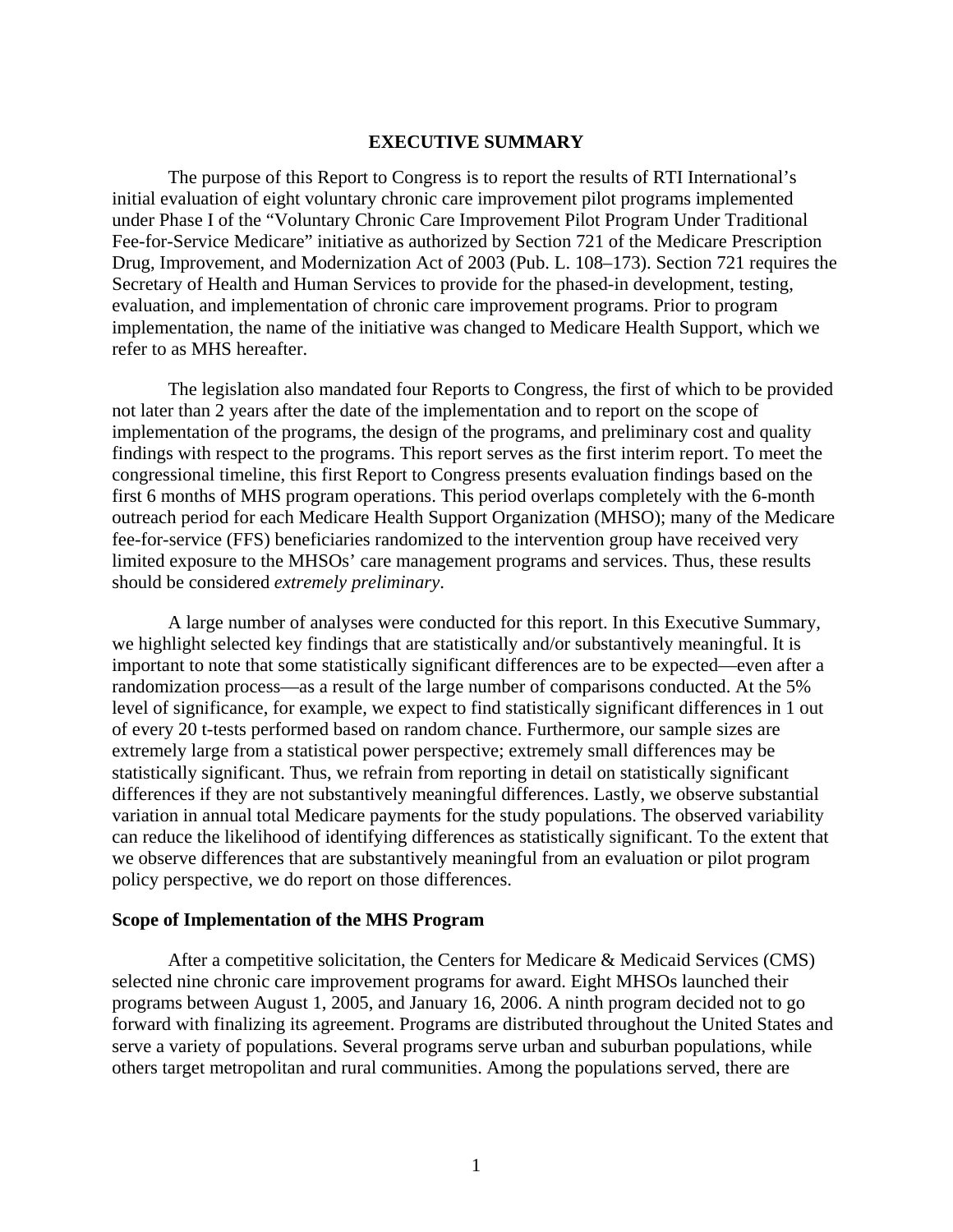significant minority populations of African American, Native American, and Hispanic beneficiaries.

CMS prospectively identified eligible beneficiaries from each area and randomly assigned 30,000 into intervention and comparison groups in a ratio of 2:1 under an intent-to-treat (ITT) evaluation model. Randomization occurred on May 11, 2005. Our analyses reveal that the block (stratified) randomization procedure effectively created equivalent intervention and comparison populations at the time of randomization for each of the eight MHSOs for the variables that were used in randomization (i.e., three Hierarchical Condition Categories [HCC] risk score ranges, Medicaid enrollment, and proportion with heart failure [HF]). We also confirm that the randomization procedure produced similar demographic, disease, and economic burden profiles between the intervention and comparison groups at the time of randomization.

The MHSOs target beneficiaries with the threshold condition of heart failure and/or diabetes from among the diagnoses listed on Medicare claims. The level of co-morbidity and rates of acute care utilization during the year prior to randomization is very high among MHS beneficiaries. Consequently, programs are implementing a holistic approach to care management. The MHS programs have been designed to incorporate relevant features from current private sector disease and case management programs, such as encouraging beneficiaries to adhere to prescribed self-care regimens. Beneficiary participation in the MHS program is voluntary.

Participation rates in the first 6-month period range from 65% to 92%. Mean time-toagreement to participate for all participants ranges from 37 to 100 days across the MHSOs. This means that the effective intervention start dates (at the beneficiary level) are substantially later than the go-live dates. Thus, this initial evaluation reflects considerably less than 6 months of active care management.

We find that within the intervention group, across MHSOs, the participant populations are statistically and substantively different from the non-participant populations across a broad array of demographic, health status, utilization, and payment characteristics. The MHSOs are engaging significantly healthier beneficiaries from a health status perspective; participants have lower rates of co-morbid conditions than non-participants. Within the first 6 months of operations, MHSOs generally have not been as successful at recruiting either dual eligible (Medicare/Medicaid) or the more costly beneficiaries to participate.

#### **Beneficiary and Provider Satisfaction**

RTI conducted a baseline beneficiary satisfaction survey 6 months after launch of each MHSO pilot program. The survey targeted a sample from the entire intervention population (not just participants) and the comparison population for each site. A follow-up survey of beneficiaries, which will be implemented 1 year after the baseline survey, will provide data on change in satisfaction during the MHS program. Beneficiaries were asked to rate their overall experience with their health care team using a 5-point scale anchored by "excellent" and "poor." Approximately 80% of beneficiaries at each MHSO rated their experience with their health care providers as good, very good, or excellent. The most common response across MHSOs was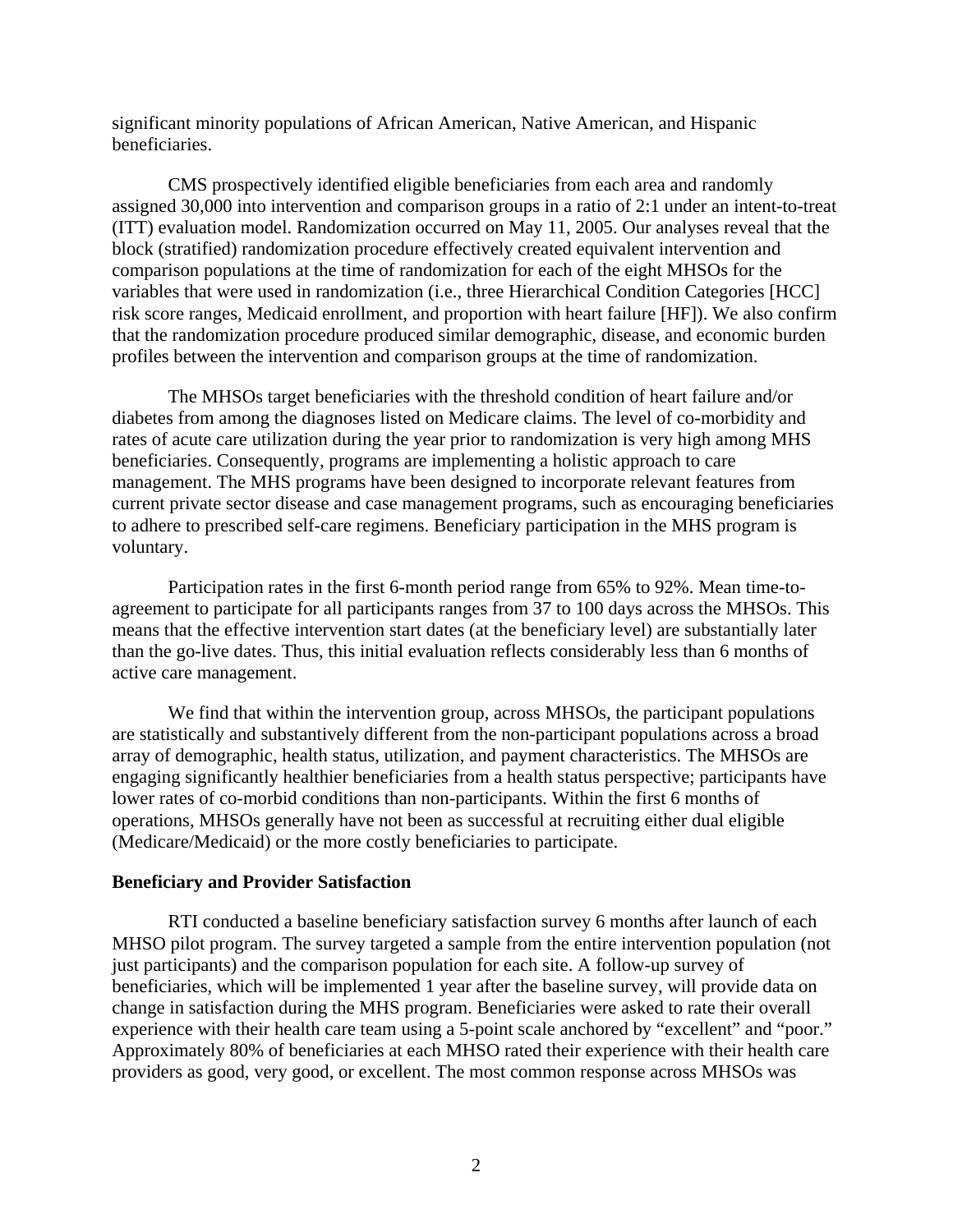"very good." The distribution of responses at only one MHSO was significantly different overall between intervention and comparison groups at baseline.

Within 4 months of implementation, RTI conducted initial site visits at each MHSO and spoke with a small number of randomly selected community-based physicians to gauge their early assessment of their satisfaction with the MHS pilot programs. Universally, the communitybased physicians felt that the programs could benefit Medicare FFS beneficiaries with chronic conditions. Not unexpectedly, their exposure had been sufficiently limited that they were unable to provide estimates of their current level of satisfaction with the programs. During Year 2 of each program, RTI will field a mail survey of community-based physicians that will more broadly examine their exposure to and satisfaction with the MHS pilot programs.

# **Preliminary Quality of Care and Health Outcomes Findings**

This initial evaluation reflects considerably less than 6 months of active care management, therefore we would expect to see limited impact on quality-of-care or health outcomes. Consistent with standard HEDIS® quality-of-care measures for persons with heart failure or diabetes, we selected four process-of-care measures for use in our evaluation. Because the process-of-care measures are defined as annual rates of service, we believe that it would be inappropriate to evaluate the performance of the MHSOs now using only 6 months of intervention experience.

We also focus on three utilization measures to capture the intervention's effectiveness in improving the quality of outpatient care, thereby reducing the acute exacerbations of the intervention beneficiaries' chronic diseases that result in acute institutional care. Three sets of intermediate clinical outcome variables are constructed for the principal diagnoses of all-cause, HF, and diabetes: hospitalizations, 30-day readmissions, and emergency room (ER) visits. We observe very few statistical or substantive differences in rates of acute care utilization between the intervention and comparison populations during the first 6 months of program experience.

We do not observe any statistically significant differential change between intervention and comparison populations in mean HCC scores during the first 6-month pilot period as compared with mean HCC scores for the 6-month period just prior to the start of the pilot. We do observe statistically significant differential rates of mortality between intervention and comparison populations during the first 6-month pilot period; however, many of the differences are not substantively meaningful.

# **Preliminary Cost Findings**

In the MHS Phase I pilot, each MHSO receives from CMS a negotiated monthly administrative fee per participant, contingent on improvements in quality, beneficiary and provider satisfaction, and 5% savings on Medicare payments net of management fees at the end of the 3-year pilot. Additionally, the statute requires full recovery of fees paid that exceed program savings (budget neutrality). Monthly fees range from \$74 to \$159 per beneficiary, or 5.3% to 11.2% of average per-beneficiary-per-month (PBPM) expenditures of the comparison group.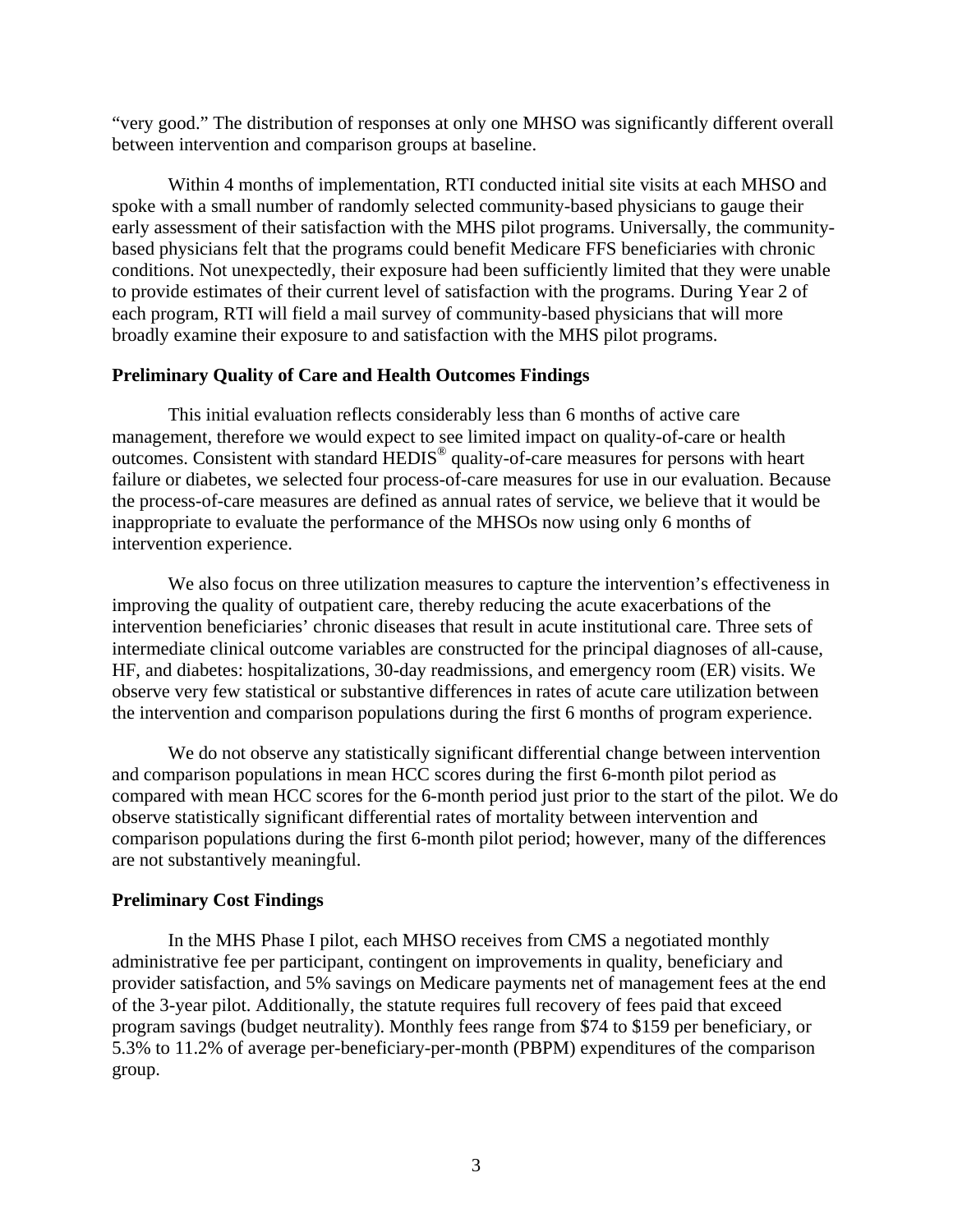Establishing the equivalence of the intervention versus comparison groups is important under an ITT model. Our analyses at the time of randomization confirm equivalency. However, an unexpected pattern emerges between the time of randomization and the start of the MHS pilots that may have policy implications for CMS's financial reconciliation in Phase I and for Phase II plans for care management in FFS Medicare. Substantive differences between the intervention and comparison populations emerge in the interval between randomization and golive, most notably, in baseline PBPM payments, when we evaluate these measures for the subset of beneficiaries who are eligible during the first 6 months of the pilot. To a lesser degree, we also observe a growing divergence in prior rates of hospitalizations and ER visits between the time of randomization and the start of the intervention period.

Even though the differences are relatively small, they may affect the MHSOs' abilities to achieve their savings objectives, especially if success is determined by a 1 to 2 percentage point change in Medicare expenditures between the intervention and comparison groups. For example, beneficiaries in one MHSO's intervention group have monthly total Medicare payments that are about 6% higher than the comparison group at the start of their pilot. This amount might seem modest, but it is a substantial portion of the monthly fee the MHSO receives. Six of the MHSOs' intervention populations have higher PBPMs in the year prior to the start of their pilots compared to the comparison populations, ranging from 1% to 6%. While only the difference in one MHSO group's PBPM is statistically significant at 5% or better at the start of the pilot, the financial reconciliation protocols as initially agreed upon do not make adjustments for differences in payments at the start of the pilot. These differences can be actuarially adjusted and further exploration as to the underlying reasons for the divergence should be undertaken. Such divergence may represent the influence of a small number of outliers with extreme medical expenditures for which additional statistical adjustment may be warranted.

We conducted a difference-in-difference analysis of trends in PBPMs for each of the eight MHSOs. Six of the eight MHSOs, relative to their comparison groups, exhibit lower rates of growth in Medicare PBPM payments between the year prior and first 6 months of the pilot program. Yet, only two MHSOs exhibit a statistically significant lower rate of increase in their intervention PBPM versus the comparison group. To achieve statistical significance, the differences-in-trends need to be roughly \$70-\$80 or more. One MHSO's intervention PBPM growth parallels its comparison group, and another MHSO's intervention PBPM grew faster than its comparison group PBPM.

Average monthly payments and growth trends for participants and non-participants differ systematically within each MHSO. The lack of full, nonrandom, recruitment by the MHSOs results in base year PBPMs of intervention participants averaging 8% to 19% less than those of intervention non-participants across the eight MHSOs. Because the non-participant group is typically one-fifth of the entire intervention group, not impacting these costly beneficiaries will likely hinder the ability of MHSOs to control their intervention group's overall PBPM growth and meet the financial terms of the pilot.

Monthly management fees, as a proportion of comparison group PBPMs, range from a low of 6.5% to a high of 11.2% and average 8% to 9% of monthly expenditures. Consequently, to meet budget neutrality during the first year requires MHSOs to reduce expenditures 8% to 9%, on average, in order to cover all the fees they have received. It should be noted that these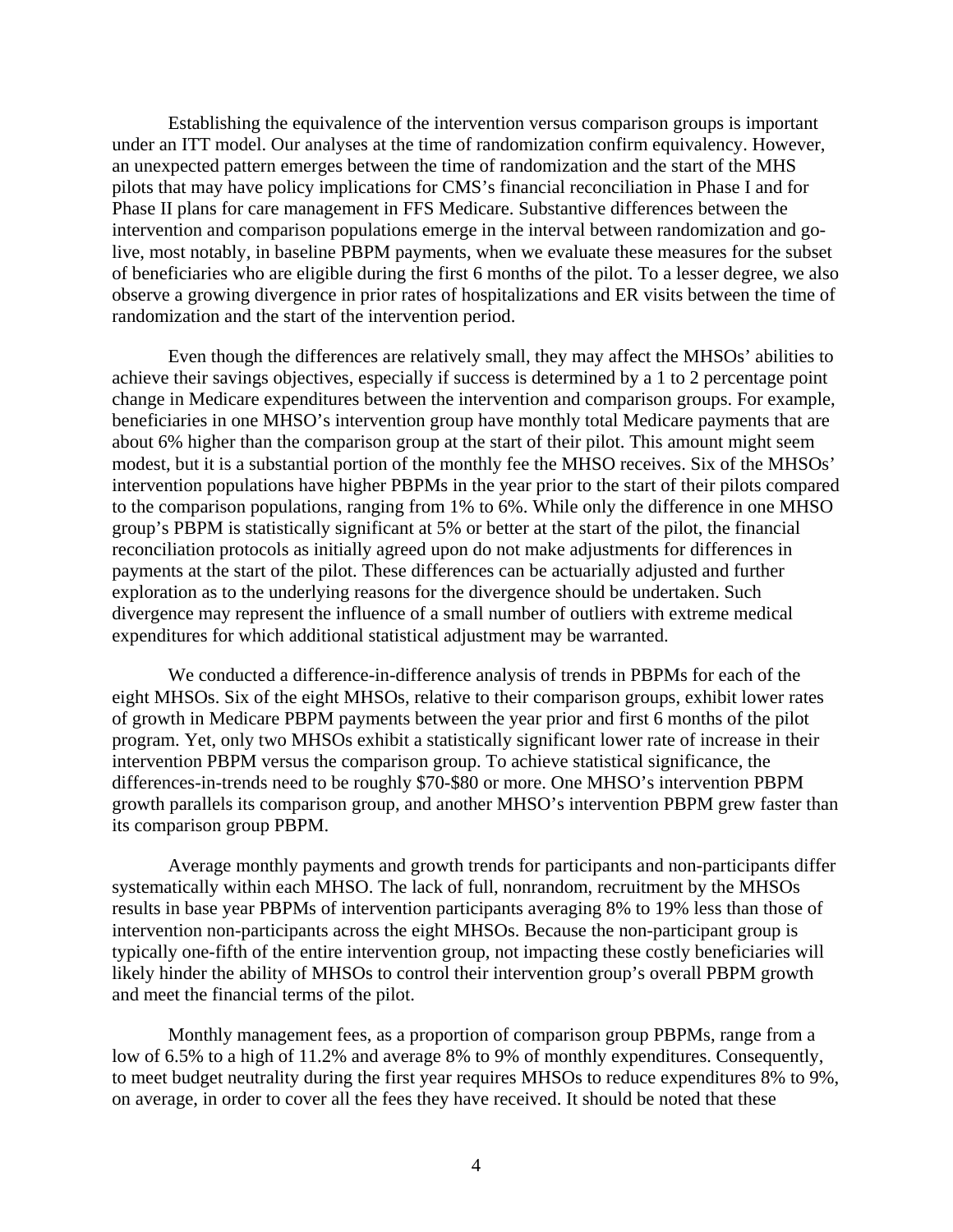analyses do not apply trims for outliers as will be done in the financial reconciliation nor do they include any adjustment of baseline differences between intervention and comparison PBPMs at the start of the pilot. MHSOs over the first 6 months have had limited success in covering the fees paid out by Medicare. Only one MHSO has recovered as much as one-third of its monthly fee through Medicare expenditure savings after 6 months. However, because this MHSO negotiated the highest fee of all eight programs, it still needs to reduce its intervention PBPM another 12% below its comparison group's PBPM over the next 2½ years of the pilot. Five other MHSOs have recovered (through expenditure savings) between 2.3% and 15% of their fees. However, two MHSOs have not recovered any of the monthly fee paid to them by CMS.

#### **Summary of Key Findings**

Although we present a large number of findings in this report, this initial evaluation reflects considerably less than 6 months of active care management. We therefore refrain from drawing any early conclusions with respect to the pilot programs' impact on quality of care or health outcomes. Although preliminary, three key participation and financial findings emerge that have important policy implications for CMS's financial reconciliation in Phase I.

First, although the intervention and comparison groups are similar at randomization, our analyses reveal that an unexpected pattern in PBPM differences between intervention and comparison groups emerges between the time of randomization and the start of the MHS pilots. Second, participating beneficiaries tend to be a healthier and less costly subset of the intervention group. Thus, high participation rates will likely be a factor in the ability of the MHSOs to impact their assigned intervention populations. And, third, fees paid to date far exceed any savings produced. The negotiated MHSO monthly fees are a much higher percentage of the comparison groups' PBPMs than the percentage savings on payments through the first 6-month pilot period. Fees negotiated by the MHSOs with CMS have not been covered by reductions in Medicare expenditures, let alone an additional 5% savings in Medicare payments. Without a substantial reduction in each MHSO's monthly fee, budget neutrality after the first year is questionable.

Given these findings, CMS may wish to consider modifying its financial reconciliation protocol by actuarially adjusting the intervention PBPM for any difference from the comparison group in the 12 months just prior to the start date. Further exploration as to the underlying reasons for the unexpected divergence should be undertaken. Such divergence may represent the influence of a small number of outliers with extreme medical expenditures for which additional statistical adjustment may be warranted. CMS may also wish to consider renegotiating monthly MHS management fees with the MHSOs, if the observed patterns in this initial evaluation continue to hold as longer periods of data are reviewed.

#### **Key Program Developments**

Since RTI produced the initial version of this report, some key program developments have occurred. Two organizations requested early termination of their programs. LifeMasters Supported Self Care ended their MHS program December 31, 2006, and McKesson Health Solutions, LLC, will end their MHS operations effective May 31, 2007. CMS has committed to the MHSOs to explore appropriate strategies to adjust for baseline differences in Medicare expenditures between the intervention and comparison populations.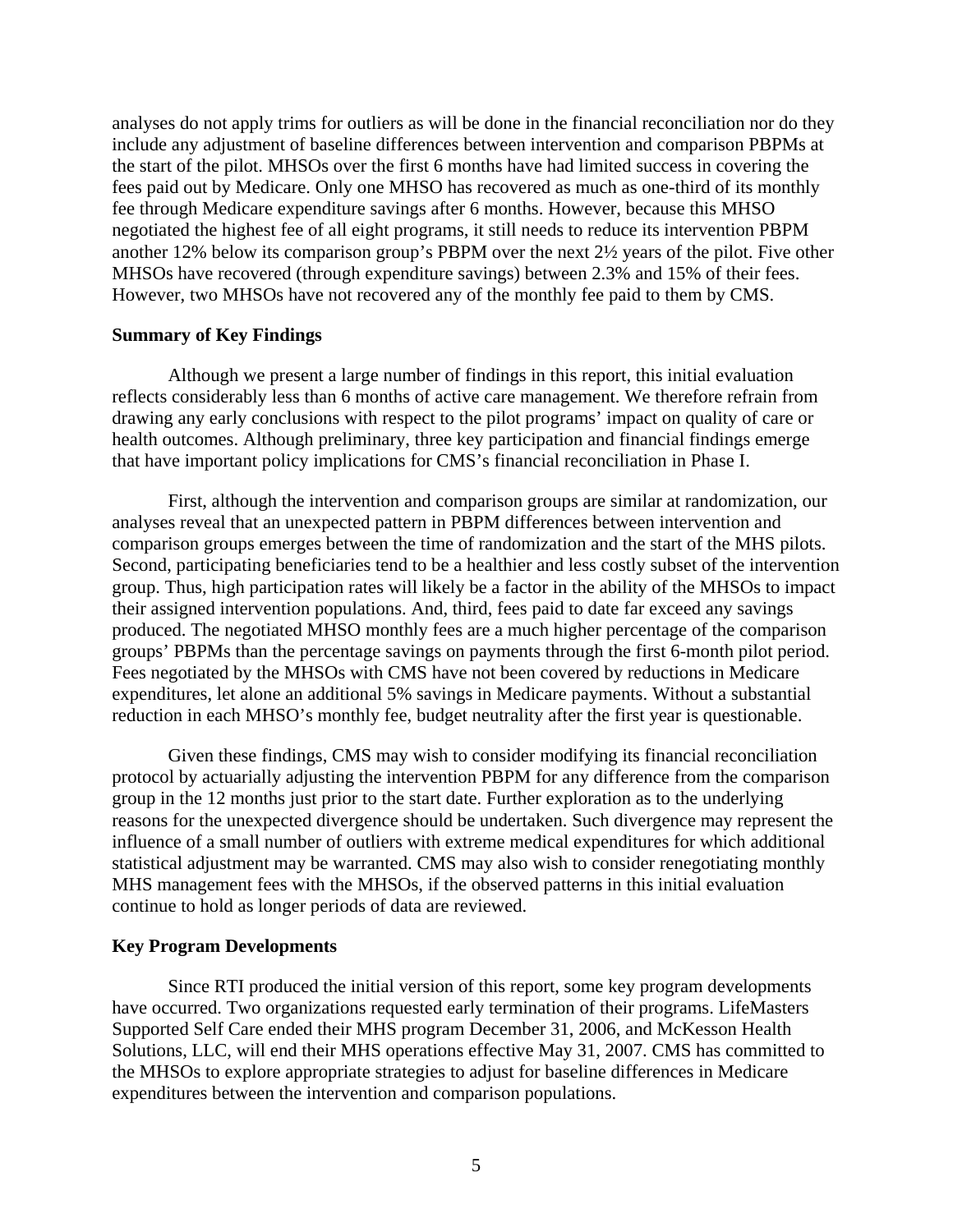#### **CHAPTER 1 INTRODUCTION**

<span id="page-10-0"></span>The purpose of this Report to Congress is to report the results of RTI International's initial evaluation of eight voluntary chronic care improvement pilot programs implemented under Phase I of the "Voluntary Chronic Care Improvement (CCI) Pilot Program Under Traditional Fee-for-Service Medicare" initiative as authorized by Section 721 of the Medicare Prescription Drug, Improvement, and Modernization Act of 2003 (Pub. L. 108–173). Section 721 requires the Secretary of Health and Human Services to provide for the phased-in development, testing, evaluation, and implementation of chronic care improvement programs. Prior to program implementation, the name of the initiative was changed from Chronic Care Improvement Program to Medicare Health Support, which we refer to as MHS hereafter. The principal objectives of this initiative are to test a pay-for-performance contracting model and MHS intervention strategies that may be adapted nationally to improve clinical quality, increase beneficiary and provider satisfaction, and achieve targeted savings for chronically ill Medicare fee-for-service (FFS) beneficiaries. In addition, this initiative provides the opportunity to evaluate the success of the "fee at risk" contracting model, a new pay-for-performance model for the Centers for Medicare & Medicaid Services (CMS). This model provides MHS organizations (MHSOs) with flexibility in their operations and strong incentives to keep evolving toward outreach and intervention strategies that are most effective in improving population outcomes.

Subsection (b)(5) of the legislation states that the evaluation shall include an assessment of the following factors for each program:

- quality improvement measures,
- beneficiary and provider satisfaction,
- health outcomes, and
- financial outcomes.

The legislation also mandated four Reports to Congress, the first of which to be provided not later than 2 years after the date of the implementation and to report on the scope of implementation of the program, the design of the programs, and preliminary cost and quality findings with respect to the programs based on the following measures of the programs: quality improvement measures, such as adherence to evidence-based guidelines and re-hospitalization rates; beneficiary and provider satisfaction; health outcomes; and financial outcomes. This report serves as the first interim report.

To meet the congressional timeline, this first Report to Congress presents evaluation findings based on the first 6 months of MHS program operations. The first 6 months of the intervention period overlap completely with the 6-month outreach period for each MHSO; many of the Medicare FFS beneficiaries randomized to the intervention group had received very limited exposure to the MHSOs' care management programs and services. Thus, these results should be considered *extremely preliminary*. Further, because the programs are designed to be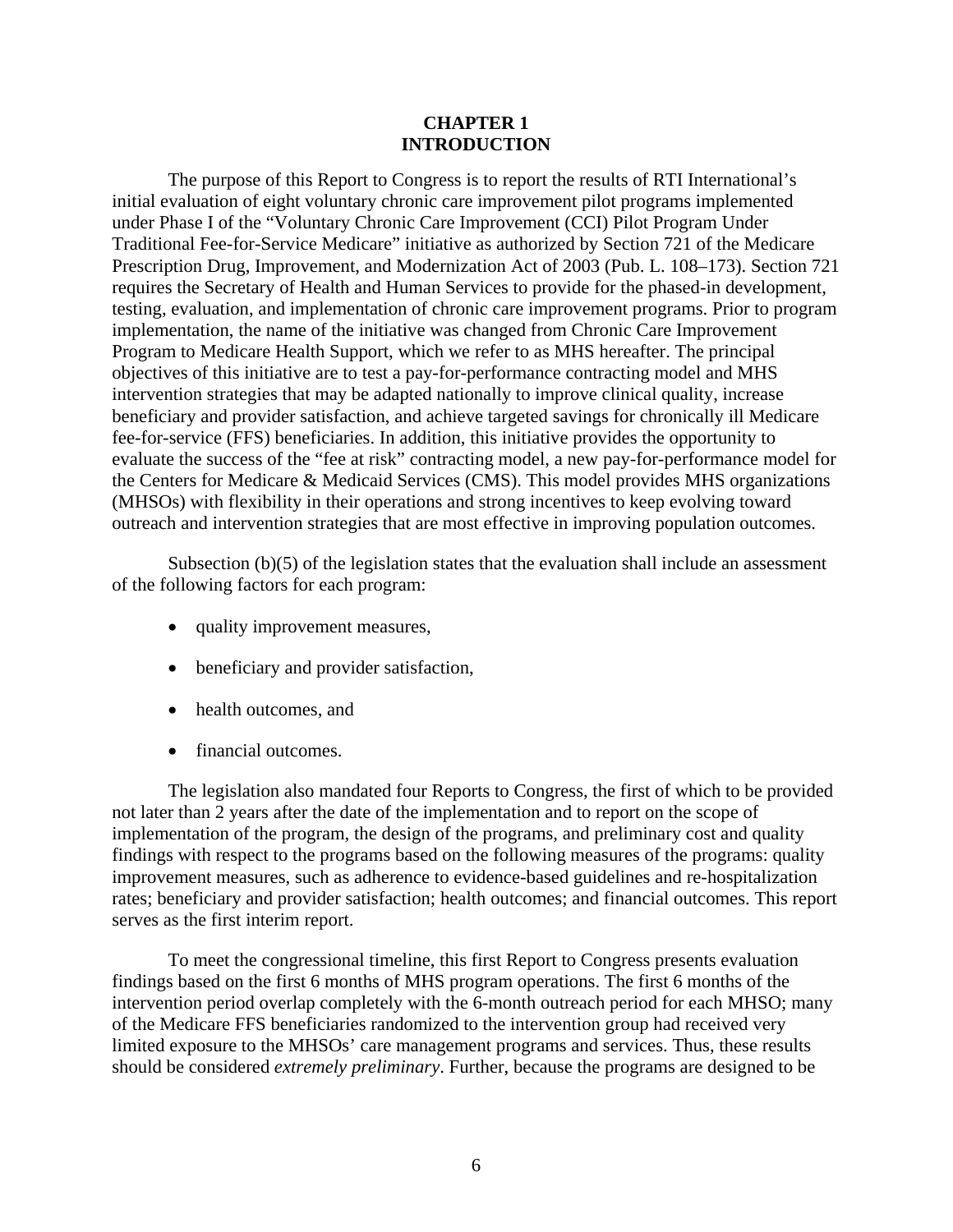<span id="page-11-0"></span>dynamic, the design features of each MHSO's program presented in this report should also be viewed as preliminary.

# **1.1 Background on CMS Solicitation and Award**

Section 721 of the Medicare Prescription Drug, Improvement, and Modernization Act of 2003 (Pub. L. 108–173), titled the "Voluntary Chronic Care Improvement Under Traditional Fee-for-Service Medicare," required the Secretary of Health and Human Services to provide for the phased-in development, testing, evaluation, and implementation of chronic care improvement programs. The legislation envisioned a two-phased approach to the establishment of the chronic care improvement program. Phase I is the development phase and requires the Secretary to enter into agreements with organizations for programs using randomized controlled trials. The first agreement was required to be within 12 months after enactment (by December 8, 2004) and all agreements are to be for a 3-year period. If the Secretary determines that the Phase I programs have improved quality of care and beneficiary satisfaction, and achieved specified spending targets, then the Secretary shall enter into agreements to expand the program or program components to additional geographic areas not covered during Phase I; Phase II may be national expansion and is required to begin no later than 6 months after the completion of Phase I.

CMS issued a competitive solicitation notice in the Federal Register on April 23, 2004, notifying interested parties of an opportunity to apply to implement and operate a chronic care improvement program. Eligible organizations included: (1) disease management organizations, (2) health insurers, (3) integrated delivery systems, (4) physician group practices, (5) a consortium of entities, or (6) any other legal entity that met the requirements of the notice. CMS held a bidders conference on May 13, 2004, highlighting the selection process and requirements. Bidders were required in their proposals to address key features of the program specified by the enabling legislation. Specifically, bidders were asked to identify and provide a rationale for the specific geographic areas within which they would operate and the clinical focus of their targeted population (e.g., heart failure [HF] and diabetes, or chronic obstructive pulmonary disease [COPD]). In addition, bidders were requested to delineate in sufficient detail their proposed chronic care improvement program to allow reviewers to ensure that the proposed programs met the statutory programmatic requirements, such as having a process to screen each targeted beneficiary, development of an individualized, goal-oriented care management plan, etc. Bidders were also required to propose fee amounts and clinical quality and beneficiary and provider satisfaction improvement measures and performance guarantees.

Applications were due August 6, 2004; awards to nine applicants were announced December 8, 2004. The final selections were made after a competitive review that considered among other factors operational feasibility, geographic location, Medicare program priorities, and detailed financial analysis. Once the awards were announced, CMS separately negotiated with each MHSO monthly management fees, "at risk" amounts related to specific quality and satisfaction performance metrics, and performance guarantees. The United HealthCare Services, Inc. – Evercare/Visiting Nurse Services of New York Home Care team decided not to go forward with finalizing their agreement.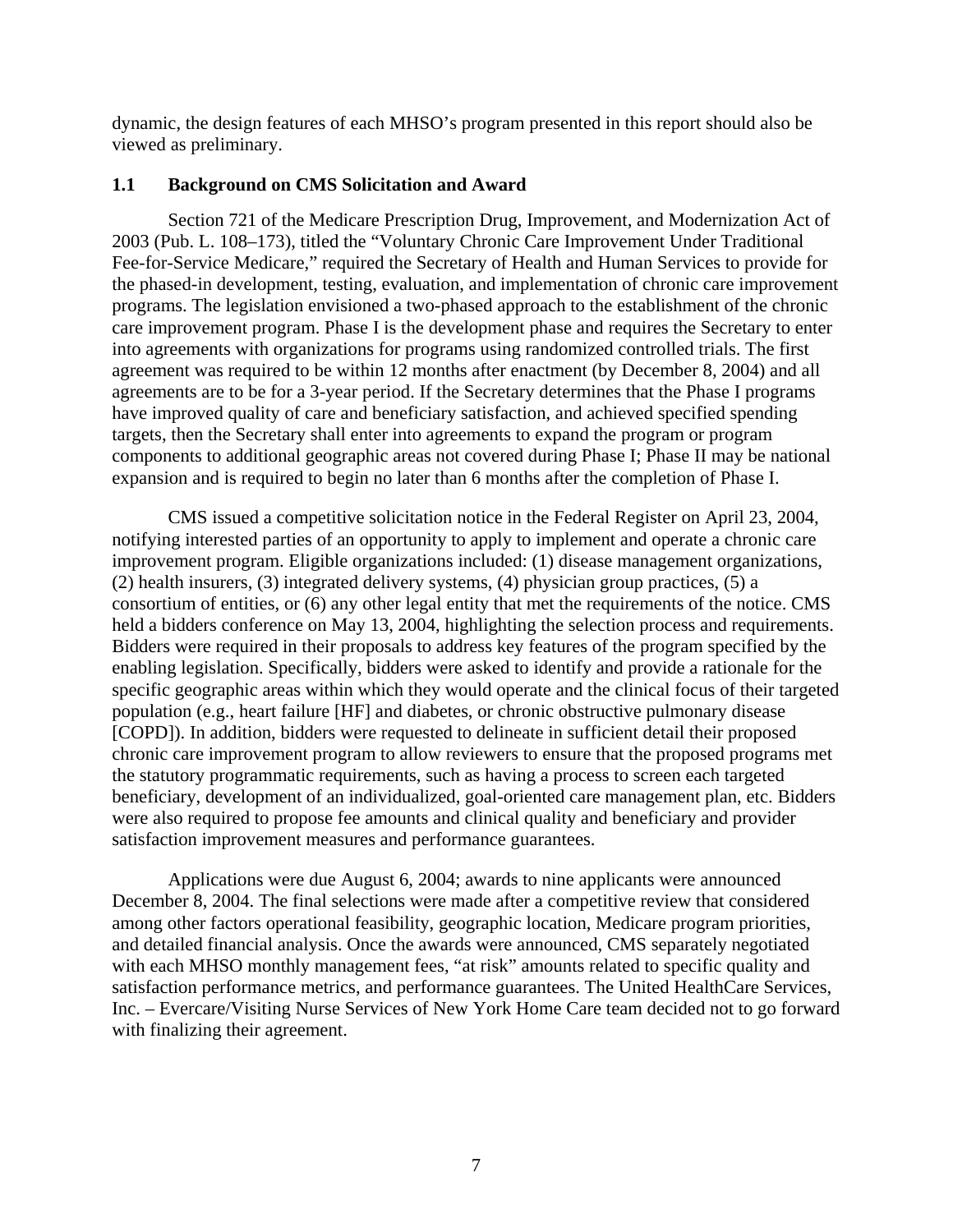#### <span id="page-12-0"></span>**1.2 Background on Design of the Phase I MHS Program**

The solicitation issued by CMS permitted applicants to propose interventions for populations defined by the threshold conditions of diabetes and/or heart failure or COPD. None of the awardees selected proposed to serve the threshold condition of COPD. Thus, selected MHS programs target populations of beneficiaries with HF and/or diabetes. However, the targeted beneficiaries have myriad other chronic conditions, such as COPD or hypertension. Programs were required by CMS to implement a holistic approach to care management that addresses beneficiary needs, regardless of the threshold condition. CMS is testing programs in eight geographic areas in which roughly 10% of Medicare's national FFS population resides. Only one pilot program has been selected per geographic area, and there is significant variation in the approaches across the selected programs. The MHS programs have been designed to incorporate relevant features from current private sector and Medicare managed care disease management and case management programs, such as supplying physicians with timely, actionable clinical information about their patients; providing clinical decision support for beneficiaries and providers based on evidence-based guidelines; promoting care coordination; and guiding and encouraging beneficiaries to adhere to prescribed care management plans and self-care regimens. The MHS pilot programs differ from earlier CMS disease management demonstrations in that they are population based, large scale, and employ a randomized design with an intent to treat model.

Section 1807(a)(2)(E) of the Social Security Act and subsequent CMS implementation decisions identify Medicare beneficiaries eligible for one of the MHS programs, if the individual is (1) entitled to benefits under Part A and enrolled under Part B but not enrolled in a plan under Part C, (2) has one or more threshold conditions of HF or diabetes, and (3) has a Hierarchical Condition Categories (HCC) risk score of 1.3[51](#page-12-1) or greater[.2](#page-12-2) Medicare FFS beneficiaries were identified from Medicare claims data as having a threshold condition of diabetes or HF using a combination of two or more evaluation and management visits on separate dates or a hospitalization for HF or diabetes based on 1 year of historical claims data. The data used to identify eligible beneficiaries were from the national claims history file for claims with date-ofservice end dates in calendar year 2004.

CMS's financial reconciliation contractor conducted the sampling for each MHSO program and calculated the HCC score for each identified individual and excluded beneficiaries who did not have Medicare as their primary payer, those who were not eligible for Medicare Part A and Part B, and those who were enrolled in any of the following:

- Medicare ESRD program,
- hospice,

 $\overline{a}$ 

<span id="page-12-1"></span><sup>1</sup> The HCC risk score is used in the Medicare program to adjust managed care payments. A beneficiary with an HCC score of 1.35 is predicted to have Medicare payments next year that are 35% greater than estimated payments for the average Medicare fee-for-service beneficiary.

<span id="page-12-2"></span><sup>&</sup>lt;sup>2</sup> The eligibility criterion for one MHSO was modified to include beneficiaries with an HCC score of 1.30 or greater to achieve sufficient population size.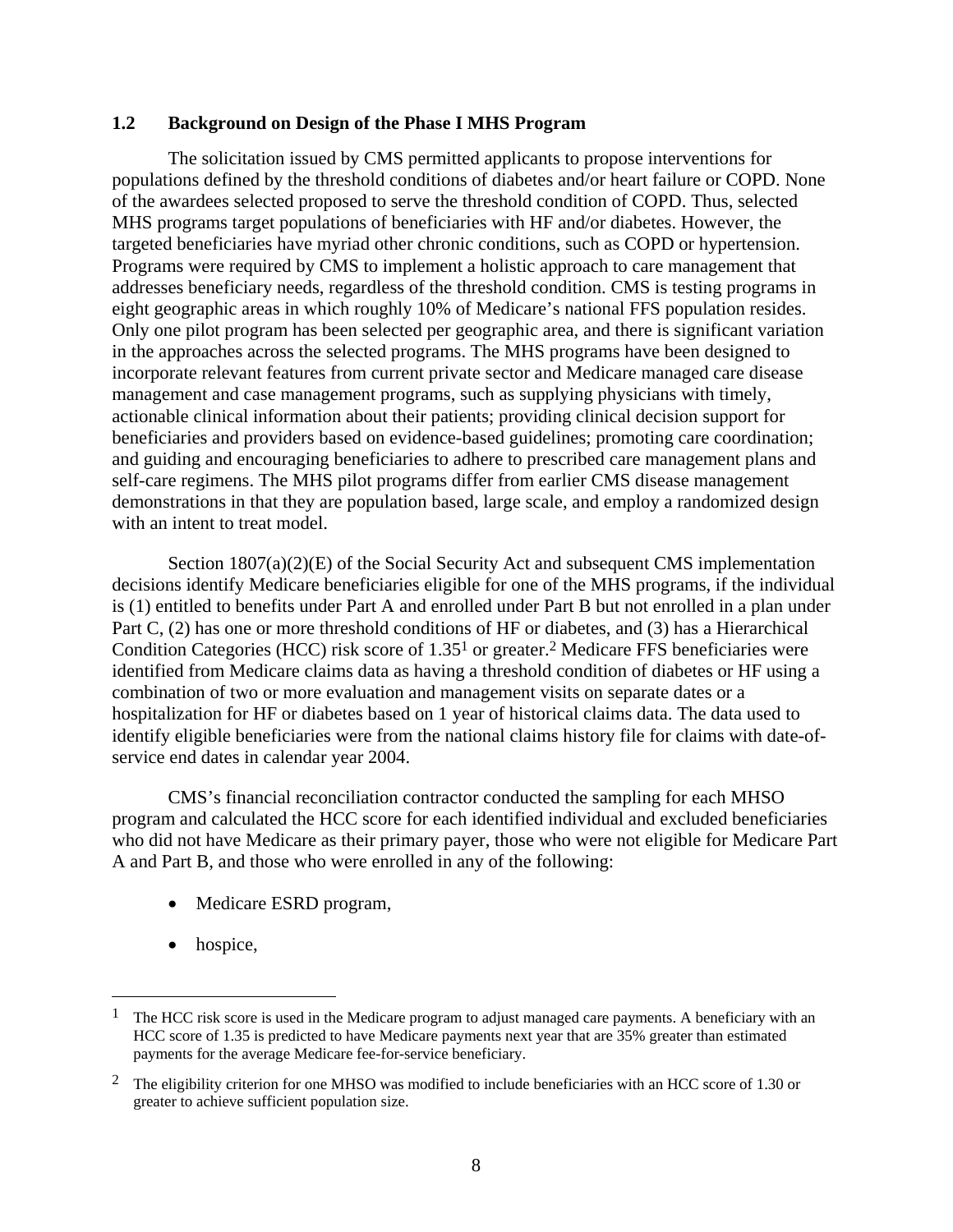- Medicare Advantage (MA) plan, or
- CMS-sponsored Medicare FFS chronic care demonstration.

The financial reconciliation contractor ensured that identified individuals had their residence of record in the Medicare administrative files in the relevant geographic area. Approximately 20,000 individuals were randomly assigned to each intervention group and approximately 10,000 to each comparison group. Efforts were made to avoid splitting spouse pairs between the intervention and comparison groups by matching claim account numbers. Randomization was based on eligibility as of May 11, 2005. The general approach used was block (stratified) randomization to ensure equal distribution between intervention and comparison groups of individuals with the following characteristics:

- a claims-based diagnosis of HF or not,
- HCC risk scores

<u>.</u>

- low:  $\geq$ 1.[3](#page-13-0)5 and <2.00<sup>3</sup>
- medium:  $>2.00$  and  $<3.10$
- high:  $\geq 3.10$ , and
- Medicaid eligibility based on the Part B buy-in field in the Medicare Enrollment Data Base (EDB).

Beneficiary names, addresses, available demographic data, available telephone numbers from Social Security Administration records, and Medicare claims from 2003 and 2004 for the intervention group, were provided to each MHSO before the start date of MHS operations. CMS sent eligible beneficiaries in the intervention groups a letter from Medicare introducing the program and provided approximately 2 weeks to opt out of being contacted by the MHSO. MHSOs were then permitted to contact beneficiaries to confirm their willingness to participate in the program and begin providing services.

Medicare beneficiaries chose whether to participate in the MHS program. According to CMS's "Protocol 1 Assignment of Groups," dated March 23, 2005, "confirmation of participation means that the MHSO has reached the beneficiary or caregiver and begun services as described in Section 1807(e)(1) of the Social Security Act." Such confirmation shall be documented in the individual beneficiary file maintained by the MHSO. Participants may drop out of the program at any time and begin participation again at any time as long as they are eligible. Participation ends when a beneficiary becomes ineligible for the program or informs the MHSO or CMS that he or she does not want to receive further services from the program. Nonparticipants are individuals in the intervention group who decline to be contacted by the MHSO, choose not to participate, drop out of the program, or are not reachable by the MHSO for all

<span id="page-13-0"></span><sup>&</sup>lt;sup>3</sup> One MHSO has a low range  $\geq 1.30$  and <2.00 to obtain a sufficient sample size for both the intervention and comparison populations.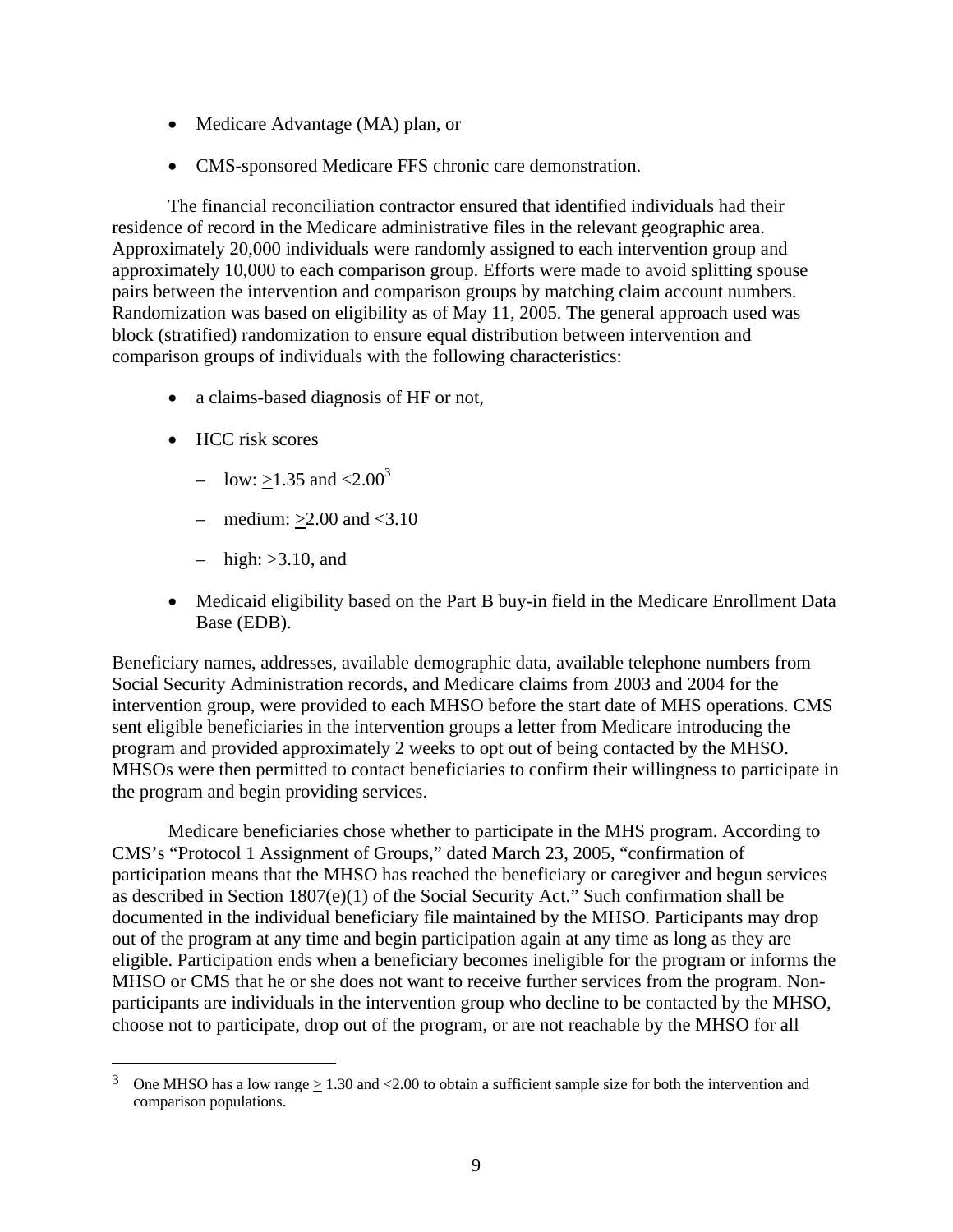months in which they are eligible to participate. The MHS pilot program was designed using an intent-to-treat (ITT) model, which means the MHSOs are held accountable for outcomes across the full intervention population and not just those who agree to participate.

Once individuals are randomized to either the intervention or comparison group, they remain in their assigned group for all days in which they meet the inclusion and exclusion criteria. Eligibility for the MHSO program and hence membership in either the intervention or comparison group will be lost for the period(s) that any of the following apply. The beneficiary:

- enrolls in an MA plan,
- loses eligibility for Part A or B of Medicare,
- gets a new primary payer (i.e., Medicare becomes secondary payer),
- dies,
- elects the Medicare hospice benefit, or
- develops ESRD.

The MHSOs were provided with an initial 6-month outreach period during which they were expected to contact their assigned beneficiaries to gain participation in their program. During the outreach period, the MHSOs received monthly MHS fees for all assigned beneficiaries except those who declined participation or were deemed ineligible (e.g., ESRD) based on the Medicare EDB. At the end of the outreach period, MHS monthly payments ceased for any beneficiary who had not agreed to participate in the program. Thus, the MHSOs had a strong incentive to gain the participation of all beneficiaries. The MHSOs may continue to seek beneficiary participation throughout the pilot program. Beneficiaries who decline to participate or later opt out of the program may be re-contacted for participation in the program after a sentinel event, such as a hospitalization, nursing home admission, surgical procedure, or ER visit.

Beneficiary participation in the MHS programs is voluntary and does not change the scope, duration, or amount of Medicare FFS benefits currently received. All Medicare FFS benefits continue to be covered, administered, and paid for by the traditional Medicare FFS program. Beneficiaries do not pay any charge to receive MHS program services. Each MHSO receives from CMS a monthly administrative fee per participant, contingent on improvements in quality, beneficiary and provider satisfaction, and 5% savings net of fees to the Medicare program at the end of the pilot. MHSOs are held at risk for fees based on the performance of the full population of eligible beneficiaries randomized to the intervention group (an ITT model) compared with the comparison group. CMS has developed the MHS initiative with considerable administrative risk as an incentive to reach targeted beneficiaries and their providers and to improve care management. To keep all of its monthly fees, an MHSO must reduce average monthly payments by 5% plus the proportion of the comparison population payments that the fee comprises. The MHSOs must also meet quality and satisfaction improvement thresholds or pay back negotiated percentages of their fees.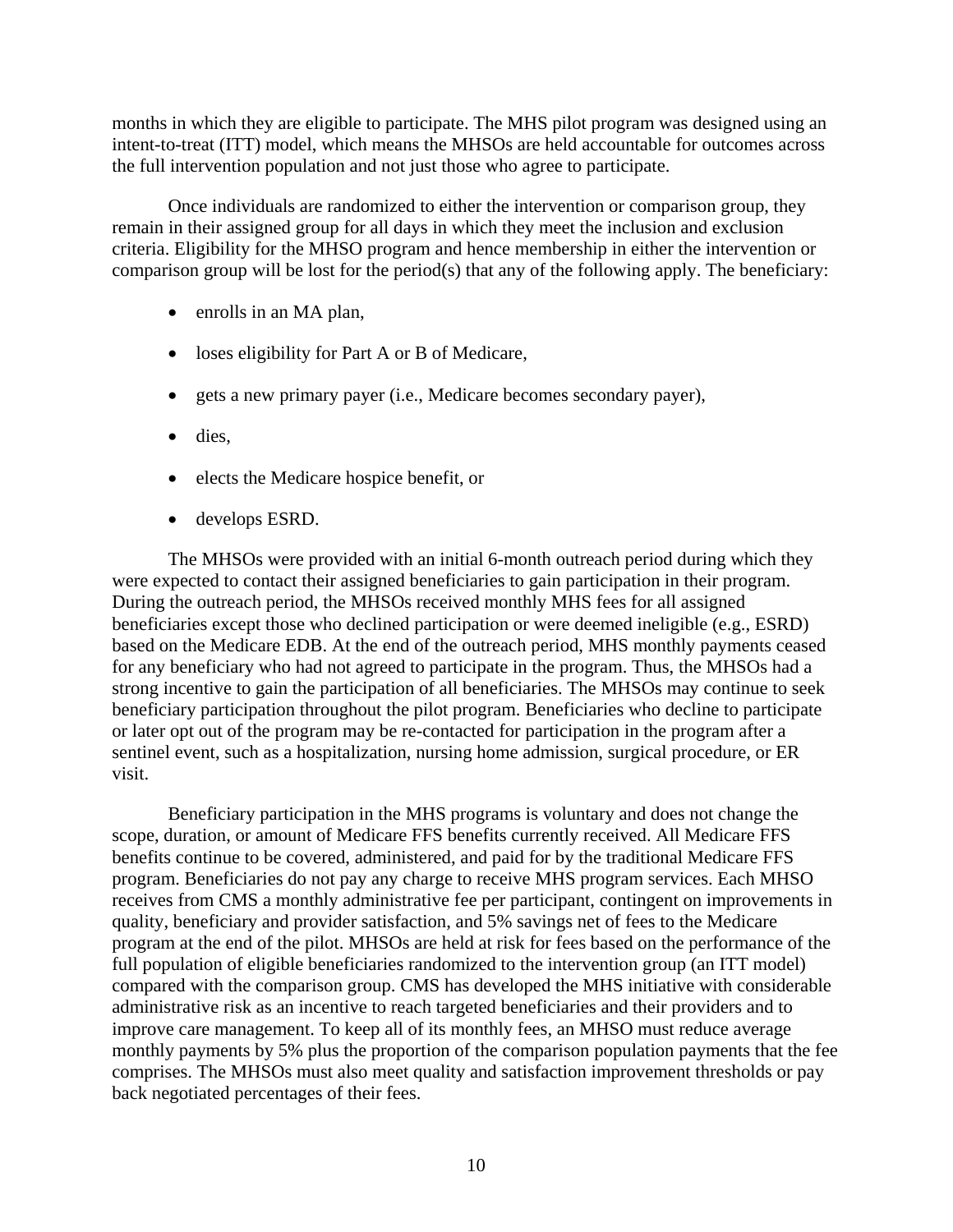# <span id="page-15-0"></span>**1.3 MHS Phase I Pilot Launch**

The MHSOs launched their programs between August 1, 2005, and January 16, 2006. The programs are distributed throughout the United States and serve a variety of populations. Several programs serve urban and suburban populations, while others target metropolitan and rural communities. Among the populations served, there are significant minority populations of African American, Native American, and Hispanic beneficiaries. Table 1-1 displays the eight Phase-1 MHSOs, their geographic MHS service areas, and program launch dates.

| <b>MHSO</b>                               | Target geography                  | MHSO launch date |
|-------------------------------------------|-----------------------------------|------------------|
| Healthways                                | Maryland and District of Columbia | 8/1/2005         |
| LifeMasters Supported SelfCare            | Oklahoma                          | 8/1/2005         |
| <b>Health Dialog Services Corporation</b> | Pennsylvania (western region)     | 8/15/2005        |
| McKesson Health Solutions, LLC            | Mississippi                       | 8/22/2005        |
| Aetna Life Insurance Company              | Chicago, IL (surrounding area)    | 9/1/2005         |
| Cigna Health Support                      | Georgia (northern region)         | 9/12/2005        |
| Green Ribbon Health                       | Florida (west-central region)     | 11/1/2005        |
| <b>XLHealth Corporation</b>               | Tennessee (selected counties)     | 1/16/2006        |

#### **Table 1-1 Medicare Health Support organizations**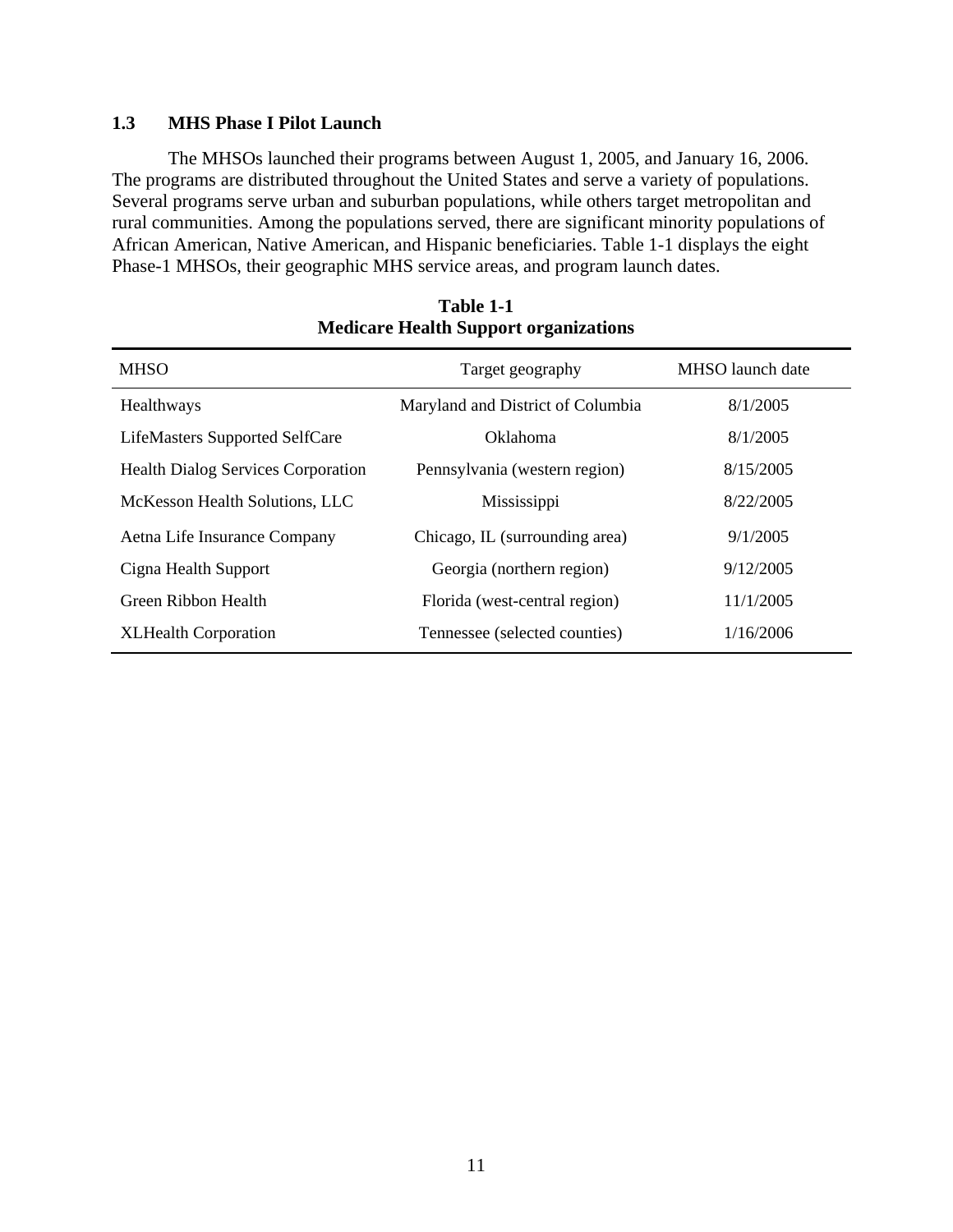# <span id="page-16-0"></span>**CHAPTER 2 MHS PROGRAM DESIGN FEATURES AND EARLY IMPLEMENTATION EXPERIENCE**

#### **2.1 Overview of the Eight MHS Pilot Programs**

The eight selected Medicare Health Support Organizations (MHSOs) are well known in the industry and vary in size, complexity, and organizational focus. Some focus primarily on the provision of care management services, while others provide a broader range of services (including commercial insurance products, information systems, etc.). Although the Medicare Health Support (MHS) interventions vary in a number of important ways (e.g., the presence of on-the-ground nurse support, conduct of nursing home visits, specific programs to support care at the end of life, home monitoring), all programs provide MHS participants with telephonic care management services, including

- nurse-based health advice for the management and monitoring of symptoms,
- health education (via health information, videos, online information),
- health coaching to encourage self-care and management of chronic health conditions,
- medication management, and
- health promotion and disease prevention coaching.

Each MHS program has a nurse-based health coaching and health support program; however, the MHSOs vary in how they implement the various components of their model. While all MHS interventions involve a telephonic nurse component, only five of the MHSOs are actively engaged in serving an institutionally based population. Only a few of the MHS programs have an active end-of-life component offering programs to provide end-of-life support for individuals and their families. All of the MHSOs except one have on-the-ground components of their MHS interventions, ranging from advanced practice nurses to provide intensive case management support to assessment centers where beneficiaries are encouraged to go for inperson interaction. Most of the MHSO programs provide some type of home monitoring or telemonitoring devices at home. Although all MHSOs have tried to obtain information on medications taken by MHS participants, there is considerable variability in the extent to which the MHSOs routinely use this information for medication management. Key features of the MHS programs include the following:

*Outreach to Beneficiaries.* The MHSOs recruited participants systematically, rather than randomly. Most are using proprietary algorithms to calculate a risk score or risk scores. The scores may be used not only for prioritizing outreach but also to customize interventions to the participants' needs. Initially, most programs prioritize beneficiaries who are at immediate high or moderate risk for adverse events, and then they approach additional beneficiaries who are at lower risk or whose risk level increases. Some MHSOs included demographic modeling to predict the likelihood to participate in their outreach strategy.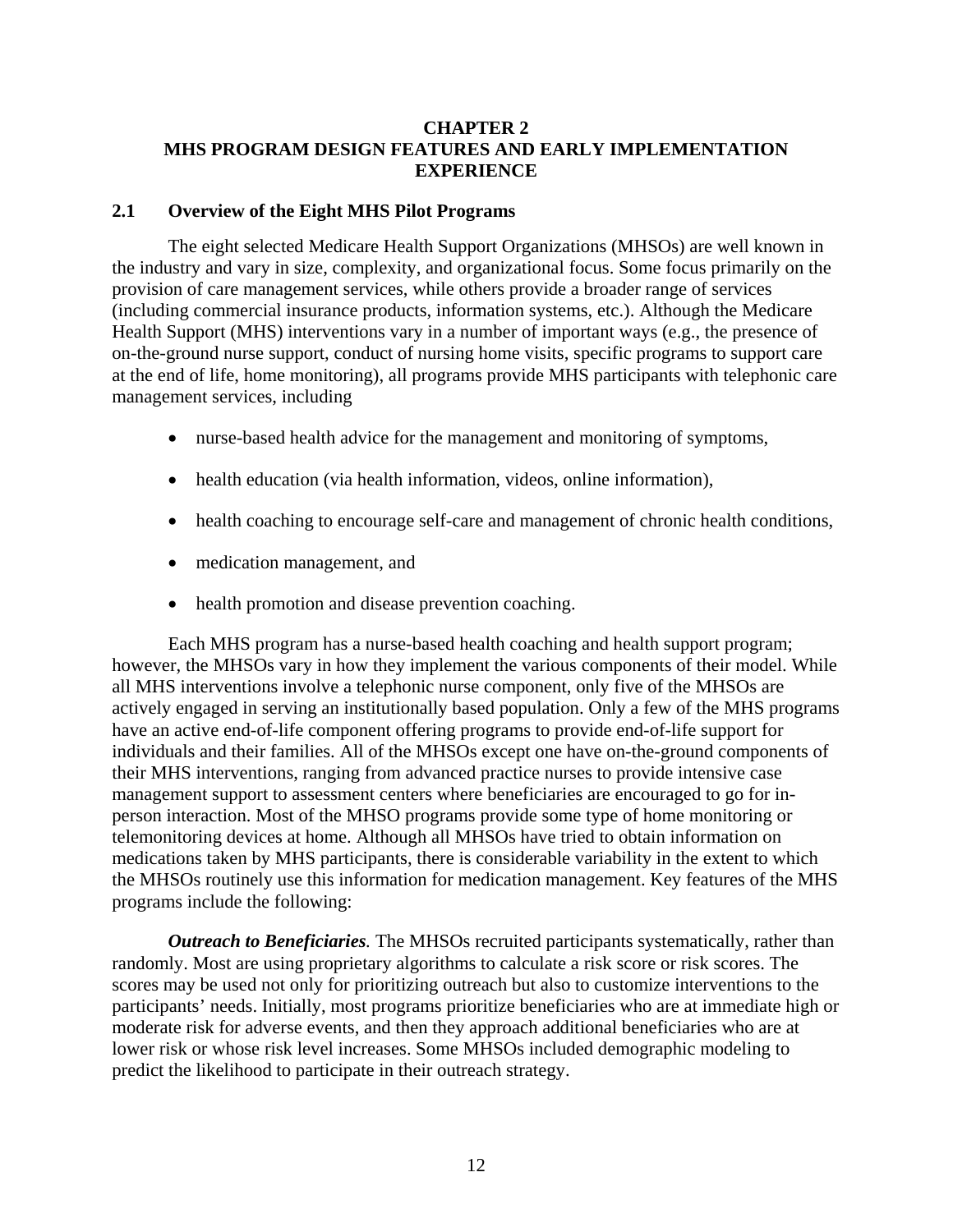*Individualized Assessment.* Each of the MHSOs conducts a comprehensive health assessment after the beneficiary agrees to participate. Although the content of the assessments differed somewhat across the MHSOs, nurses generally asked questions to identify presence of primary and comorbid diseases, symptoms, recent health care utilization (e.g., hospitalizations and emergency room visits), self-management knowledge, deficits in activities of daily living, overall self-assessment of health, height/weight, blood pressure, medications, nutritional status including salt intake, fall history, cognitive issues, and current health and social support services. A depression screening is also conducted during the initial health assessment. The information obtained from the individualized assessment is used to help determine the type and level of intervention and to set self-management goals.

*Intensive Case Management for High-Cost Beneficiaries*. A portion of the intervention populations includes very sick beneficiaries, requiring close monitoring, in-home visits, or endof-life care. Most of the MHSOs have programs or contractual arrangements for providing additional services to these beneficiaries.

*Education and Skills*. A key step in improving self-management is educating beneficiaries and their families about their illnesses, how to react to symptoms, and making lifestyle changes. All the MHSOs provide a range of educational resources, including literature, videos, Internet resources, and coaching by a nurse or other care manager via telephone or in person.

*Medication Management and Support*. All the MHSO programs include efforts to optimize the medication regimens of participating beneficiaries. Interventions range from monitoring compliance and the appropriateness of complex pharmaceutical regimens, to face-toface meetings with pharmacists.

*Monitoring, Feedback, and Follow-Up*. Several programs offer ongoing biomonitoring of beneficiaries by placing scales or other equipment in their homes, and several MHSOs ask participants to report their weights, blood sugars, or other measures via e-mail or telephone. When data on preventive services, screenings, or recommended tests are available (e.g., influenza vaccinations), the programs remind beneficiaries and/or their doctors to have them done.

*Access to Support Services* (i.e., nurses, call lines, e-mail). One feature of several MHSO programs is round-the-clock availability of support services. In these programs, participants may call and speak to a nurse or other provider at any time they are having a problem or would like to ask a question. Other programs have systems in place so participants may leave a message about a problem or question and receive a return call within a certain period of time, varying from 30 minutes to the next business day.

*Coordination and Continuity of Care*. One hallmark of the disease management model incorporated by the MHSOs is to use data from all available sources and disseminate information to providers and caregivers involved with a beneficiary's care. Some programs conduct discharge planning with beneficiaries, if they are hospitalized. Features include active engagement of physicians or physician practices in their interventions, and data-sharing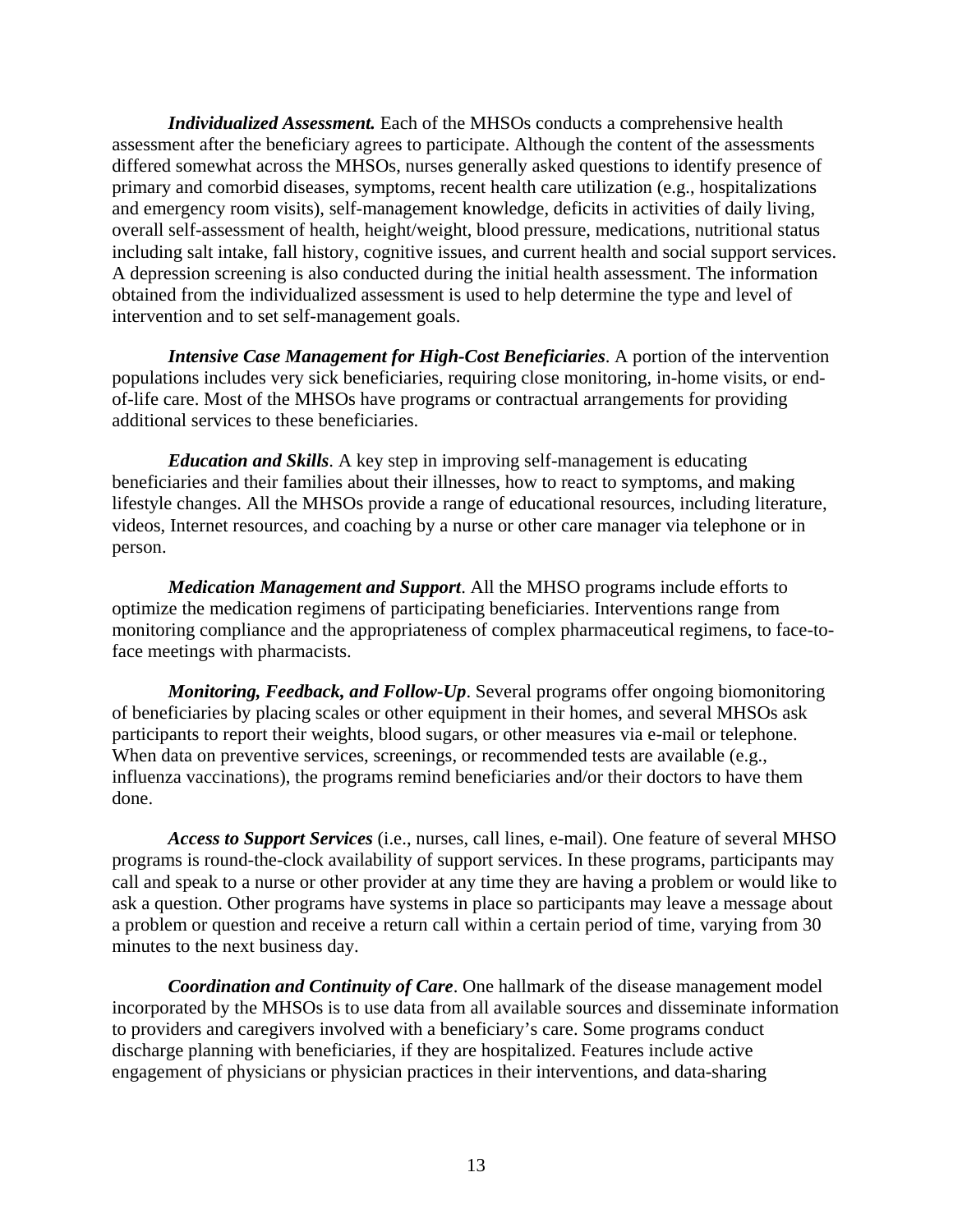<span id="page-18-0"></span>arrangements with physician practices. However, only a small portion of physicians who treat the participating beneficiaries have formal relationships with the MHSOs.

*Referrals for Provision of Community-Based Ancillary Services.* Not all of a participant's needs are provided directly by all MHSOs. Several have recognized the need for transportation or other services typically provided by a community service organization (e.g., social workers, dieticians). The MHSOs have relationships with other service providers and programs and help selected beneficiaries receive these services through their participation in the MHS program.

*Information Management Systems.* Each MHSO relies heavily on the use of sophisticated information systems that include electronic health records, automated call center operations, and extensive data analysis and storage capabilities and facilities.

*Risk Stratification*. All of the MHSOs have used at least one method to stratify their populations into various categories of risk for the likelihood of having a high cost event (e.g., hospitalizations, emergency department visits), or deterioration in clinical health status. A number of MHSOs altered their strategy as they analyzed data and considered how to classify MHS beneficiaries who were typically sicker than populations that MHSOs had supported previously. For example, a number of the MHSOs rely on sophisticated predictive models using proprietary logic with more than 100 variables to identify gaps in care, create risk strata scores, and achieve operational efficiency. For two MHS pilot programs, risk is recalculated with every new piece of information obtained on MHS participants. Six of the eight MHSOs use internally developed risk stratification systems to subdivide the MHS population into various risk categories. Where MHSOs found their internal stratification models did not adequately discriminate among different risk groups, they have relied on the Hierarchical Condition Categories scoring system to stratify their MHS populations.

*Access to and Use of CMS Data*. All MHSOs receive CMS claims data for their intervention group participants on a monthly basis. In addition, comparison group data are provided to the MHSOs, both in quarterly aggregate reports and as deidentified claims data sets annually.. A number of the MHSOs developed creative strategies to enhance their ability to manage MHS operations by obtaining census, Medicare claims, or other administrative data on a more frequent basis. Some of the MHSOs negotiated data sharing agreements with Medicare carriers, fiscal intermediaries, or other major health care partners, while others rely primarily on the data provided from CMS and its MHS contractors. As of the time of the site visits, the MHSOs had not received any Part D prescription data.

# **2.2 Early Implementation Experience**

RTI staff is contracted to conduct two rounds of site visits to each of the MHS programs. The initial set of site visits were conducted approximately 4 months after initial pilot program startup—between November 2005 and May 2006—and the second set between February and August 2007. The first site visit focused on learning about MHS program startup, examining the components of the MHS programs, determining the nature of the MHSOs' relationship with physicians in each community, learning about ways the MHSOs manage costs, quality, and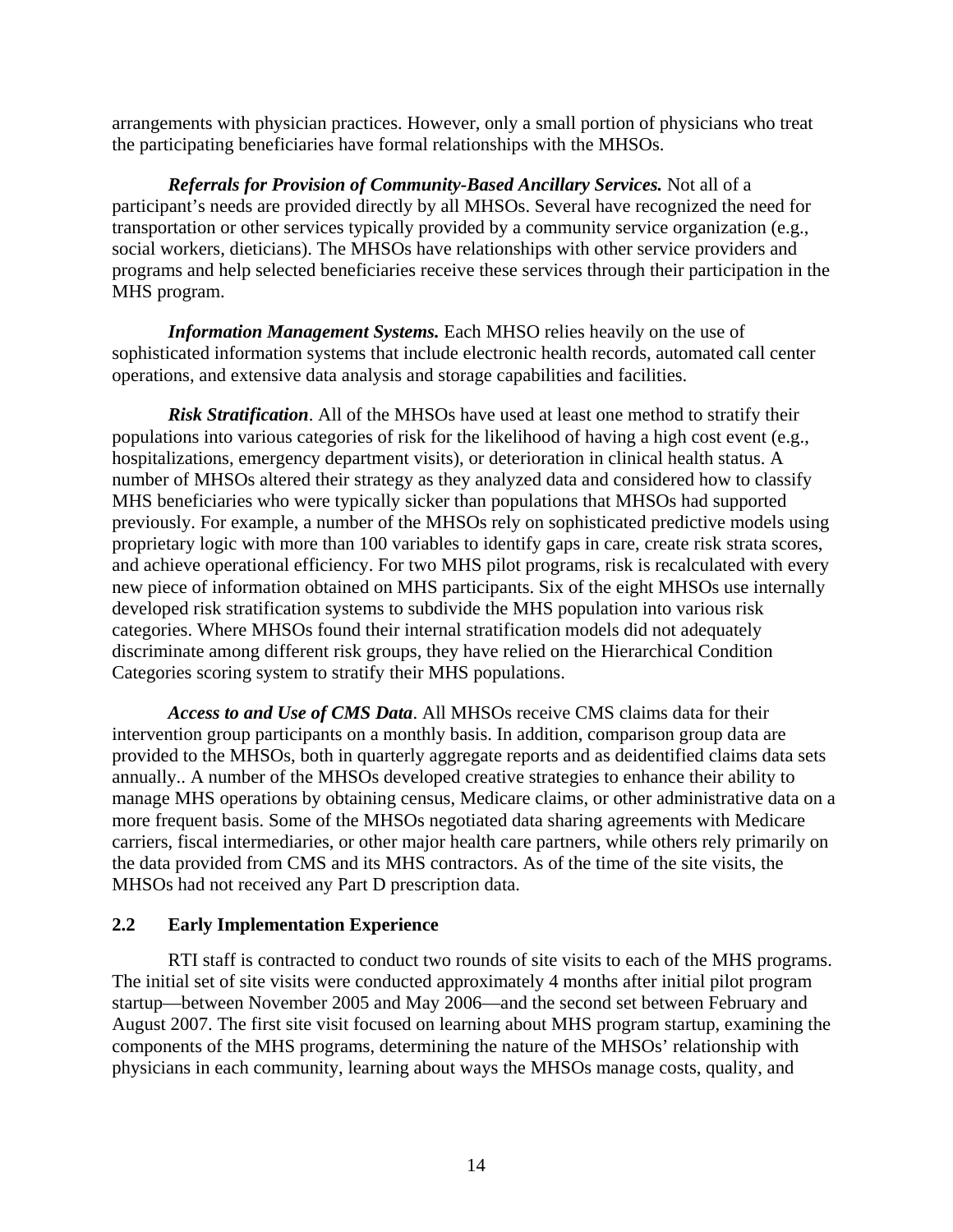utilization of beneficiaries, and obtaining information on the types of services that comprise the intervention offered. Key characteristics include:

*Outreach to MHS Beneficiaries.* All of the MHSOs conducted a range of activities to engage beneficiaries. When contacting potential participants, CMS sent personalized letters, followed by telephone calls inviting individuals to participate in the MHS pilot program. Four of the MHSOs also conducted on-the-ground efforts to secure MHS participation. While all eight of the MHSOs segmented the market to determine who should be contacted in what order, some based their prioritization on health status (i.e., beneficiaries at highest risk for adverse events, such as hospitalization or death, were called first). Others conducted demographic modeling (based primarily on socioeconomic status) as the basis for prioritizing the initial outbound calls, reaching out first to individuals profiled as most likely to consent to participate in the MHS program. One MHSO was unique in providing a \$10 gift card incentive for consenting to participate in the MHS program. Several MHSOs changed their participant outreach strategy and the content of their outreach messages during the 6-month outreach period—from emphasizing the voluntary nature of the program to a more assumptive approach emphasizing how and when to schedule the first MHS intervention call. All the MHSOs were faced with a similar set of challenges, including outreach to beneficiaries during the time when the Medicare Part D Drug Program was beginning, not having telephone numbers for all beneficiaries in their target population, and difficulty reaching beneficiaries who reside in institutional settings.

*Outreach to Providers.* All MHSOs tried in varying degrees to reach out to providers and engage them early in the process. MHSOs sent personalized welcome letters/packets to physicians serving Medicare beneficiaries in each of their defined geographic areas. Each MHSO identified the "high-volume" providers from CMS claims data and contacted those providers first. Medical offices were visited on site (sometimes the MHS outreach person spoke only with the office manager, while other times, the person was able to speak directly with physicians). The provider outreach coordinator(s) typically was a nurse. MHSO medical directors generally supported provider outreach coordinators, often accompanying them on office visits, and/or working directly with practices having difficulty understanding/embracing the MHS program. All but two of the MHSOs followed this model.

While most community physicians are not directly compensated for their participation in the MHS program, three MHSOs provide incentives to physicians for contact information provided to help MHSOs locate potential MHS participants. These same MHS programs also provide physician compensation for collaborating in patient care management and providing guideline-concordant care or for confirming or providing clinical information on MHS participants. Each MHS program has at least one local medical advisory committee that provides guidance on outreach to physicians and reviews the components of the MHS program on an ongoing basis.

During our initial site visits at each MHSO, we spoke with two to four randomly selected community-based physicians to gauge their early assessment of their satisfaction with the MHS pilot programs. Universally, the community-based physicians felt that the programs could benefit Medicare FFS beneficiaries with chronic conditions. Not unexpectedly, their exposure had been sufficiently limited that they were unable to provide estimates of their current level of satisfaction with the programs. During Year 2 of each program, RTI will field a mail survey of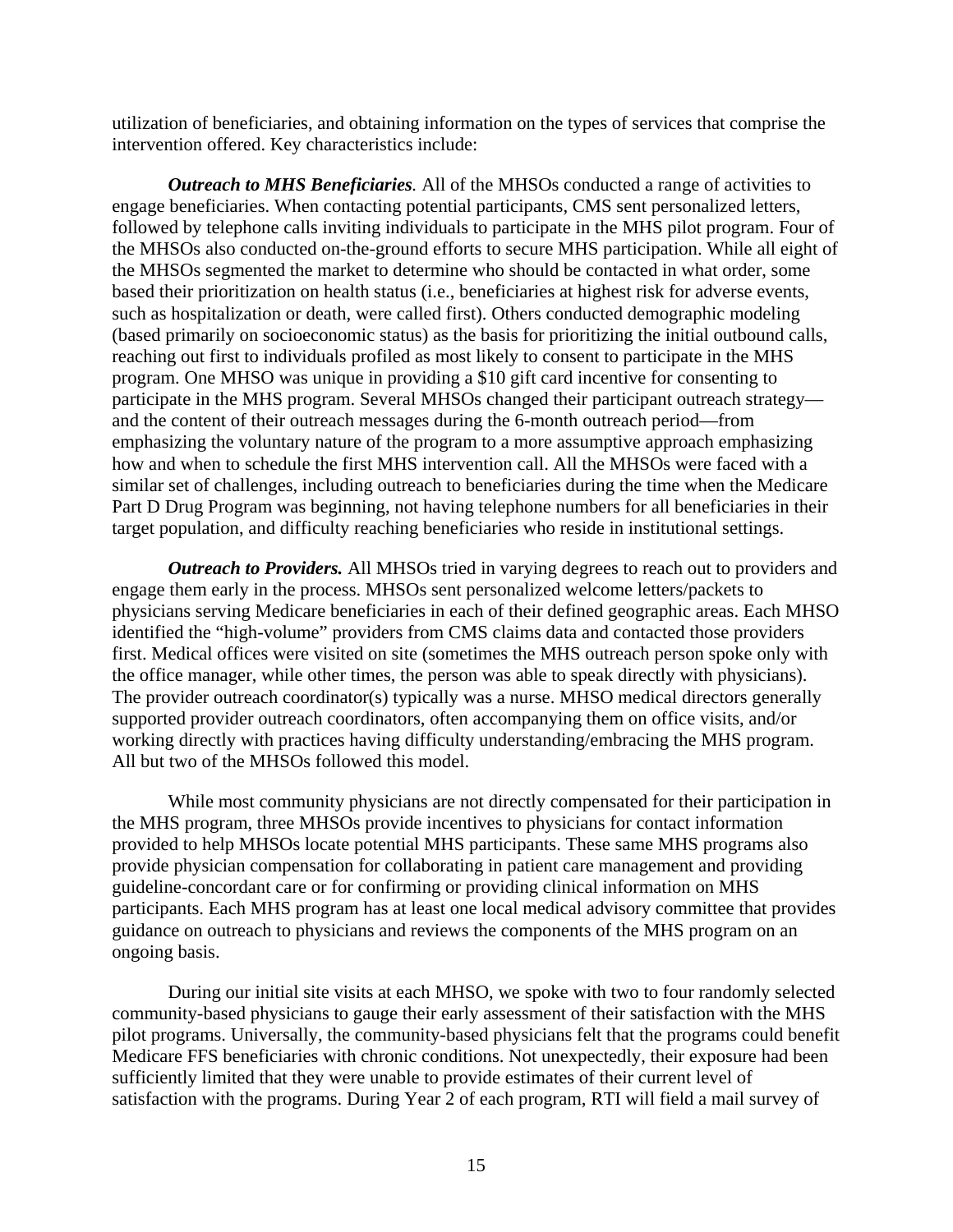community-based physicians that will more broadly examine their exposure to and satisfaction with the MHS pilot programs.

*Outreach to the Community.* Although most of the MHSOs provided some type of outreach to the community, the level and emphasis of this outreach activity varied widely by MHS program. MHSOs consulted with community advisory boards or tribal leaders, worked with local Area Agencies on Aging (AAAs) and local community agencies to help locate potential MHS participants and to gain support for the MHS program, and developed special relationships with Medicare fiscal intermediaries and carriers, social service agencies, and other community service agencies.

*Implementation Challenges Reported by the MHSOs.* As a result of their early experiences with the MHS program, the MHSOs reported several challenges encountered during program implementation and offered recommendations for potential future rollouts of care management programs by CMS. All the MHSOs were faced with a similar set of outreach challenges, including the initiation of Medicare Part D Drug Program while MHS staff was trying to engage individuals in the MHS pilot program, not having telephone numbers for all beneficiaries in their intervention group, and difficulty locating and reaching institutionalized beneficiaries.

During the site visits, all the MHSOs mentioned problems and suggestions about data. Their concerns address the reporting of their performance data to CMS, the system CMS uses to pay MHSOs and track individual beneficiary eligibility for MHS, getting assistance in using the CMS systems, and the receipt of claims and eligibility data files from CMS. MHSOs found many of CMS's processes very complex, complicated by CMS's large and cumbersome data manuals and changes CMS made to the data transmission protocols following the launch of the MHS program. For the MHS program, CMS utilizes the same system that is used to pay Medicare Advantage plans; effective January 2006, that system was modified to accommodate Part D plan payments. A number of MHSOs relayed problems related to the system modifications as well as concerns that neither the old nor new system is sufficiently tailored to the MHSO program. Specific concerns cited include that the system is difficult to use for financial monitoring of program payments because it does not easily allow the MHSOs to link specific beneficiaries with payments. CMS provides the MHSOs with aggregate payment statements, but individual beneficiary records must be queried to confirm eligibility and payment, including retroactive changes.

In addition, MHSOs have requested that they receive claims data on the intervention and comparison populations more frequently. Some stated they would have preferred that the program had been designed to randomize beneficiaries at the physician practice level rather than at the individual beneficiary level. Although randomization at the beneficiary level was specified in the program solicitation, MHSOs have offered that randomization at the practice level could decrease the potential for contamination between the intervention and comparison group within a given physician's practice and would have been more favorable to practice-level rather than beneficiary-level interventions. Several MHSOs were disappointed that they did not have the opportunity to expand their programs to a larger population, either in the same state or across multiple states; the statute does permit expansion in Phase II.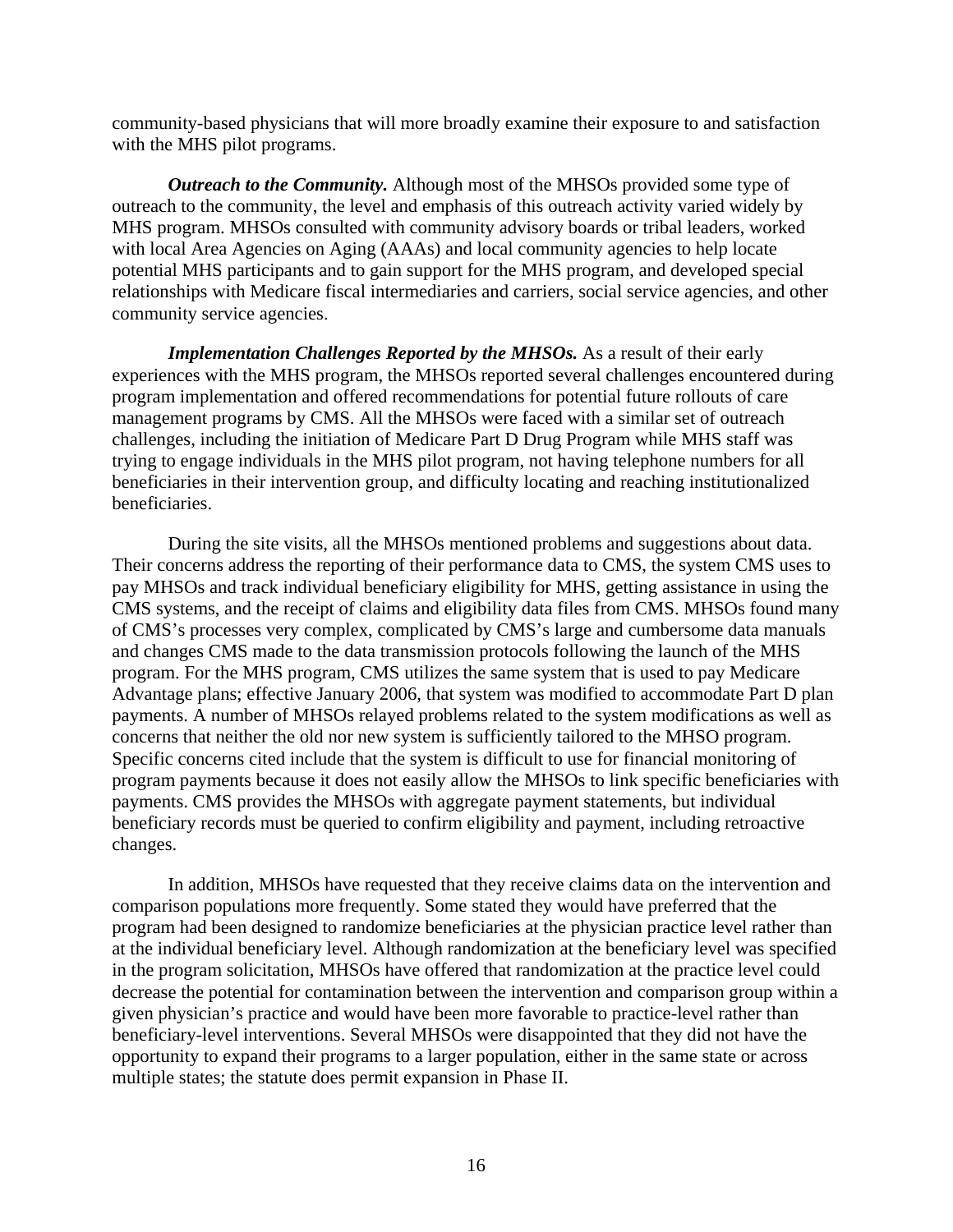# <span id="page-21-0"></span>**CHAPTER 3 EARLY FINDINGS RELATED TO BASELINE CHARACTERISTICS OF MHS BENEFICIARIES, LEVEL OF PARTICIPATION, AND CHARACTERISTICS OF PARTICIPANTS AND NON-PARTICIPANTS**

## **3.1 Introduction**

The Medicare Health Support (MHS) programs target Medicare fee-for-service (FFS) beneficiaries with the clinical conditions of heart failure (HF) and/or diabetes and a Hierarchical Condition Categories (HCC) score of 1.35 or greater. To provide a contextual overview of the population eligible for participation, we paint a statistical portrait of the demographic, clinical, and financial characteristics of beneficiaries randomized to the MHS pilot program. Further, we confirm that the block (stratified) randomization procedure produced similar demographic, disease, and economic burden profiles between the intervention and comparison groups at the time of randomization.

We also examine whether there are any systematic baseline differences in the disease burden and prior medical utilization patterns between the intervention and comparison group beneficiaries assessed at the start of the pilot programs because of the lag between randomization and the start of each pilot program. Randomization occurred based on eligibility criteria as of May 11, 2005, with start dates of the Medicare Health Support Organization (MHSO) pilot programs ranging from August 1, 2005, to January 16, 2006. This examination allows us to determine if there are meaningful differences between the intervention and comparison groups present at the start of each pilot.

Our initial analysis is designed to critically evaluate the level of initial engagement by the MHSOs in this novel, population-based program and to identify any characteristics that systematically vary between participants and non-participants within the intervention groups. The analyses are designed to answer the broad policy question about the depth and breadth of the reach into the community—i.e., how well do the MHSOs engage their intended audiences? Subsequent years of the evaluation will focus on retention rates during the full course of the pilot program, changes in characteristics of active participants and non-participants for the intervention group, and a comparison of changes in characteristics between the intervention and comparison groups.

# **3.2 Characteristics of MHS Beneficiaries at the Time of Randomization**

This section describes the MHS populations and contrasts differences across the geographic areas. No statistical testing is conducted across MHSOs as our primary evaluation is comparing differences between the intervention and comparison groups within each MHSO pilot program. Table 3-1 displays selected demographic characteristics of Medicare FFS beneficiaries randomized to the MHS pilot program. The proportion of beneficiaries who aged in to the Medicare program (as opposed to being eligible based on disability) ranges from 79% to 91%. There are also substantive differences in the rate of Medicare/Medicaid dual enrollment across the MHSOs, ranging from a low of 14% to a high of 43%. Racial distributions also differ considerably across the MHSOs, reflecting the diversity of the geographic areas and levels of urbanicity of the selected sites. These findings are consistent with the Centers for Medicare &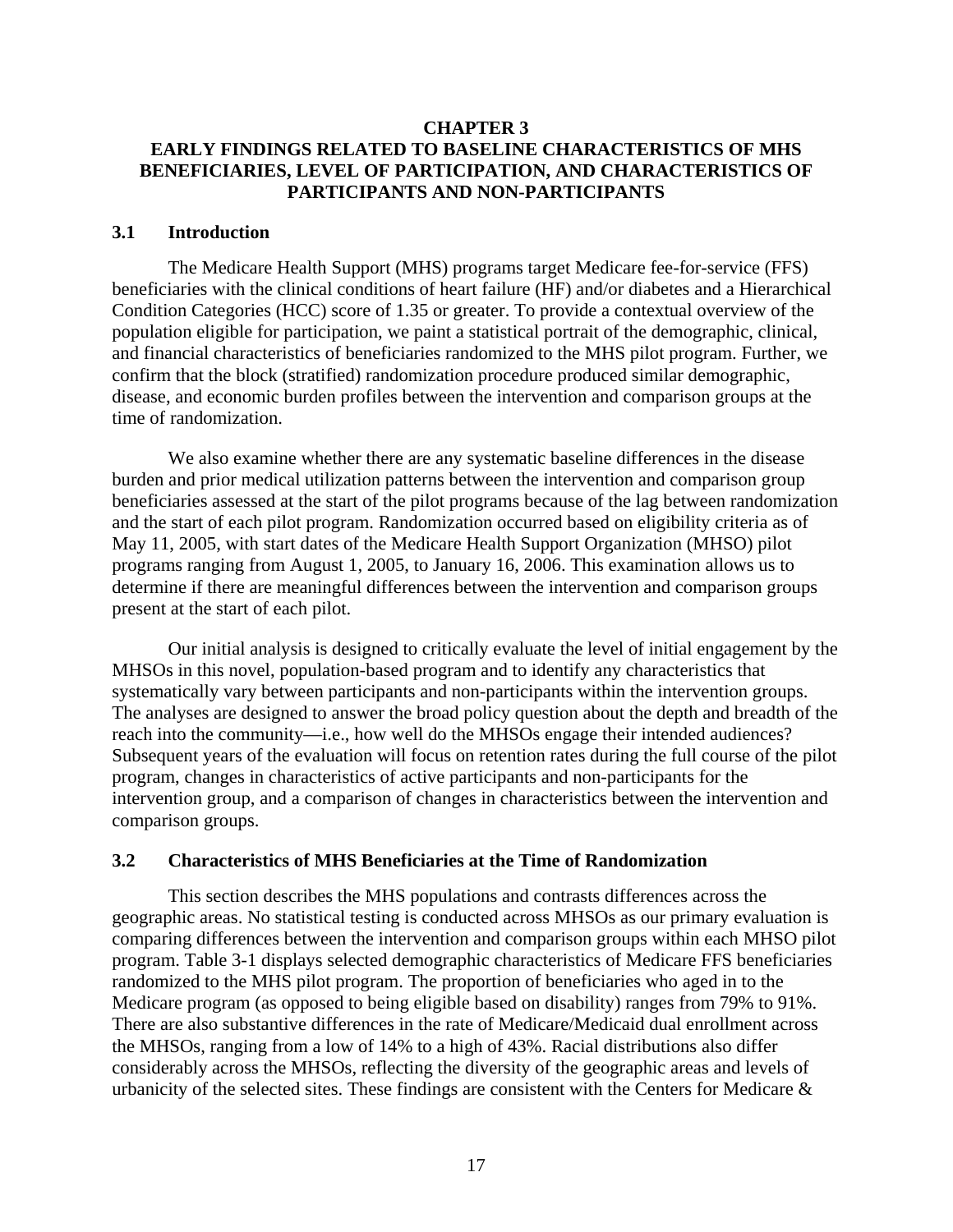<span id="page-22-0"></span>Medicaid Services' (CMS's) interest in piloting the program in diverse populations and diverse geographies.

|             | Aged in<br>to Medicare | Medicaid<br>participation | White<br>(versus Black or other) |
|-------------|------------------------|---------------------------|----------------------------------|
| <b>MHSO</b> | $(\% )$                | $(\%)$                    | $(\%)$                           |
|             | 91                     | 14                        | 91                               |
| ◠           | 88                     | 17                        | 93                               |
| 3           | 80                     | 34                        | 78                               |
|             | 79                     | 43                        | 64                               |
|             | 91                     | 16                        | 77                               |
| 6           | 84                     | 25                        | 76                               |
|             | 89                     | 16                        | 68                               |
|             | 86                     | 21                        | 84                               |

### **Table 3-1 Selected demographic characteristics of Medicare beneficiaries randomized to the Medicare health support pilot program**

The distribution of beneficiaries in the threshold disease groups of HF and diabetes across the MHSOs typically follow a similar pattern whereby about half of the beneficiaries have the threshold condition of diabetes only, and about one-quarter each have HF only and HF with diabetes. Mean HCC scores range modestly from 2.3 to 2.6, with fairly similar distributions across the three randomization levels of HCC scores.

The level of comorbidity is very high among both the intervention and comparison populations during the year prior to randomization. Almost half of all beneficiaries have diagnoses of coronary artery disease. Twenty-five to 35% of beneficiaries have diagnoses related to cardiac dysrhythmias and conduction disorders. Almost one third of beneficiaries have diagnoses related to respiratory diseases, such as chronic obstructive pulmonary disease. Fifteen to 20% of beneficiaries have evidence of acute or chronic renal disease, while roughly 10% of beneficiaries have diagnoses related to valve disorders, cardiomyopathy, peripheral vascular disease, and renal failure. Five percent or fewer of beneficiaries have prior claims-based diagnoses of stroke or dementias.

We also observe high rates of acute care utilization during the year prior to randomization. Rates of all cause hospitalizations range from 83 to 116 per 100 beneficiaries. However, only a small fraction of the hospitalizations are for the principal reason of HF or diabetes; 15% or fewer are for HF and 5% or fewer are for diabetes. This likely reflects the myriad of comorbid conditions present in the MHS population. Rates of all cause emergency room (ER) visits range from 51 to 106 per 100 beneficiaries. As with acute hospitalizations, very few ER visits are principally for HF or diabetes.

Average per-beneficiary-per-month (PBPM) total Medicare payments range from \$1,214 to \$1,671 in the year prior to randomization. The pattern of variation is consistent with previously observed geographic variation in average Medicare payments. Acute hospital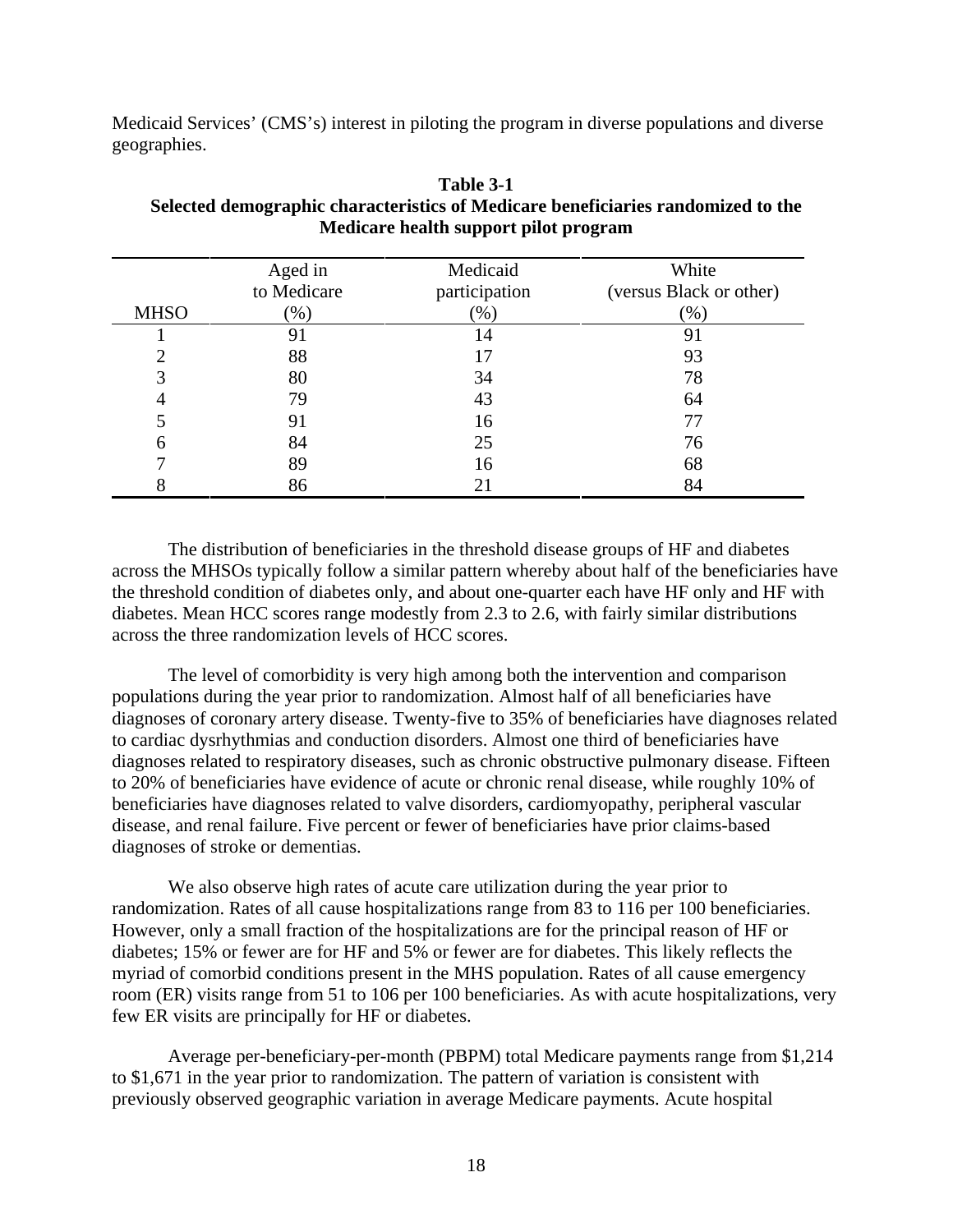<span id="page-23-0"></span>payments account for the largest component of the PBPM followed by physician payments, outpatient department payments, skilled nursing facility payments, and home health payments.

#### **3.3 Characteristics of Intervention and Comparison MHS Populations at Randomization and Start of Pilot**

We compare the intervention and comparison populations within each MHSO at the time of randomization across a large number of demographic, health status, utilization, and payment characteristics. Our analyses reveal that the block (stratified) randomization scheme effectively created equivalent intervention and comparison populations at the time of randomization for each of the eight MHSOs for the variables that were used in randomization (i.e., three HCC score ranges, Medicaid enrollment, and proportion with HF). We also confirm that the block (stratified) randomization procedure produced similar demographic, disease, and economic burden profiles between the intervention and comparison groups at the time of randomization. We find limited statistical and no substantive differences between intervention and comparison groups within MHSOs in demographic characteristics including mean age, distribution of age groups, percentage male, percentage urban, percentage white or black, percentage aged-in versus disabled, or percentage Medicaid. In addition, we find limited statistical and no substantive differences between intervention and comparison groups in health status as measured by mean HCC score based on score at time of randomization (Table 3-2), the distribution of HCC scores based on score at time of randomization, or the Charlson co-morbidity index.

| Table 3-2                                                                           |
|-------------------------------------------------------------------------------------|
| Mean HCC scores of intervention and comparison populations at time of randomization |

|             | Intervention | Comparison <sup>2</sup> |
|-------------|--------------|-------------------------|
|             | 2.6          | 2.6                     |
|             | 2.6          | 2.6                     |
| $\mathbf 3$ | 2.5          | 2.5                     |
|             | 2.3          | 2.3                     |
|             | 2.6          | 2.6                     |
|             | 2.4          | 2.5                     |
|             | 2.6          | 2.6                     |
|             | 2.4          | 2.4                     |

<sup>1</sup> Calculated using Medicare Part A and B claims for the 12-month period prior to randomization.

 $2$  There are no statistically significant differences at the 5% level or better.

We find virtually no statistical or substantive differences between the intervention and comparison populations in rates of several chronic conditions and prior rates of hospitalizations and emergency room visits. Table 3-3 displays rates of all cause, heart failure, and diabetes hospitalizations per 100 Medicare FFS beneficiaries. It is important to note that some statistically significant differences are to be expected—even after a randomization process—as a result of the large number of comparisons conducted. At the 5% level of significance, for example, we expect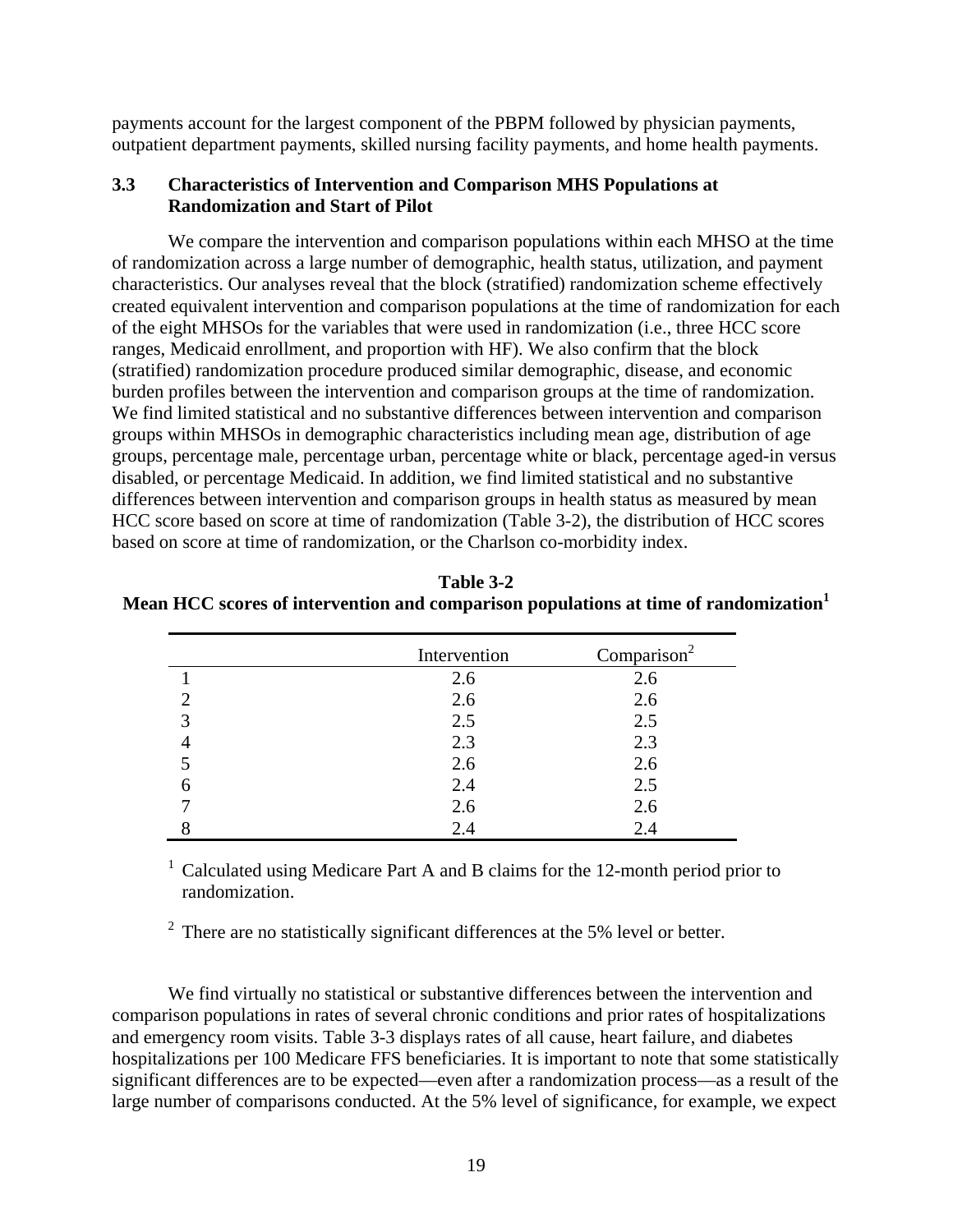<span id="page-24-0"></span>to find statistically significant differences in 1 out of every 20 t-tests performed based on random chance. Furthermore, our sample sizes are extremely large from a statistical power perspective; thus, extremely small differences may be statistically significant.

# **Table 3-3 Comparison of rates of all cause, heart failure, and diabetes hospitalizations per 100 Medicare beneficiaries between Intervention and Comparison populations at time of randomization1**

| <b>MHSO</b> | All cause    |                         | Heart failure |                         | Diabetes     |                         |
|-------------|--------------|-------------------------|---------------|-------------------------|--------------|-------------------------|
|             | Intervention | Comparison <sup>2</sup> | Intervention  | Comparison <sup>*</sup> | Intervention | Comparison <sup>4</sup> |
|             | 83           | 83                      | 12            | $12^{**}$               | 2.6          |                         |
|             | 100          | 102                     |               |                         | 3.8          | 3.5                     |
|             | 90           | 92                      |               |                         | 4.0          | 4. I                    |
|             | 96           | 98                      | 13            |                         | 5.3          | 5.5                     |
|             | 116          | 114                     |               | 16                      | 5.1          | 5.2                     |
|             | 83           | 84                      |               |                         | 3.7          | 3.7                     |
|             | 93           | $90*$                   |               |                         | 4.0          | 3.6                     |
|             | 99           | 98                      | 13            |                         | 3.7          | 3.8                     |

<sup>1</sup> Calculated using Medicare Part A and B claims for the 12-month period prior to randomization.

 $2 *$  indicates difference is statistically significant at the 5% level.

\*\* indicates difference is statistically significant at the 1% level.

Table 3-4 displays PBPM total Medicare payments for the year prior to randomization for intervention and comparison populations within each MHSO. These PBPMs are calculated using Medicare claims data for the year prior to randomization and are weighted by months of eligibility in Medicare Part A for the 12-month period. No trimming of outliers has been applied as is currently specified in the financial reconciliation protocol. Also, these average PBPMs differ modestly from those presented in Chapter 6 related to key financial findings as those PBPMs are calculated for only beneficiaries who are eligible during the pilot period. We observe no statistically significant differences in PBPMs between the intervention and comparison groups at the time of randomization. Although not statistically significant, we note that the average PBPM for MHSO 3's intervention group is 3% lower than its comparison group. Three MHSOs have intervention PBPMs that are 1% lower than their respective comparison group, and one MHSO has an intervention group PBPM that is 1% higher than its comparison group's PBPM. This topic is explored in more detail in Chapter 6.

Establishing the equivalence of the intervention versus comparison groups is important under an intent-to-treat model. Our analyses at the time of randomization confirm equivalency. However, an unexpected pattern emerges between the time of randomization and the start of the MHS pilots that may have policy implications for CMS's financial reconciliation in Phase I and for Phase II plans for disease management in FFS Medicare. Substantive differences between the intervention and comparison populations emerge in the interval between randomization and go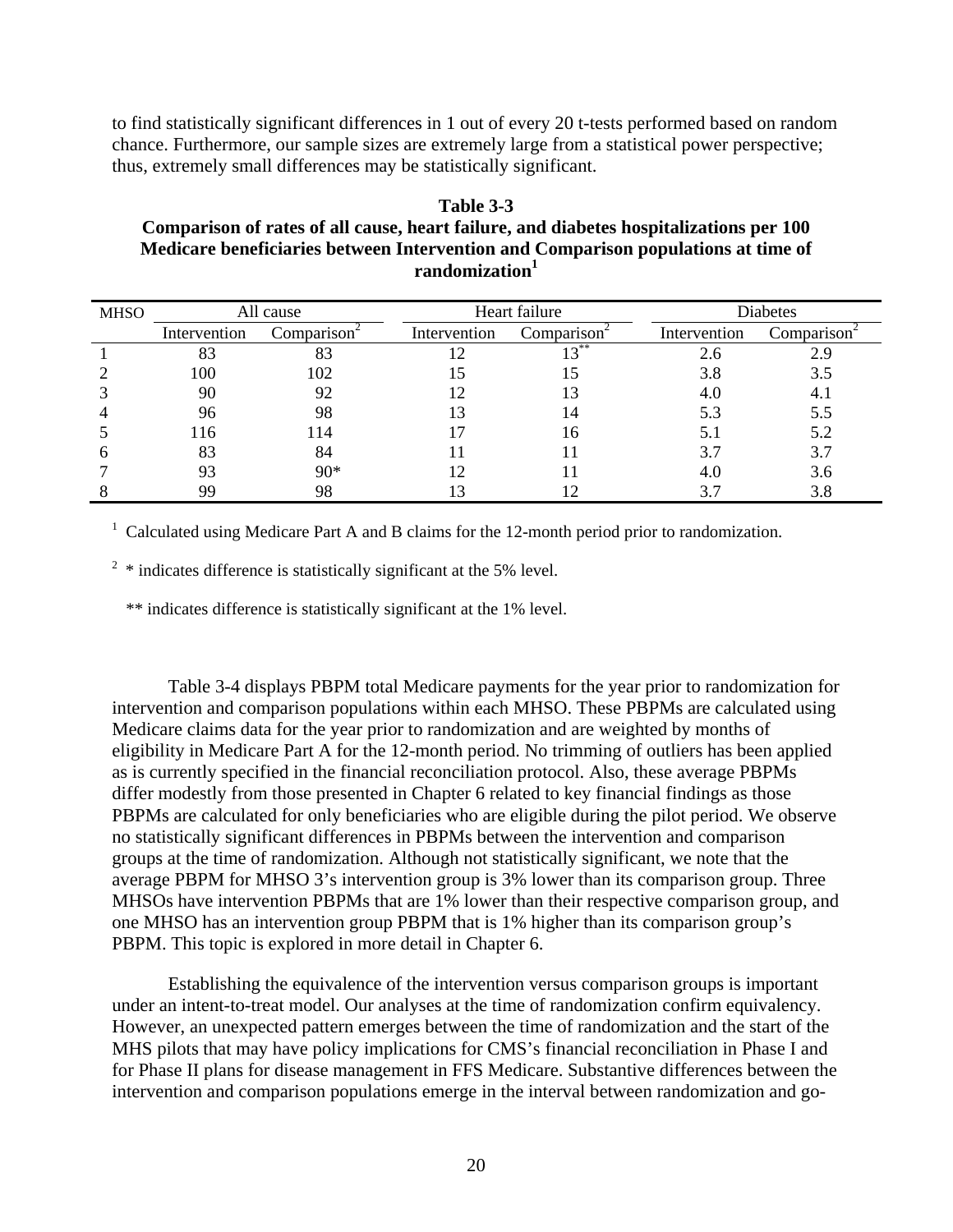<span id="page-25-0"></span>live, most notably, in baseline PBPM payments, when we evaluate these measures for only those beneficiaries who are eligible during the pilot. To a lesser degree, we observe a growing divergence in prior rates of hospitalizations and ER visits.

| Table 3-4                                                                                      |
|------------------------------------------------------------------------------------------------|
| Mean per-beneficiary-per-month (PBPM) total Medicare payments <sup>1</sup> of Intervention and |
| Comparison populations at time of randomization <sup>2</sup>                                   |

| <b>MHSO</b>    | Intervention<br>PBPM $($ \$) | Comparison<br>PBPM $(\text{\$})^3$ |
|----------------|------------------------------|------------------------------------|
|                | \$1,327                      | \$1,311                            |
| $\mathfrak{D}$ | 1,352                        | 1,368                              |
| 3              | 1,292                        | 1,327                              |
| 4              | 1,288                        | 1,297                              |
| 5              | 1,671                        | 1,658                              |
| 6              | 1,214                        | 1,226                              |
| 7              | 1,496                        | 1,494                              |
| 8              | 1,368                        | 1,368                              |

 $<sup>1</sup>$  PBPM Medicare payments are weighted by months of eligibility for Medicare Part A. The</sup> numbers in Table 3-4 vary slightly from those presented in Chapter 6 due to differences in the weighting of the data and the reference period.

- <sup>2</sup> Calculated using Medicare Part A and B claims for the 12-month period prior to randomization.
- <sup>3</sup> There are no statistically significant differences at the 5% level or better.

Even though the differences are relatively small, they may affect the MHSOs' abilities to achieve their objectives, especially if financial success is determined by a 1 to 2 percentage point change in Medicare expenditures between the intervention and comparison groups. For example, beneficiaries in one MHSO's intervention group have monthly total Medicare payments that are about 6% higher than the comparison group at the start of its pilot. This amount might seem modest, but it is a substantial portion of the monthly fee the MHSO receives. Six of the MHSOs' intervention populations have higher PBPMs in the year prior to the start of their pilots compared to the comparison populations, ranging from 1% to 6% (data shown in Table 6-1). While only the difference in one MHSO group's PBPM is statistically significant at the 5% level or better at the start of the pilot, the financial reconciliation protocols as initially agreed upon do not make adjustments for differences in payments at the start of the pilot. These differences can be actuarially adjusted and further exploration as to the underlying reasons for the divergence should be undertaken. Such divergence may represent the influence of a small number of outliers with extreme medical expenditures for which additional statistical adjustment may be warranted.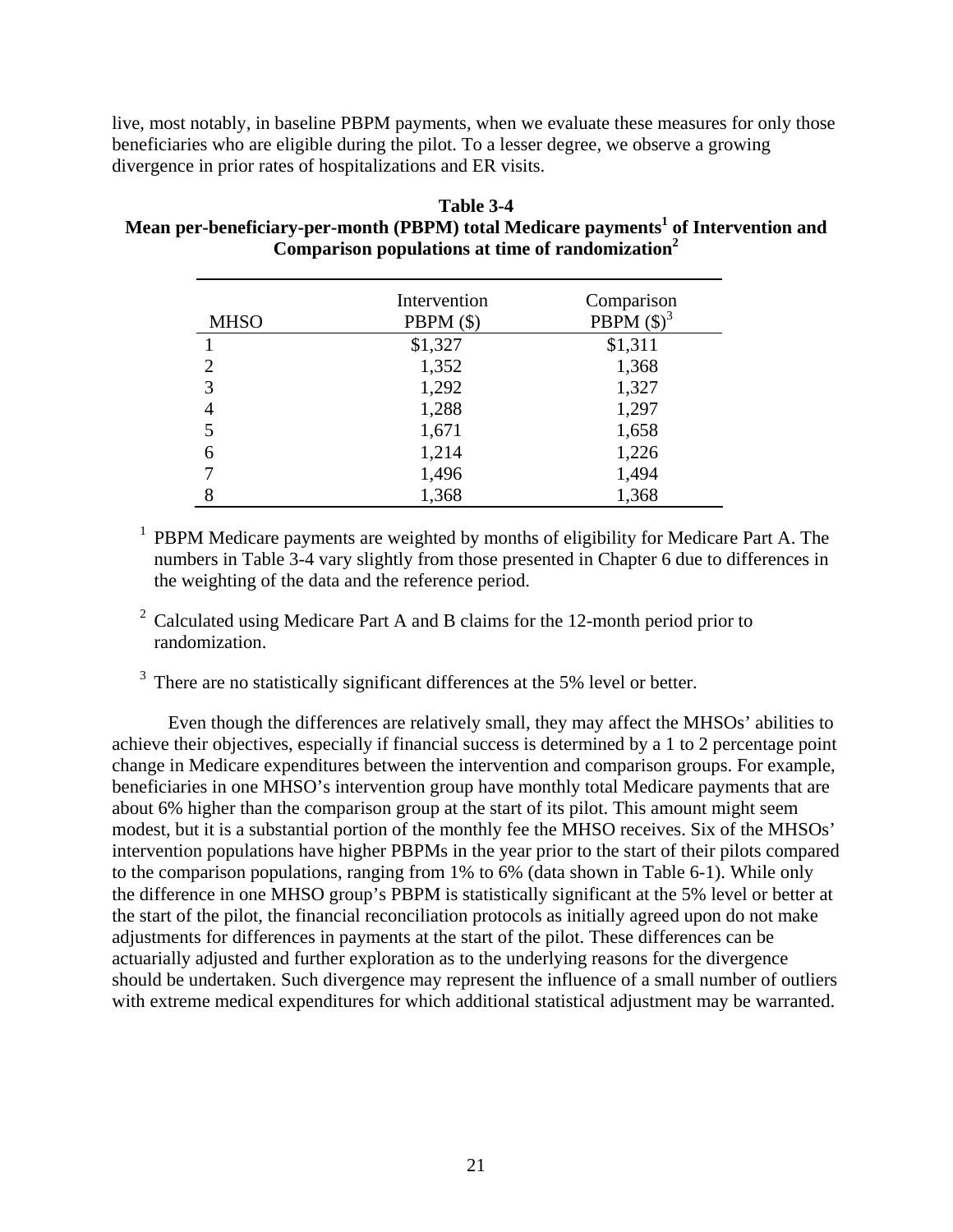## <span id="page-26-0"></span>**3.4 Participation Rates During the First 6-month Pilot Programs**

Table 3-5 displays the participation rates during the first 6 months of the MHS pilot programs. An eligible beneficiary is considered a participant if he or she was contacted by the MHSO and verbally consented to participation. Thus, intervention group beneficiaries are either participants or non-participants. Future analyses will capture length of participation by individual beneficiaries.

Participation rates in the first 6-month period range from a high of 92% for MHSO 2 to a low of 65% for MHSO 3. Mean time-to-agreement to participate for all participants ranges from 37 to 100 days across the MHSOs. This means that the effective intervention start dates (at the beneficiary level) are substantially later than the go-live dates. Thus, this initial evaluation reflects considerably less than 6 months of active care management.

**Table 3-5 Participation rates during the first 6 months of the MHS program, by MHSO** 

| <b>MHSO</b>    | First 6-month pilot<br>participation rate (%) |
|----------------|-----------------------------------------------|
|                | 70.0%                                         |
| 2              | 92.3                                          |
| 3              | 65.0                                          |
| $\overline{4}$ | 83.6                                          |
| 5              | 80.3                                          |
| 6              | 83.2                                          |
|                | 82.6                                          |
| 8              | 75.6                                          |

# **3.5 Characteristics of Participants and Non-participants**

Once the pilot programs began operation, a second pattern emerged whereby the participating beneficiaries tend to be considerably healthier and less costly in the prior year compared to the non-participants. We define a participant as an intervention beneficiary who consented to participate at any point during the initial 6-month pilot. This descriptive analysis includes the full intervention and comparison populations, including those who lost eligibility between randomization and the start date, to fully capture the differences between the randomized population and the population engaged by the MHSOs. We find that the participant populations are different from the non-participant populations across the majority of demographic, health status, utilization, and payment characteristics reviewed. In all pilot programs except one, the proportion of beneficiaries with Medicaid enrollment is about 5% lower for participants than for non-participants, meaning that most MHSOs have not been as successful at recruiting dual eligible (Medicare/Medicaid) beneficiaries to participate. Participants have mean HCC scores calculated for the 1-year period prior to going live that are substantially lower than non-participants (Table 3-6) indicating that the MHSOs are engaging significantly healthier beneficiaries from a health status perspective.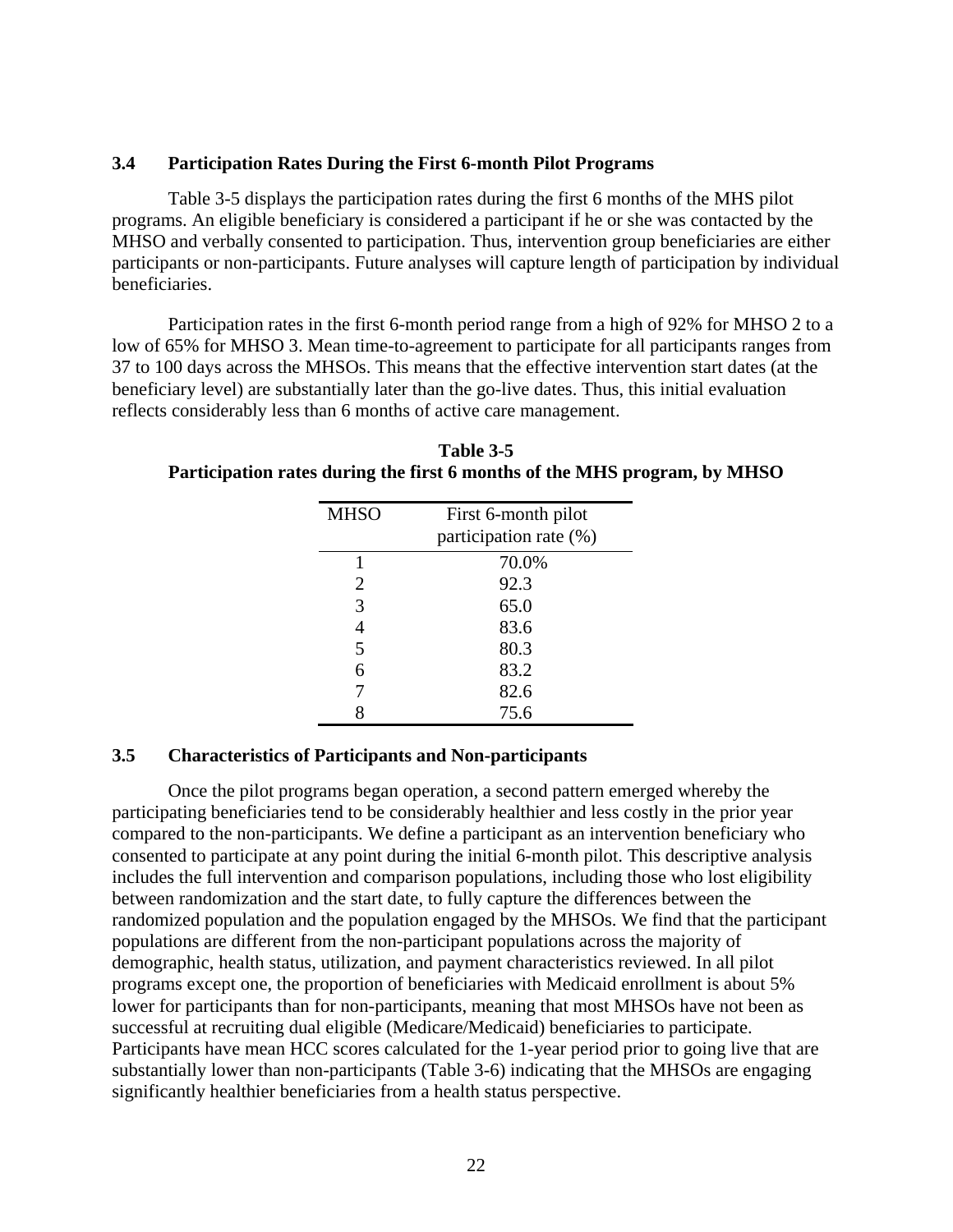| <b>MHSO</b>    | Participants | Non-participants <sup>2</sup> |
|----------------|--------------|-------------------------------|
|                | 2.4          | $3.3**$                       |
|                | 2.5          | $3.7**$                       |
|                | 2.3          | $2.6**$                       |
| $\overline{4}$ | 2.2          | $2.7**$                       |
|                | 2.4          | $3.2**$                       |
| 6              | 2.3          | $2.9**$                       |
|                | 2.5          | $3.1**$                       |
|                | 2.3          | $2.7**$                       |

<span id="page-27-0"></span>**Table 3-6 Mean HCC scores of participants and non-participants one year prior to go-live1** 

<sup>1</sup> Calculated using Medicare Part A and B claims for the 12-month period prior to the start of each MHSO pilot program. Includes all randomized beneficiaries.

 $2$ <sup>2</sup> \*\* indicates difference is statistically significant at the 1% level.

We also observe that participants have lower rates of comorbid conditions than nonparticipants. As one example, Table 3-7 displays rates of acute and chronic renal disease for participants and non-participants. Between 13% and 17% of participants have a claims-based diagnosis of renal disease. In contrast, between 16% and 28% of non-participants have a diagnosis of renal disease. Within each MHSO, participants are more likely to have received three of the four recommended tests representing receipt of guideline concordant care. There were no observed substantive differences in rate of urine protein screening between participants and non-participants.

**Table 3-7 Prevalence per 100 beneficiaries of acute and chronic renal disease for participants and non-participants 1 year prior to go-live1**

| <b>MHSO</b> | Participant | Non-participants <sup>2</sup> |
|-------------|-------------|-------------------------------|
|             | 15          | $22**$                        |
|             | 16          | $28**$                        |
|             | 16          | $20**$                        |
|             | 13          | $18**$                        |
|             | 16          | 24                            |
| 6           | 17          | 22                            |
|             | 15          | $20**$<br>$16**$              |
|             | 13          |                               |

<sup>1</sup> Calculated using Medicare Part A and B claims for the 12-month period prior to the start of each MHSO pilot program. Includes all randomized beneficiaries.

 $2$  \*\* indicates difference is statistically significant at the 1% level.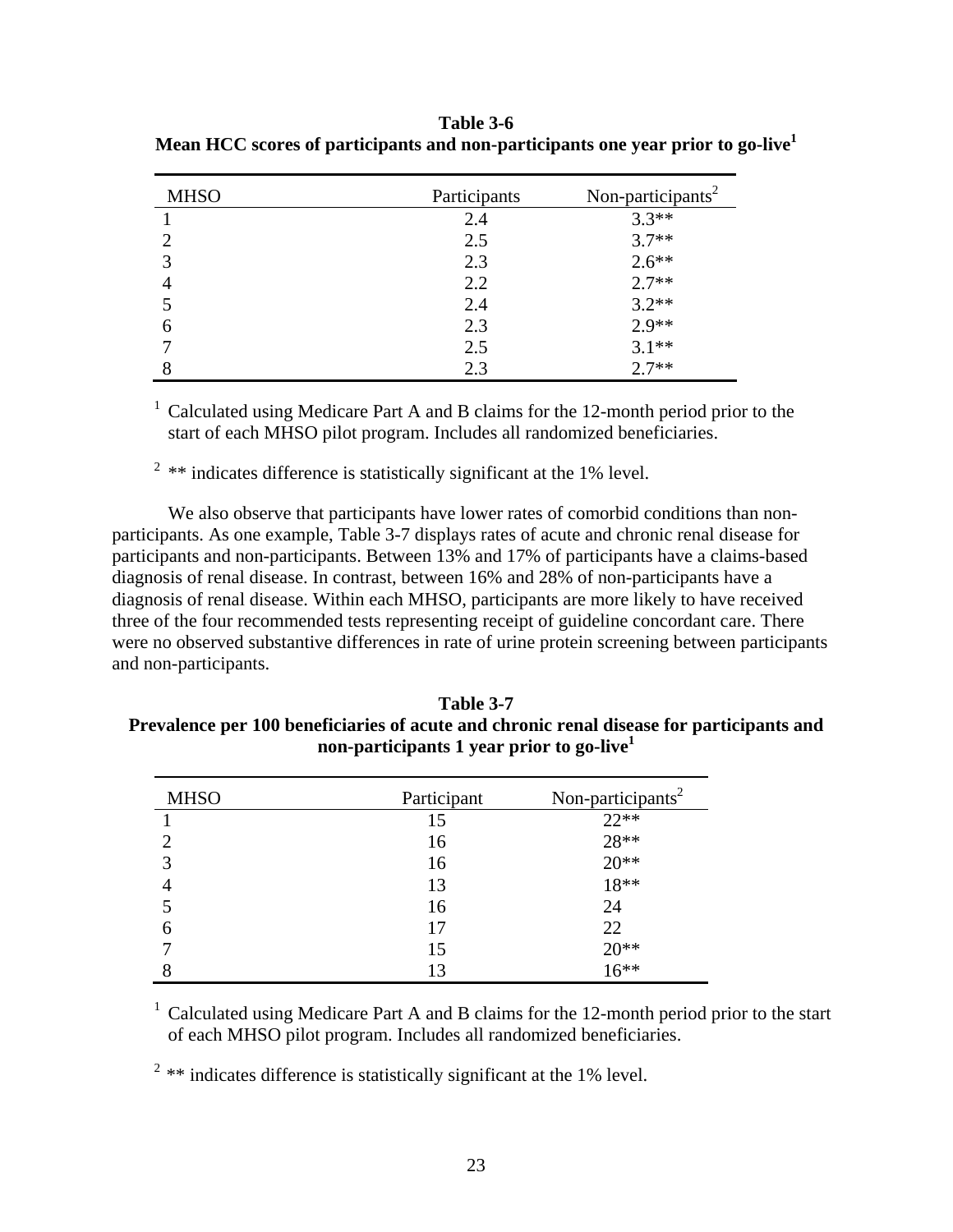<span id="page-28-0"></span>Table 3-8 displays rates of all cause, heart failure, and diabetes hospitalizations per 100 MHS beneficiaries. All cause hospitalizations rates range from 67 to 96 per 100 participating beneficiaries. In contrast, all cause hospitalization rates range from 122 to 196 per 100 nonparticipating beneficiaries. Within each of the MHSOs the differences are quite profound, with the difference ranging from 37 to 102 more hospitalizations per 100 nonparticipating beneficiaries and observed for participating beneficiaries. A similar pattern is observed for heart failure and diabetes hospitalizations.

| Table 3-8                                                                                  |
|--------------------------------------------------------------------------------------------|
| Comparison of rates of all cause, heart failure, and diabetes hospitalizations per 100 MHS |
| beneficiaries between participants and non-participants 1 year prior to go-live            |

|      | All cause |                                            | Heart failure |                                   | Diabetes     |                                   |
|------|-----------|--------------------------------------------|---------------|-----------------------------------|--------------|-----------------------------------|
| MHSO |           | Participants Non-participants <sup>2</sup> | Participants  | Non-<br>participants <sup>2</sup> | Participants | Non-<br>participants <sup>2</sup> |
|      | 67        | $137***$                                   |               | $20^{**}$                         | 2.2          | $4.5***$                          |
|      | 94        | $196***$                                   | 13            | $35^*$                            | 3.4          | 7.4                               |
|      | 68        | $123***$                                   |               | $16^{**}$                         | 2.5          | $4.9***$                          |
|      | 84        | $131***$                                   |               | $20^{**}$                         | 4.2          | $7.3***$                          |
|      | 96        | $172^{**}$                                 | 13            | $27***$                           | 3.8          | $7.8^*$                           |
|      | 75        | $134***$                                   |               | $20^{**}$                         | 2.8          | $6.3^*$                           |
|      | 81        | $140^{**}$                                 |               | $20^{**}$                         | 3.3          | 6.1                               |
|      | 85        | $122***$                                   |               | $\frac{6}{5}$                     | 3.0          | 4.9                               |

<sup>1</sup> Calculated using Medicare Part A and B claims for the 12-month period prior to the start of each MHSO pilot program. Includes all randomized beneficiaries.

<sup>2</sup> \* indicates difference is statistically significant at the 5% level;

\*\* indicates difference is statistically significant at the 1% level.

Participants in all eight pilot programs have markedly lower total Medicare PBPM payments than non-participants in the year prior to the start dates (Table 3-9). Mean participant payments range from \$477 to \$1,329 per month lower than non-participant PBPMs. Thus, the MHSOs are engaging considerably less expensive intervention beneficiaries and not engaging the sicker, more costly beneficiaries.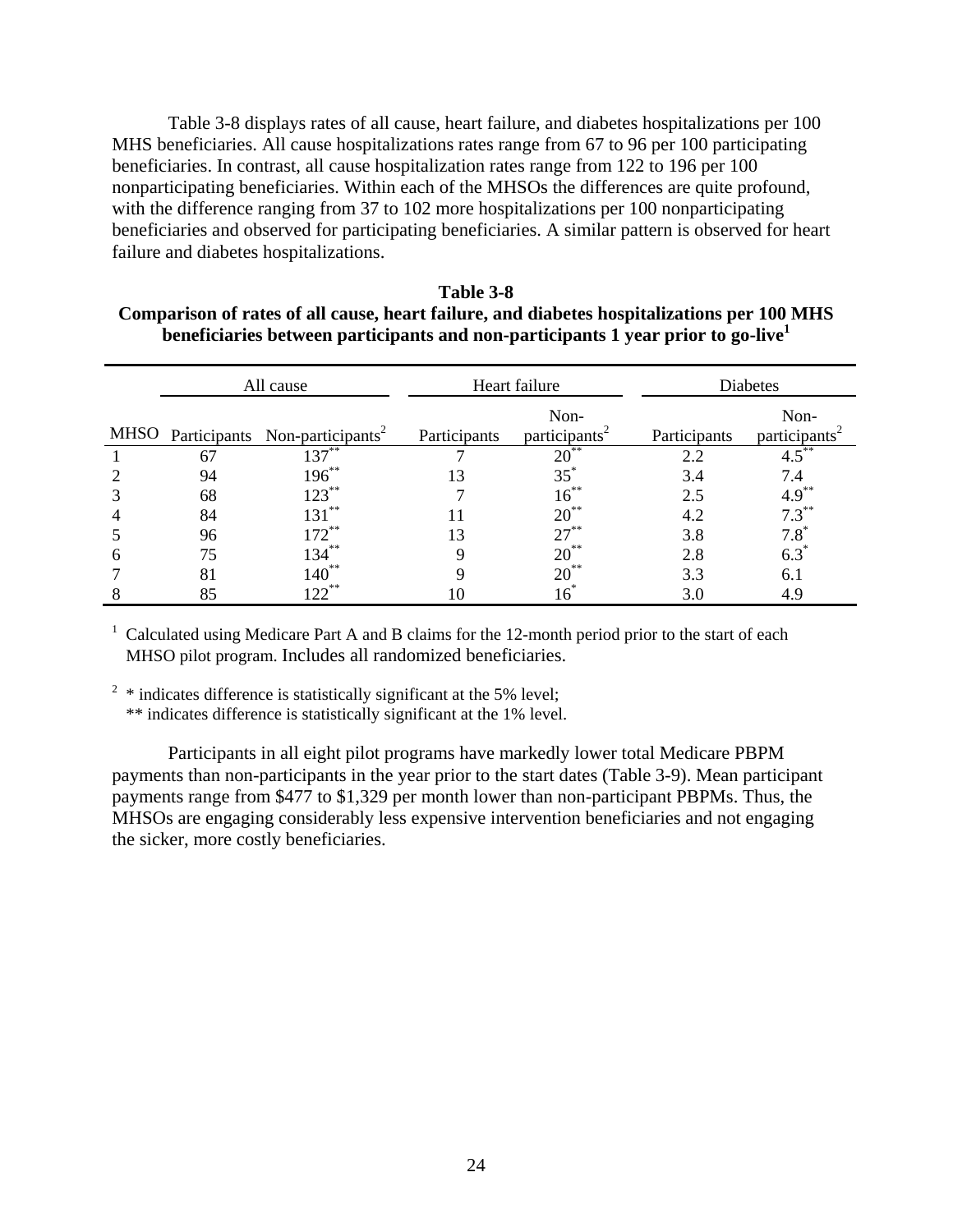<span id="page-29-0"></span>**Table 3-9**  Mean per-beneficiary-per-month (PBPM) total Medicare payments<sup>1</sup> of participants and **non-participants 1 year prior to go-live2**

| <b>MHSO</b>    | Participant | Non-participants <sup>3</sup> |
|----------------|-------------|-------------------------------|
|                | 1,170       | 2,028**                       |
| $\overline{2}$ | 1,286       | $2,615**$                     |
| 3              | 1,064       | $1,754**$                     |
| 4              | 1,167       | $1,771**$                     |
|                | 1,432       | 2,494**                       |
| 6              | 1,158       | $1,865**$                     |
|                | 1,333       | $2,270**$                     |
| 8              | 1,214       | $1,691**$                     |

<sup>1</sup> PBPM Medicare payments are weighted by months of eligibility for Medicare Part A. Includes all randomized beneficiaries. The numbers in Table 3-9 vary slightly from those presented in Chapter 6 due to differences in the weighting of the data.

<sup>2</sup> Calculated using Medicare Part A and B claims for the 12-month period prior to the start of each MHSO pilot program.

 $3$  \*\* indicates difference is statistically significant at the 1% level.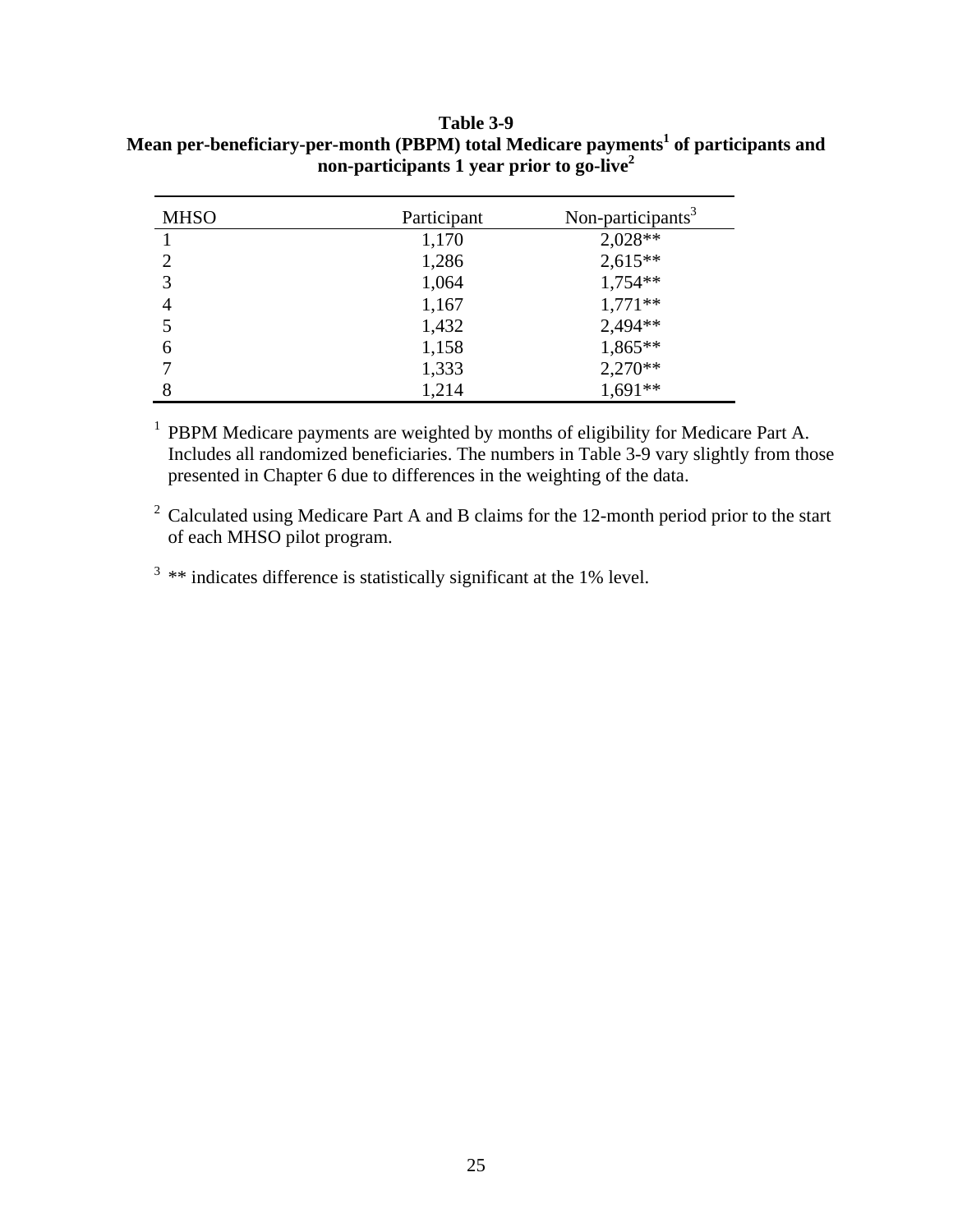# **CHAPTER 4 BASELINE FINDINGS FROM MHS BENEFICIARY SURVEY**

<span id="page-30-0"></span>The primary purpose of the Medicare Health Support (MHS) beneficiary survey is to determine the impact of the MHS interventions on beneficiary satisfaction. Secondary objectives of the MHS beneficiary survey are to provide beneficiary characteristics and behaviors not available through administrative data, which will enable us to determine the impact of the MHS program on behavioral change, physical functioning, and emotional well-being. To ensure that the survey questions are also relevant to individuals who are not participating in an MHS program, both those who declined as well as the comparison population, the beneficiary survey contains questions about services provided by a beneficiary's health care team, with no questions directly related to the MHS pilot program.

The purpose of this chapter is to report on baseline survey characteristics of beneficiaries in the intervention and comparison groups in each of the pilot programs. A follow-up survey of beneficiaries, which will be implemented 1 year after the baseline survey, will provide data on change in satisfaction resulting from the MHS program. Baseline characteristics of survey samples are presented, as well as differences between beneficiaries in the intervention and comparison groups by Medicare Health Support Organization (MHSO). Since beneficiaries randomized to the intervention group had limited exposure to the MHS programs at the time of this survey, we expect that the baseline survey results for the intervention and comparison groups will be similar.

#### **4.1 Survey Methodology**

Individual beneficiaries for the survey were randomly sampled from the larger intervention and comparison populations assigned to each MHSO. We randomly selected 755 intervention beneficiaries and 863 comparison beneficiaries from each site for the baseline survey mailing. We surveyed beneficiaries by mail with a telephone follow-up of nonrespondents.

Satisfaction is measured by four items that tap assessments of the quality of interactions with the beneficiary's health care team, as well as an overall evaluation item. The selected items have been adapted from similar questions in the Consumer Assessment of Health Plans Survey (CAHPS) ambulatory care instrument. These items allow us to measure satisfaction with health care that can be impacted by the MHS program but is not specific to the MHS program. These items apply to all members of an individual's health care team so that we may compare satisfaction among individuals in the intervention group with those in the control group, who are not receiving the MHS intervention.

A series of statistical analyses was conducted to evaluate the quality and comparability of the self-reported beneficiary data from the MHS baseline survey. The first analysis examined the likelihood of responding to the survey. The overall response rate was 70%. The response propensity analysis revealed that older beneficiaries and those in poorer health were less likely to complete surveys than other beneficiaries. This is consistent with response patterns for most mixed-mode surveys of the Medicare population. Beneficiaries with high Hierarchical Condition Categories (HCC) risk scores tend to have higher mortality rates, so that a portion of the baseline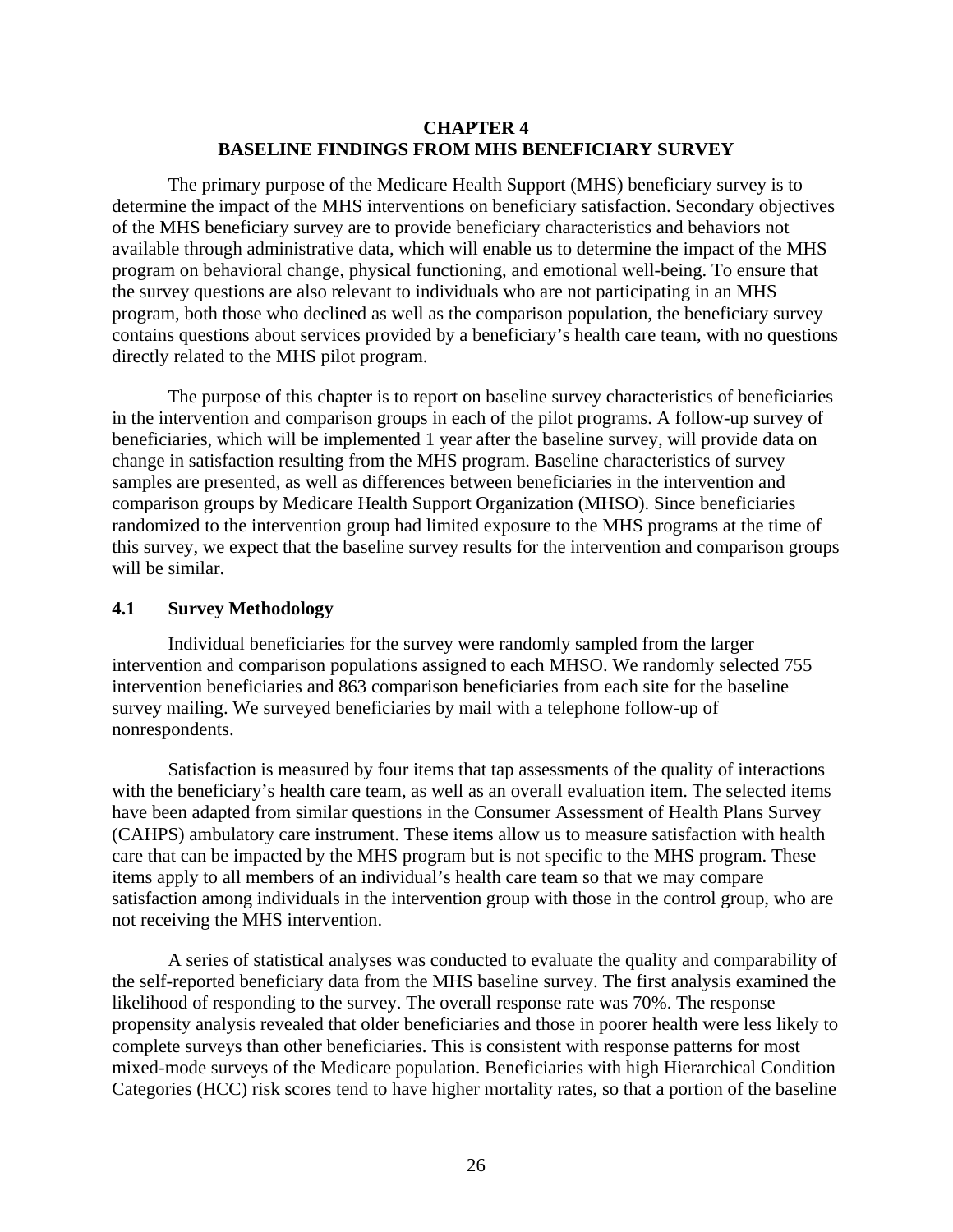<span id="page-31-0"></span>nonrespondents would not be alive at the time of a follow-up survey. Beneficiaries assigned to intervention groups had a slightly lower response rate than comparison group beneficiaries. The characteristics of survey respondents were also compared to those for all approximately 30,000 beneficiaries in each MHSO's intervention and comparison population. These comparisons yielded similar findings to those for the multivariate analyses.

#### **4.2 Baseline Characteristics of MHS Beneficiaries**

MHS intervention effects on the major study outcomes are to be estimated from a followup survey of the baseline respondents. It is therefore important that the intervention and comparison groups of respondents be comparable at the beginning of the evaluation period so that any changes over time in the comparison group may be used as the benchmark for inferring changes attributable to intervention activities. Group equivalence was tested in two ways: We first looked to see if there were certain characteristics that were associated with who was likely to be in the intervention versus comparison group. We did this by using a multivariate analysis which showed that beneficiary characteristics such as risk score, disease category, or demographic characteristics were not associated with the likelihood of a beneficiary being in the intervention versus comparison group. In addition, we compared the intervention and comparison group values within MHSOs for each of the baseline survey variables. The number of statistically significant differences emerging from this large set of comparisons was roughly what would be expected by chance. Several of the significant differences were the result of small cell sizes in some tables. Most of the differences that were found were scattered across the individual programs.

Health status, both physical and mental, was measured in several ways. While there were no significant differences noted between the intervention and comparison groups, there were some differences among MHSOs. Of note is the finding that the population as a whole is quite frail. Functioning was measured by items from the VR-12, the Department of Veterans Affairs' version of the SF-12. This instrument produces both a physical component score (PCS) and a mental component score (MCS). The six standard activities of daily living (ADL) tasks are included as an additional measure of physical functioning. We also included the questions that compose the Patient Health Questionnaire-2 to serve as a screening tool for depression.

We found that mean scores for VR-12 PCS ranged from 27 to 33 at individual MHSOs, reflecting a frail and sick population manifesting the severe physical impact of HF, diabetes, and other comorbidities in this population. The ADL measure, which reports on difficulty with everyday activities such as bathing, dressing, eating, getting out of a chair, walking, and toileting, was also indicative of frailty; for example, between 55% and 69% of respondents reported some difficulty with walking and between 22% and 32% of respondents reported difficulty with dressing. This compares with a national survey of Medicare fee-for-service (FFS) beneficiaries that found that approximately 23% of all fee-for-service beneficiaries report some difficulty performing at least one of these activities (West et al., 2005). Reports of difficulty with walking are more than double the findings for the general FFS population.

The MCS scores ranged between 42 and 49, which is modestly lower than the general population mean of 50. Only one MHSO showed any differences on mental health scores between its intervention and comparison population. However, we do observe very high levels of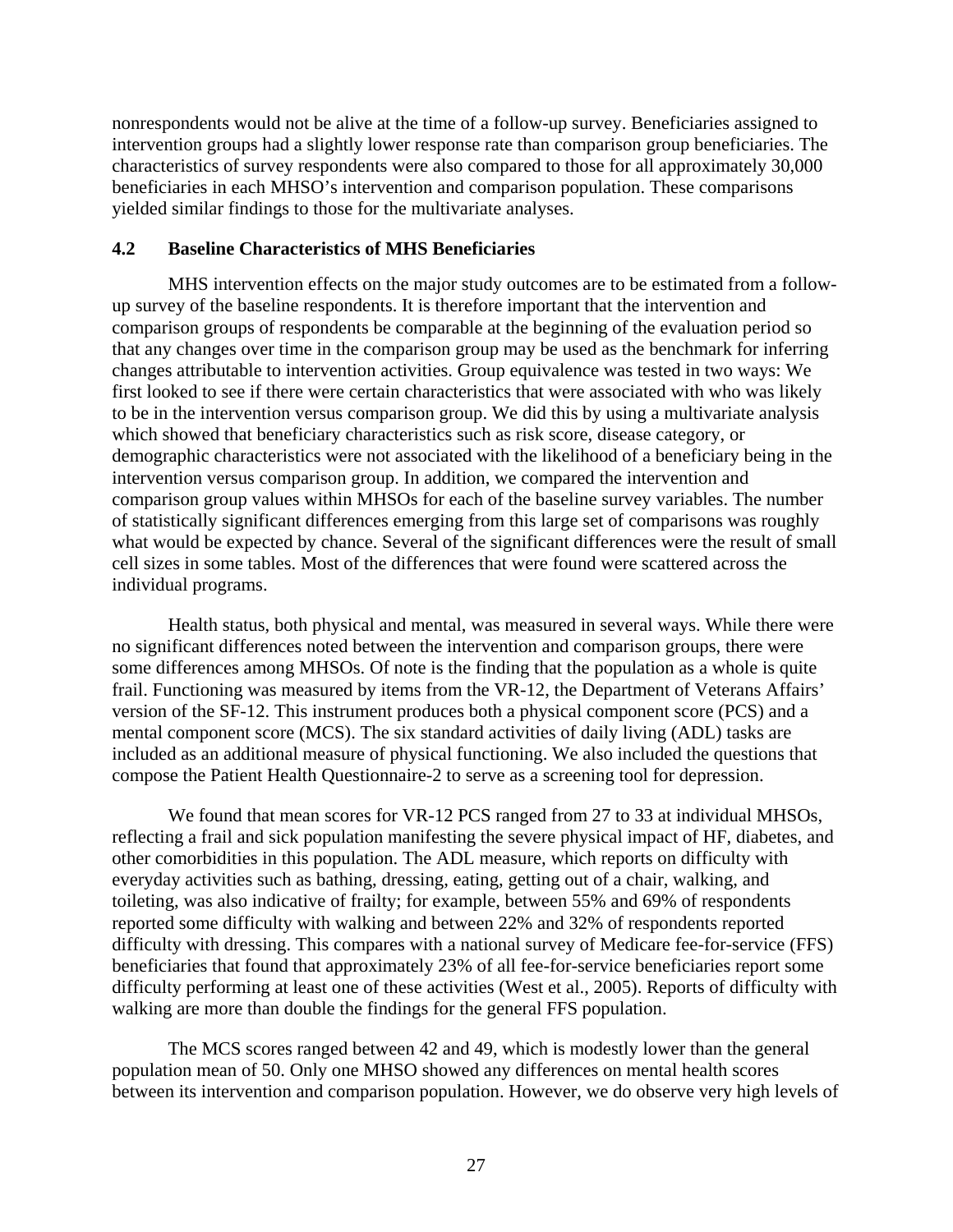<span id="page-32-0"></span>depression risk from the two-item screening tool among both the intervention and comparison cohorts. The prevalence rates for depression risk varied across MHSOs, ranging from 29% to nearly half of all beneficiaries.

There was some evidence that the MHSOs that started the earliest had already begun delivering some components of their programs by the time the baseline surveys were completed. In half of the MHSOs, more intervention group beneficiaries reported that they had received oneon-one educational or counseling sessions or print or video materials than those in the comparison groups. In some sites, intervention beneficiaries also reported they checked their feet or weighed themselves more often during the past week. Like many studies involving selfefficacy, many beneficiaries were confident that they could perform the required types of selfcare behaviors. This was especially true for medication use and foot surveillance on the part of diabetics. The two behaviors were already being performed an average of 5 days per week. Given the already high compliance rates, there is little room for further improvement in these rates.

Overall, our analysis of the baseline survey data revealed that the intervention and comparison groups at each MHSO were very similar, as expected. A small number of minor differences are noted below; however, these statistical differences are not unexpected when conducting the large number of statistical tests needed to examine the information provided by beneficiaries at eight MHSOs. Further, some differences observed were due to small numbers of beneficiaries in the groups being compared for each characteristic and, therefore, do not represent meaningful population differences.

# **4.3 Baseline Beneficiary Satisfaction with Health Care**

Beneficiaries were asked to rate their overall experience with their health care team using a 5-point scale anchored by "excellent" and "poor." Approximately 80% of beneficiaries at each MHSO rated their experience with their health care providers as good, very good, or excellent. The most common response across MHSOs was "very good." The distribution of responses at only one MHSO was statistically significantly different overall between intervention and comparison groups at baseline.

The survey contained four questions that make a composite item, taken from the Ambulatory CAHPS Survey, related to the quality of communication between beneficiaries and their providers. Communication is an important component of patients' experience and satisfaction with their health care. Specifically, beneficiaries were asked whether their health care team did the following:

- Explain things in a way that was easy to understand.
- Listen carefully to you.
- Give you clear instructions about what to do when health problems came up.
- Spend enough time with you.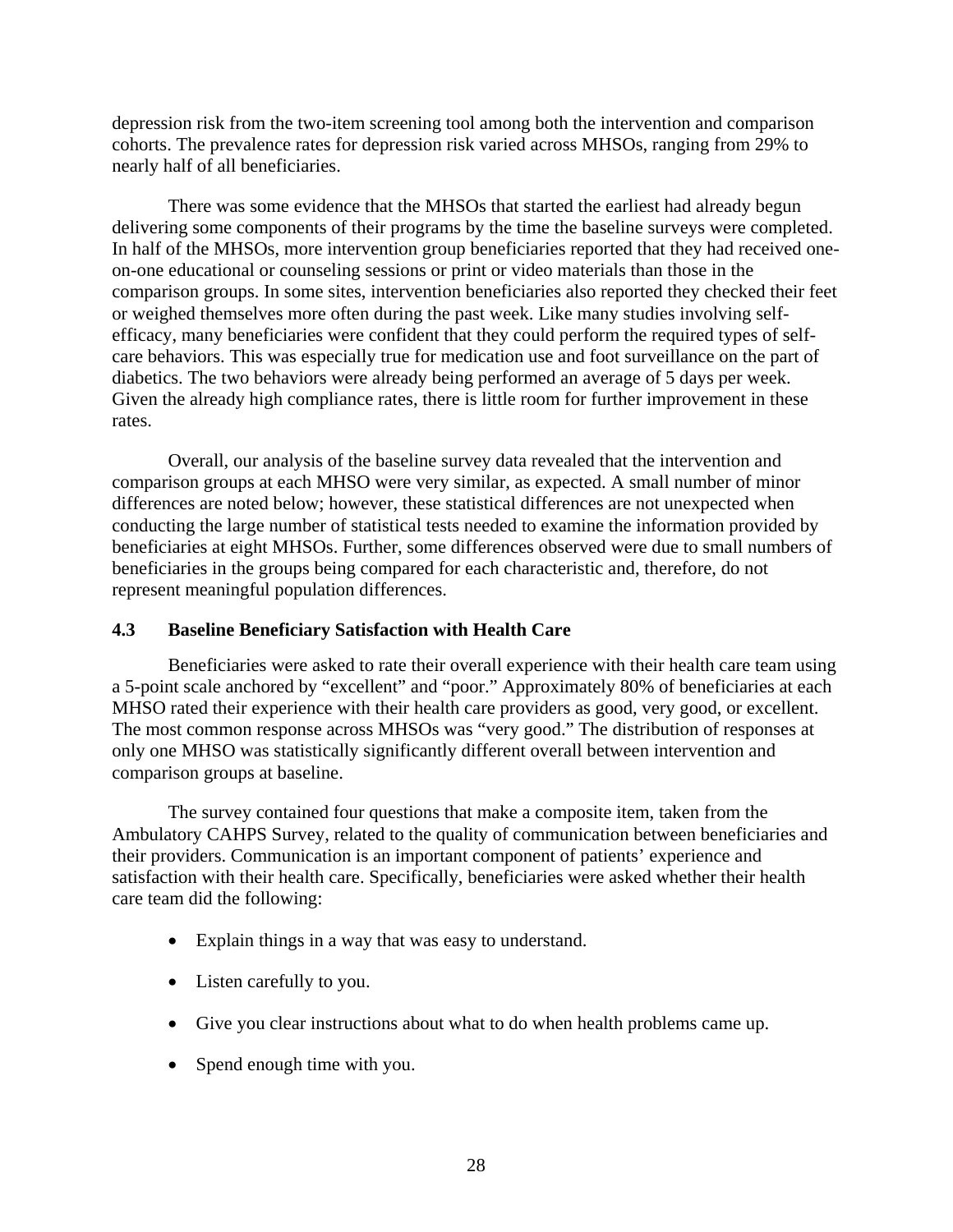Respondents indicated whether each aspect of communication was conducted always, usually, sometimes, or never. Overall, beneficiaries were satisfied with provider communication, as evidenced by the fact that the most common response across all of the questions was "always," and at least 70% of beneficiaries at each MHSO rated each item as "always" or "usually."

In summary, we found considerable frailty and risk of depression, but no major baseline differences between the intervention and comparison groups. In the follow-up survey analysis, we will look for differences between the intervention and control that may result from the intervention, however, there are some outcomes where there is already a high level of behavior leaving little room for improvement. For example, medication adherence and foot surveillance on the part of diabetics: for these two behaviors beneficiaries are already reporting that they are being performed an average of 5 days per week. Given the already high compliance rates, there is little room for further improvement in these rates. In the follow-up analysis, for outcomes where some decline may be seen resulting from natural progression of disease, we will examine whether the decline is less in the intervention versus the control groups.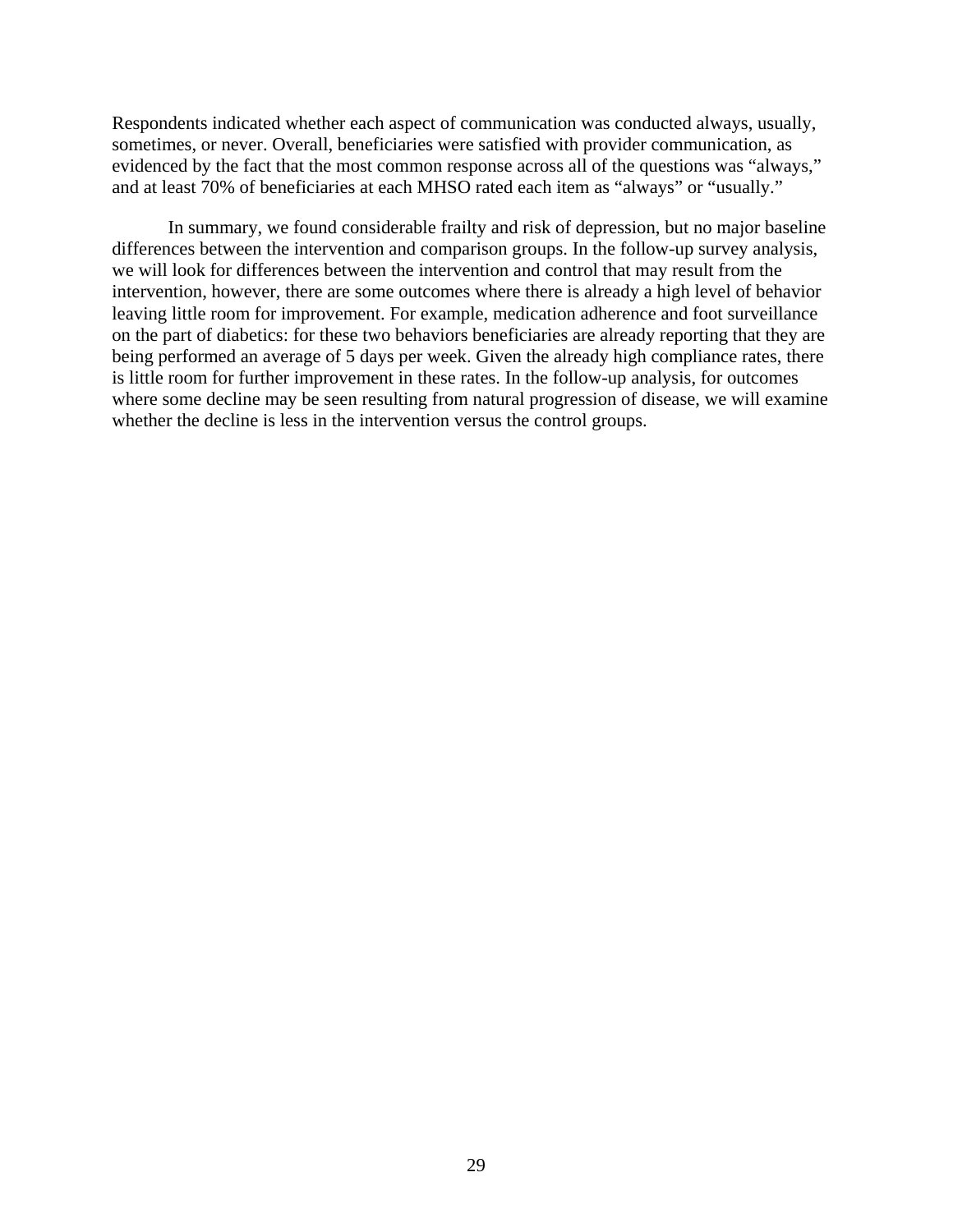# <span id="page-34-0"></span>**CHAPTER 5 PRELIMINARY FINDINGS RELATED TO QUALITY IMPROVEMENT AND HEALTH OUTCOMES**

#### **5.1 Methodology**

We define quality of care as adherence to evidence-based guideline-concordant care, and selected four measures related to the threshold conditions of heart failure (HF) and diabetes as the focus of our evaluation for this report: rate of annual HbA1c testing (diabetes); rate of dilated retinal eye examination (diabetes), rate of low-density lipoprotein cholesterol (LDL-C) testing (diabetes and/or HF), and rate of urine protein screening (diabetes). Medicare claims data are used to assess adherence to guideline-concordant care through the development of a set of process measures that we believe are reliably calculated from Medicare claims data. National Quality Forum (NQF)-endorsed National Voluntary Consensus Standards for Physician-Focused Ambulatory Care specifications are used to create the four process-of-care measures that we report.

We construct baseline rates of receipt of these process measures for two 1-year periods prior to each MHSO go-live date. We also create process-of-care measures for the 6-month period immediately prior to each MHSO's go-live date and for the first 6-month pilot period. Because the process-of-care measures that we study are defined as annual rates of service, we believe that it would be inappropriate to evaluate the performance of the MHSOs using only 6 months of intervention experience; however, we wanted an early indicator of status at the 6 month point. Therefore, we report the percentage of intervention and comparison beneficiaries who did not receive the service in the 6-month period prior to the pilot but received the service during the 6-month intervention period. These numbers provide a snapshot of the degree to which the MHSOs are reaching beneficiaries with no prior receipt of the service and effecting change. No statistical comparisons are made here for the process-of-care measures.

In this report, we focus on three utilization measures to capture the intervention's effectiveness in improving the quality of outpatient care, thereby reducing the acute exacerbations of the intervention beneficiaries' chronic diseases that result in acute institutional care. Three sets of intermediate clinical outcome variables are constructed for the principal diagnoses of all-cause, HF, and diabetes: hospitalizations; 30-day readmissions; and emergency room (ER) visits, including observational bed stays. We construct utilization rates for the first 6 month intervention period and for a comparable 6-month period during the year prior to each MHSO's go-live date. The comparable 6-month period in the prior year was selected to remove the seasonality influence on these measures. Changes in utilization rates are assessed for both the intervention and comparison groups, and are reported separately for three patient populations: those with both diabetes and HF, HF only, and diabetes only.

We assess changes in health outcomes by analyzing changes in a claims-based measure of health status, using the concurrent Hierarchical Condition Categories (HCC) model calculated by RTI for the first 6 months of the intervention period, as well as the 6-month period prior to the start of each pilot. In contrast to the predictive HCC model, which uses a prior year's worth of claims data to generate a risk score indicative of the next year's Medicare costs, the concurrent model produces an HCC score based on the current period's claims experience. Thus, we have a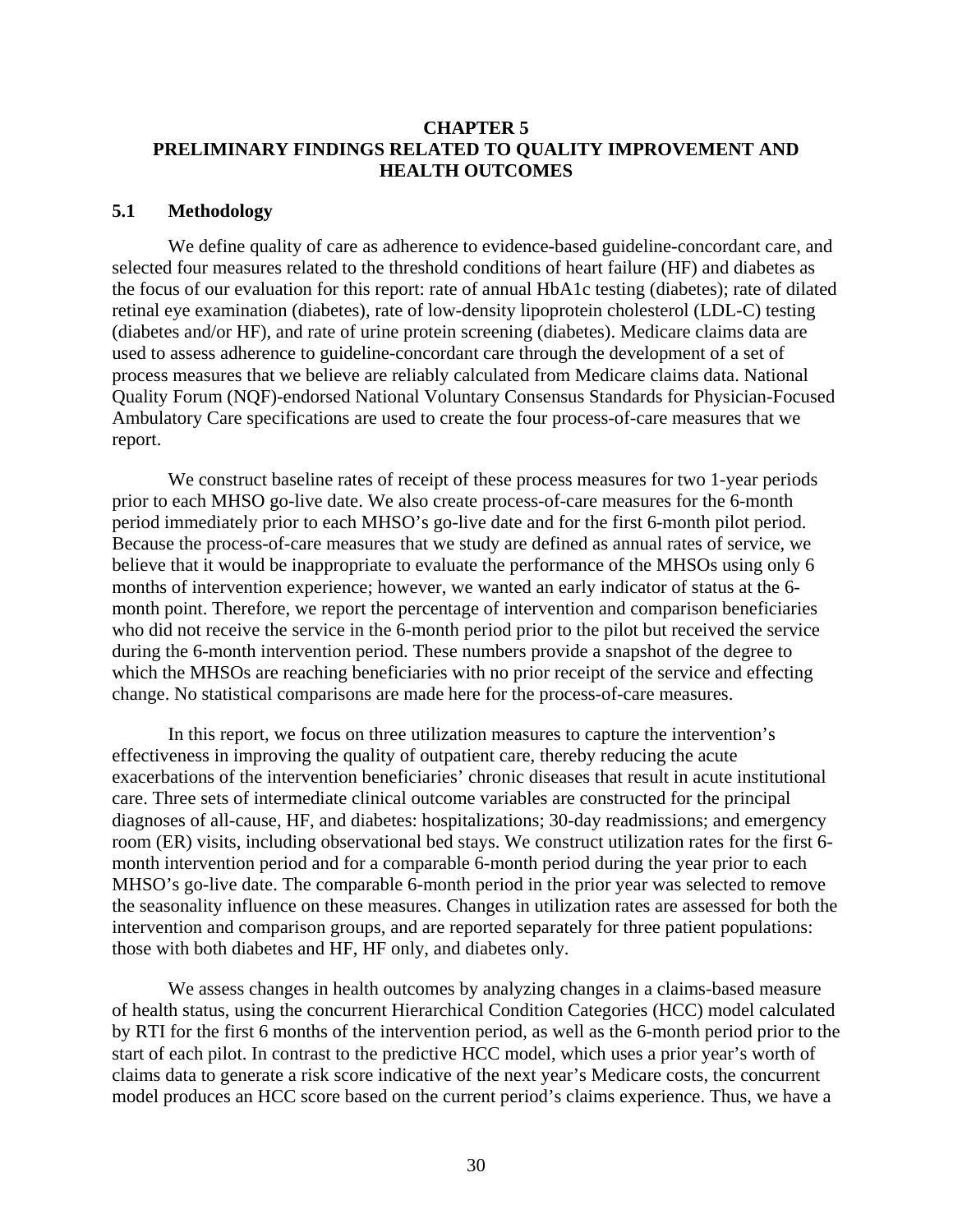<span id="page-35-0"></span>measure of health status that is contemporaneous with our period of observation. Lastly, we report mortality rates during the first 6-month intervention period.

# **5.2 Results**

Adherence to guideline-concordant care, consistent with standard HEDIS<sup>®</sup> quality-ofcare measures for persons with heart failure or diabetes, varies considerably across the MHSOs during the year prior to the start of the pilot. Rates of annual HbA1c testing are universally high—above 75% in both the intervention and comparison populations across all the MHSOs. Annual rates of retinal eye examinations, urine protein screening, and lipid testing are lower than those observed for HbA1c testing; retinal eye examination rates range from 55% to 67%; urine protein screening rates range from 66% to 74%; and lipid testing rates range from 60% to 79%.

During the first 6-month pilot period, we observe no differential pattern of adherence to care between the intervention and comparison groups for the four selected measures; however, as noted earlier we do not conduct statistical testing. Figure 5-1 displays the range of rates per 100 MHS beneficiaries across the MHSOs during the first 6-month period for the intervention and comparison groups. The rate of HbA1c testing is generally very high across all the MHSOs, providing limited opportunity for quality improvement; however, 50% or fewer intervention beneficiaries who did not receive an HbA1c test in the 6-month period prior to the initiation of the pilot receive a test during the first 6-month intervention period. The rates of LDL-C testing, urine protein screening, and retinal eye examinations all have lower baseline rates of receipt than the rates observed for HbA1c testing. For each of these three process-of-care measures, there is considerable improvement opportunity for the MHS pilot programs. However, only about onethird of all intervention beneficiaries with no prior receipt of an LDL-C screening receive the test during the first 6 months of the pilot. Similarly, only about one-third of intervention beneficiaries with diabetes who had no prior receipt of a urine protein screening receive the test during the first 6 months of the pilot. The greatest opportunity for the MHSOs appears to be related to retinal eye examination. Only one-quarter of beneficiaries with diabetes who had not previously received a retinal eye examination receive one during the first 6 months of the intervention period.

Consistent with the data presented in Chapter 3 for the year prior to randomization, 6-month rates of hospitalization and ER visits for HF or diabetes remain a small fraction of allcause hospitalization or ER visits. Across the MHSOs and for beneficiaries with HF, the rates of hospitalizations with a principal diagnosis of heart failure are typically one-fifth of the all cause hospitalization rates. For beneficiaries with diabetes, the rates of hospitalizations with a principal diagnosis of diabetes are typically one-tenth of the all cause hospitalization rates. This reinforces the notion that MHS beneficiaries have a significant amount of other clinical comorbid conditions that result in the use of acute care. A review of the frequency of principal diagnoses for nondiabetes or HF acute events reveals that many are related to pneumonia or other respiratory diseases and coronary artery disease. Clearly, the MHSOs must focus on reducing these types of acute utilization events to achieve cost savings among the MHSO beneficiaries.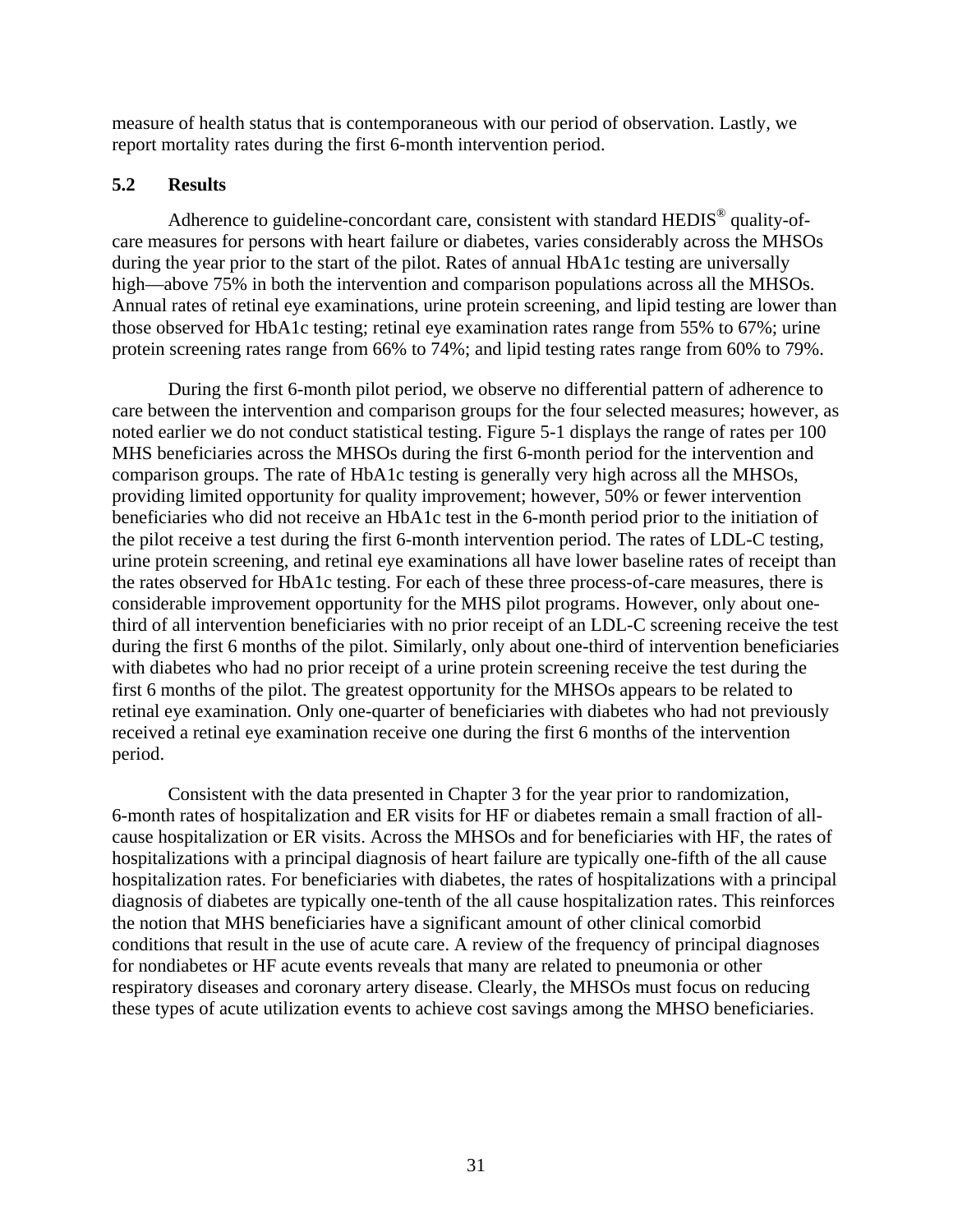<span id="page-36-0"></span>**Figure 5-1 Range of rate of guideline-concordant care per 100 Medicare health support intervention and comparison populations during the first 6-month MHS pilot period** 

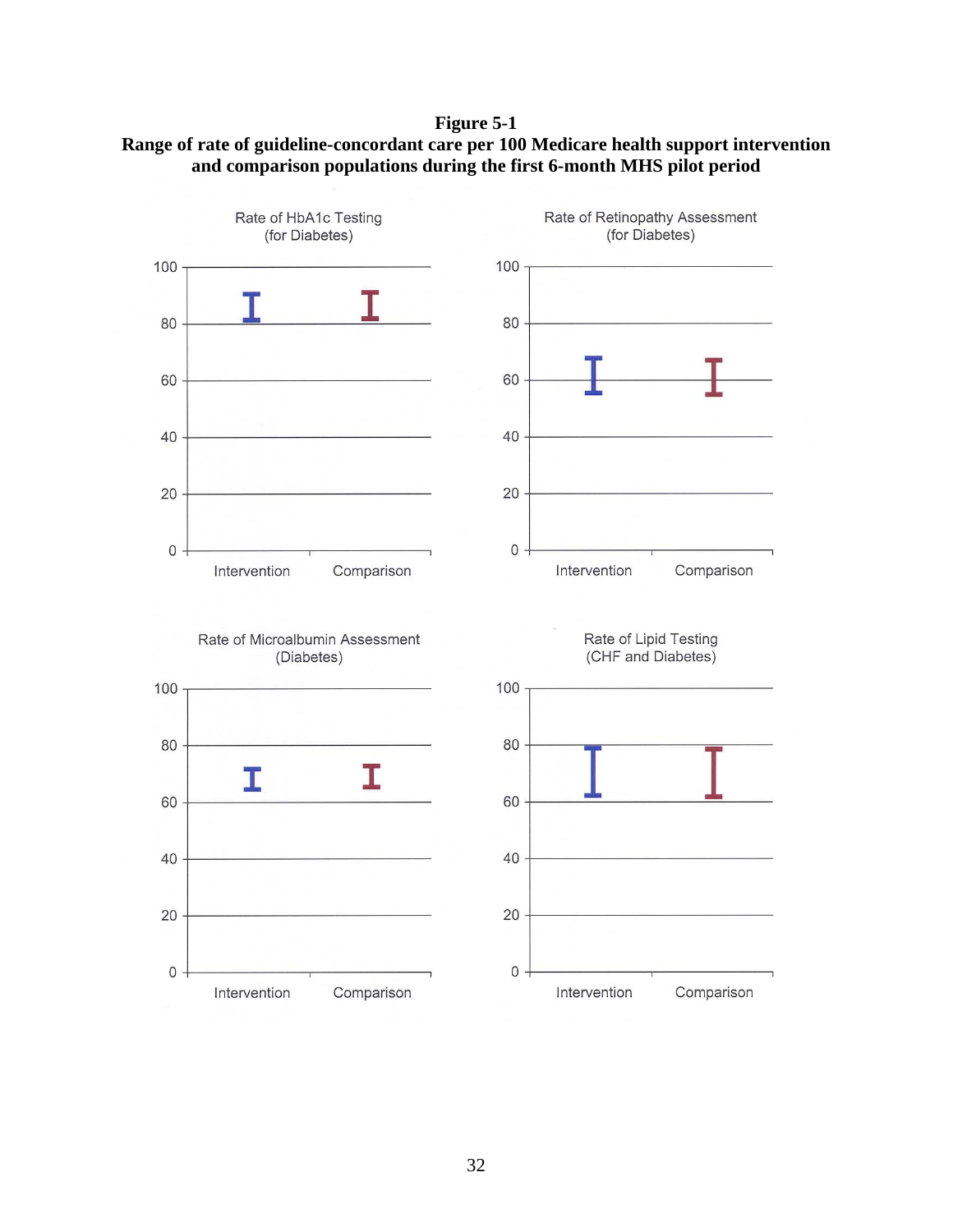For beneficiaries with the threshold condition of HF (with or without diabetes), the general pattern is one whereby rates of hospitalization, 30-day readmission, and ER visits generally decline during the first 6-month intervention period relative to a comparable 6-month period in the prior year. The decline is observed for both the intervention and comparison populations. However, there are very few statistical or substantive differences in rates of acute care utilization between the intervention and comparison groups. The observed declining trend may reflect regression-to-the-mean or random volatility of the clinical condition of heart failure. In contrast, utilization rates tend to show small increases during the first 6-month pilot period across all MHSOs for both the intervention and comparison populations for beneficiaries with diabetes. This may reflect a steady worsening of the diabetes clinical state or random volatility. Once again, few of the differences are statistically or substantively different.

Across all three threshold condition populations, we do not observe any statistically significant differential change between intervention and comparison populations in mean HCC scores during the first 6-month pilot period as compared with mean HCC scores for the 6-month period just prior to the start of the pilot. We do observe statistically significant differential rates of mortality between intervention and comparison populations during the first 6-month pilot period (Table 5-1); however, many of the differences are not substantively meaningful. Among beneficiaries with HF only, we observe that four MHSOs have statistically significant differences between their intervention and comparison populations during the first 6-month intervention period; the intervention population rates are higher than those of their comparison populations. Among beneficiaries with both HF and diabetes, two MHSOs' intervention populations have higher rates of death during the first 6-month intervention period than do their comparison populations. One MHSO has a lower death rate among its intervention beneficiaries with both HF and diabetes. In contrast, death rates among beneficiaries with the threshold condition of only diabetes are lower among the intervention populations for four MHSOs. There is only one MHSO whose intervention population death rate among beneficiaries with diabetes only is higher than its comparison population. As observed in the participation analysis, beneficiaries who consented to participate are generally a healthier population than nonparticipants. Across all eight MHSOs, the death rates for participants (1.4 to 4.2 per 100) are dramatically lower than death rates for non-participants (6.4 to 16.2 per 100).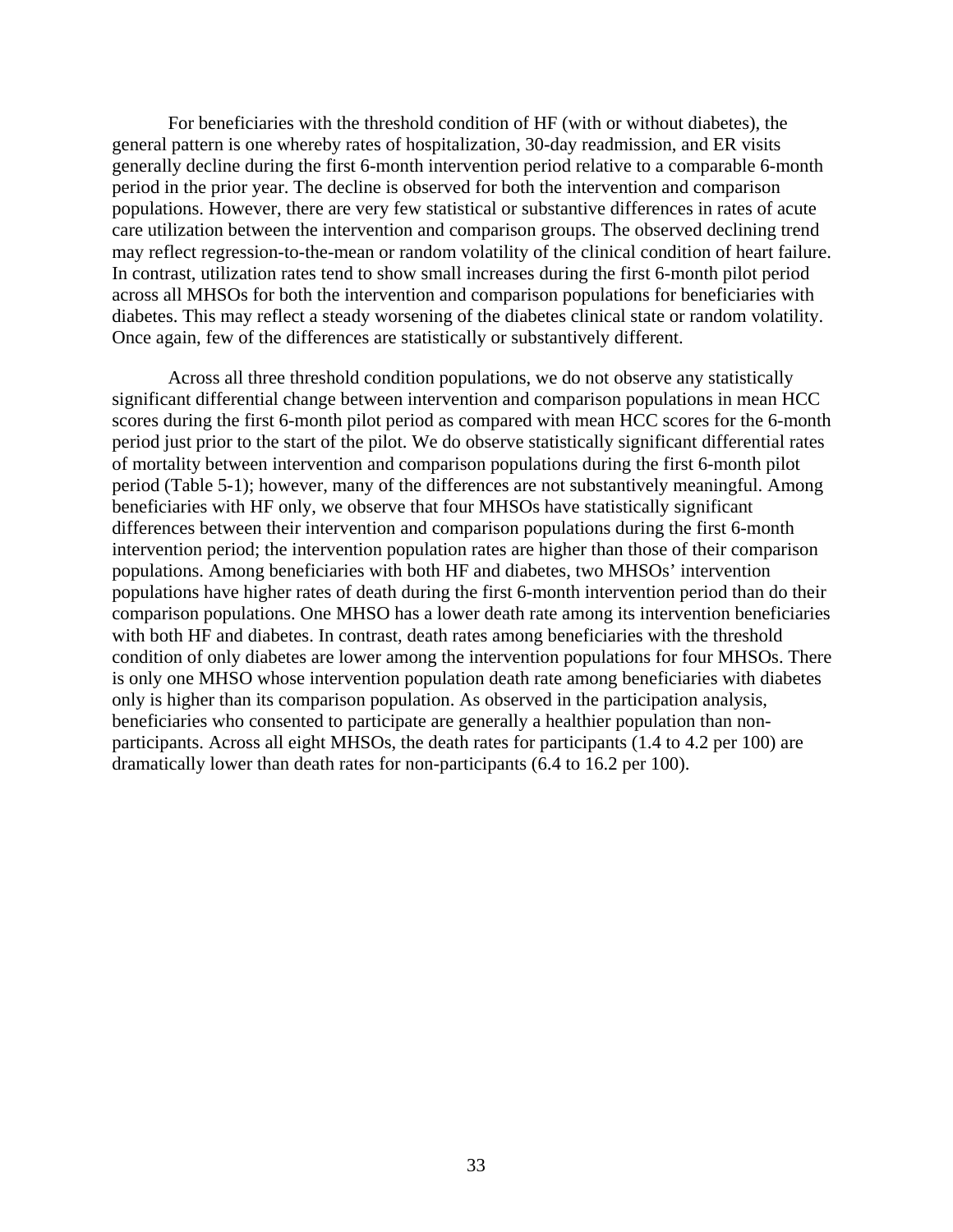|             |        | HF Only |         |     | <b>HF</b> and Diabetes |         |      | Diabetes Only |         |
|-------------|--------|---------|---------|-----|------------------------|---------|------|---------------|---------|
|             |        |         |         |     |                        |         |      |               |         |
| <b>MHSO</b> | $(\%)$ | $(\%)$  | P value | (%) | $(\%)$                 | P value | (% ) | (96)          | P value |
|             | 9.7    | 9.8     |         | 7.3 | 7.8                    |         | 3.9  | 3.8           |         |
|             | 8.7    | 8.3     |         | 7.8 | 7.7                    |         | 3.8  | 3.1           | ***     |
| 3           | 7.0    | 5.9     | ***     | 5.6 | 5.5                    |         | 2.9  | 3.1           | **      |
|             | 8.2    | 7.6     | **      | 6.4 | 5.4                    | ***     | 3.2  | 3.8           | ***     |
|             | 8.1    | 8.4     |         | 6.0 | 5.8                    |         | 3.5  | 3.8           | ***     |
| 6           | 9.7    | 8.1     | ***     | 7.5 | 8.5                    | ***     | 3.4  | 3.5           |         |
|             | 8.0    | 8.0     |         | 6.3 | 5.2                    | ***     | 2.8  | 3.3           | ***     |
| 8           | 8.5    | 7.9     | **      | 7.2 | 7.3                    |         | 3.7  | 3.8           |         |

<span id="page-38-0"></span>**Table 5-1 Comparison of intervention and comparison group mortality rates during the first 6-month MHS pilot period, by MHS threshold condition** 

NOTES:  $C =$  comparison population; I = intervention population.

\*\* denotes statistical significance at the 5% level.

\*\*\* denotes statistical significance at the 1% level.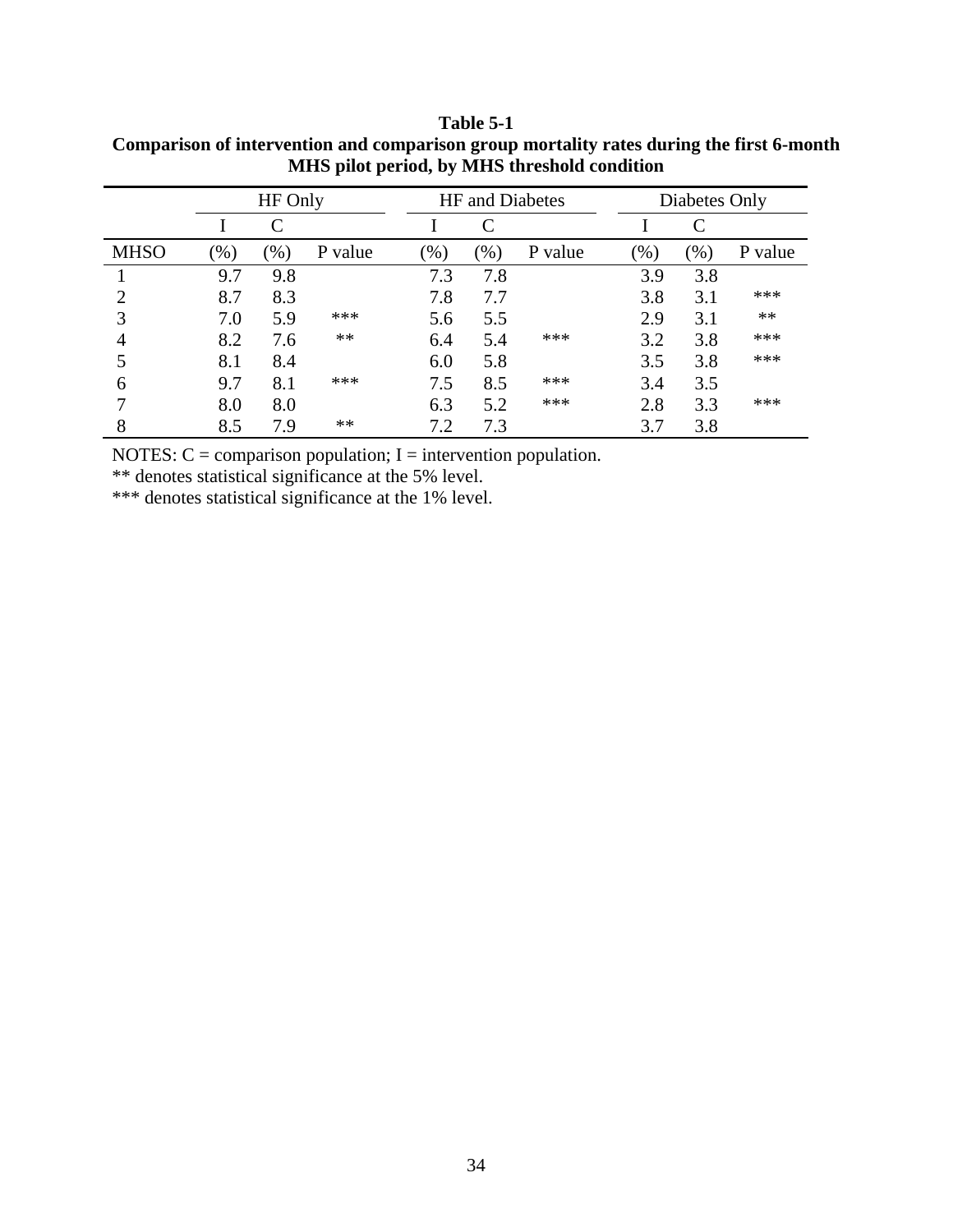# **CHAPTER 6 FINANCIAL OUTCOMES: PRELIMINARY FINDINGS**

<span id="page-39-0"></span>In this chapter, we present *preliminary* evaluation findings on levels and trends in Medicare payments for the year prior to the start date and over the first 6 months of the Medicare Health Support (MHS) pilot programs. Although it is premature to draw definitive conclusions about financial success of the MHS pilot programs on just the first 6 months, it is valuable to summarize the preliminary findings to date and draw a few implications for MHS's success over the subsequent 2½ years of Phase I of the pilot program.

# **6.1 MHS Pilot Payment Arrangements**

In the MHS pilot, each MHSO receives from CMS a negotiated monthly administrative fee per participant. Fees are at risk for performance, including:

- improvements in quality, beneficiary, and provider satisfaction; and
- 5% savings on Medicare payments net of fees.

Reconciliation on these measures will take place at the end of the 3-year pilot. While a fraction of the fees are at risk for the clinical and satisfaction measures, up to 100% of fees are at risk to comply with the statutory requirement of budget neutrality. Monthly fees range from \$74 to \$159 per beneficiary, or 5.3% to 11.2% of average per-beneficiary-per-month (PBPM) payments of the comparison group.

During the first 6 months, or pilot outreach period, the MHSOs receive a monthly management fee for each beneficiary in their assigned intervention group until such time that the beneficiary becomes ineligible or declines to participate. Beyond the outreach period, management fees are paid only for confirmed participants.

MHSOs are held at risk for fees based on the performance of the full population of beneficiaries randomized to the intervention group (an intent-to-treat [ITT] model) compared with the comparison group. MHSOs, to keep all their management fees, not only must reduce Medicare payments for the intervention group by the amount of fees collected, they must further reduce the intervention group's Medicare payments by an additional 5%. To the extent that the MHSOs do not fully engage their assigned population, the percentage savings on those that they do actively manage (the participants) must be even greater for them to be financially successful assuming no savings among the non-participants. CMS designed the MHS initiative with considerable administrative risk to MHSOs as an incentive for them to maximize overall participation across the full spectrum of eligible beneficiaries and to improve the care they receive.

CMS also required each MHS organization to select a minimum of four performance measures at financial risk: three clinical measures (one diabetes specific, one heart failure (HF) specific, and one preventive service) and one patient satisfaction measure. Risk arrangements were negotiated on a case-by-case basis with each MHS organization, subject to final approval by CMS. The funds at risk for clinical quality performance measures vary by MHSO, but typically range from 3% to 10% of fees paid. The financial analysis presented in this chapter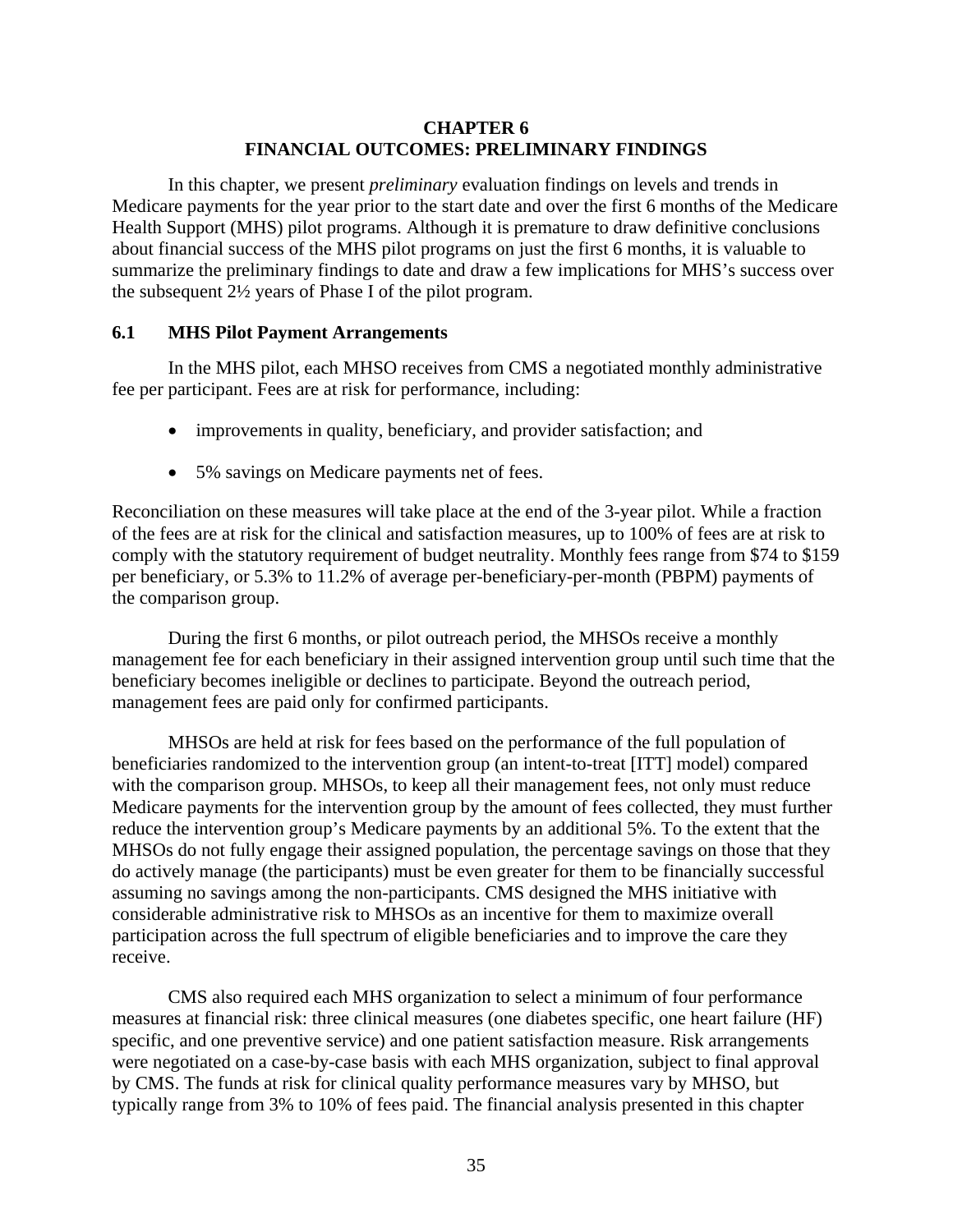<span id="page-40-0"></span>does not assess performance on these quality and satisfaction measures because of the short intervention period.

It is also important to emphasize that the payment analyses presented in this chapter do not represent the official results of MHSO savings during the pilot. CMS's financial reconciliation contractor is responsible for official comparisons on an interim (first-year) and final (3-year) period basis. These reconciliations will compare differences in Medicare program payments on a PBPM basis for the full intervention and comparison groups using claims for the first 12 and 36 months, respectively. The protocols for the financial reconciliation methodology differ slightly from the one used in this report.

#### **6.2 Financial Analysis Data and Methods**

The data used in the analysis of PBPMs are Medicare claims extracted for all eligible beneficiaries in the eight MHSOs. Medicare payments are based on claims for services during the 6-month pilot period and for 12 months prior to each MHSO's start date. The prior year's claim file has a longer "run-out," and therefore is more complete than the 6-month pilot period. RTI estimates that the 6-month PBPM estimates may be 10% lower than actual PBPMs based on a full run-out period; however we expect this to equally impact both the intervention and comparison groups.

In *evaluating* performance we not only compared overall intervention and comparison group payment during the pilot, we also conduct statistical tests of hypotheses regarding levels and trends in beneficiary payments. This requires calculating PBPMs at the beneficiary level in the base year and pilot periods in order to generate weighted standard errors and PBPM confidence intervals. The weights are each beneficiary's eligible fraction of days or months for the analytic period. Statistical significance between baseline and pilot periods is determined using a paired t-test using 6-month beneficiary eligible fractions as weights. Furthermore, in this chapter we restrict analyses to beneficiaries who had at least one day of eligibility during the first 6 months of the pilot. Hence, the sample of patients used in calculating the base year PBPMs excludes those who die prior to the MHSO start date and those who have no periods of eligibility during the first 6 months of the pilot.

The intervention group's PBPM may vary relative to the comparison group depending on (a) how costly intervention and comparison groups are at randomization; (b) the impact of ineligibles on payment differences between randomization and the MHSO's start date; (c) the percentage of intervention eligibles that the MHSOs engage; and (d) what happens to the rate of growth in participant, non-participant, and comparison group PBPMs between the base year and the 6-month periods. We begin by presenting PBPMs for the intervention and comparison groups at the start of each pilot based on utilization for the 12-month period prior to start. Historical PBPMs for those eligible during the initial 6 months of the program reflect any financial (dis)advantages at the time of randomization and the additional impact of any inequalities that develop between the intervention and comparison groups after randomization and before the start date. Next, we present the change in the intervention PBPMs between the base year and the first 6 months of the pilot relative to the change in the comparison PBPMs using a difference-indifference analytic method. We then compare pilot period PBPMs for participants and nonparticipants, separately, with the entire comparison group. A panel of healthier, less costly,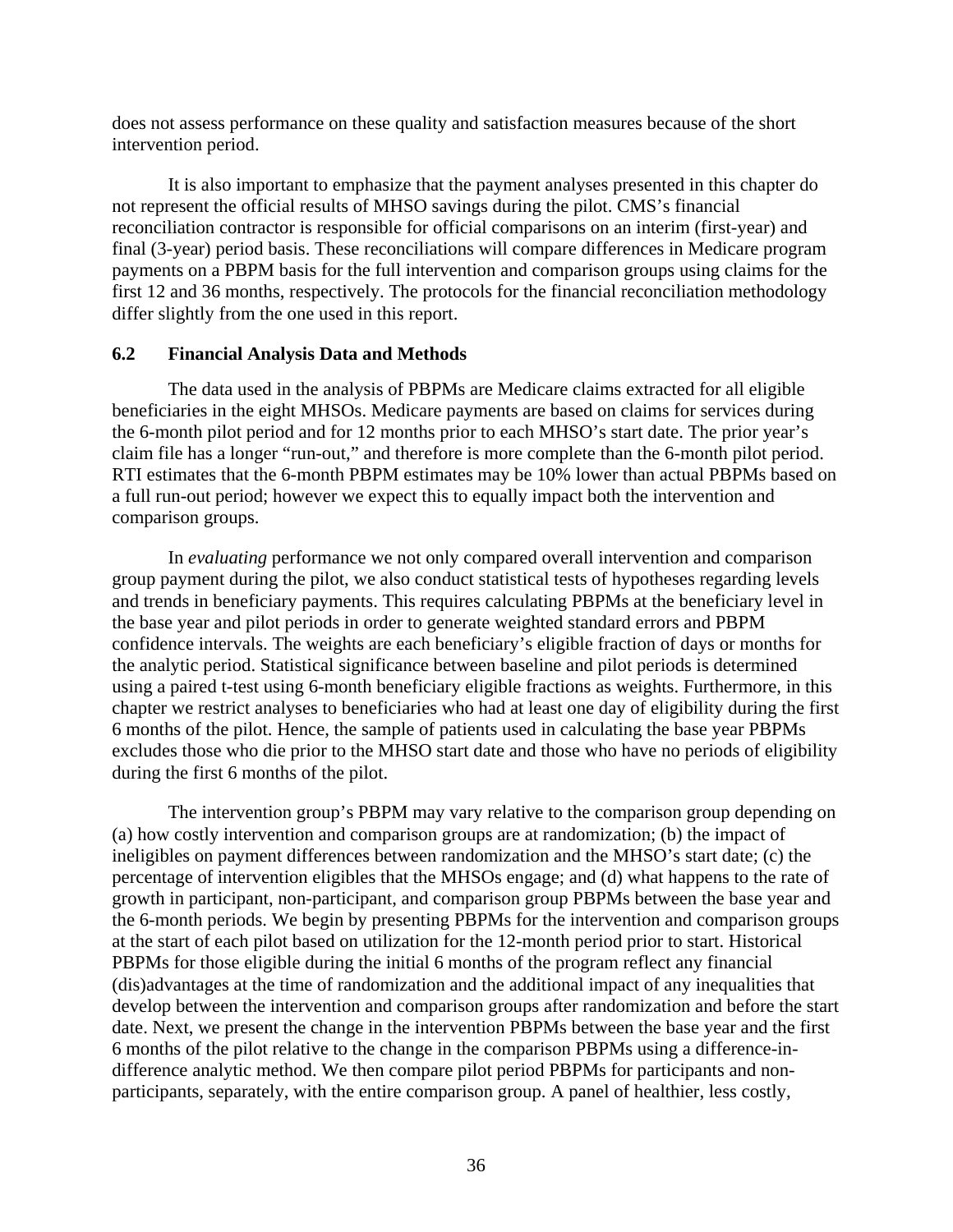<span id="page-41-0"></span>participants (relative to non-participants) may limit an MHSO's ability to achieve the level of savings required across its entire intervention group.

Budget neutrality after 1 year requires that the PBPM of the comparison group exceed that of the intervention group by at least the monthly fee. In a final analysis, we express this criterion as a percentage of each MHSO's comparison group PBPM to adjust for differences in MHSO average expenditure levels. For example, if an MHSO exhibits an intervention PBPM after 6 months that is 1% lower than its comparison group's PBPM, and its monthly fee is 7% of the comparison group's PBPM, then it is roughly one-seventh of the way to meeting its Year 1 budget neutrality.

# **6.3 Results**

**Intervention Payment Savings**. PBPMs between intervention and comparison groups differ to varying degrees in the year prior to the start date. Table 6-1 and Figure 6-1 display the prior base year PBPM differences at the start of the pilot for beneficiaries who had any period of eligibility during the first 6 months. Four of the eight MHSOs begin with intervention beneficiaries who are 2% to 6% more costly than in their comparison group. For these MHSOs, this inequality at baseline requires PBPM savings of 7% to 11%, instead of the contractual 5%, before they may retain any of their management fees.

| <b>MHSO</b>    | Intervention<br>Mean | Comparison<br>Mean | Percent<br>Difference |
|----------------|----------------------|--------------------|-----------------------|
|                | \$1184               | \$1172             | 1.0%                  |
| 2              | 1278                 | 1241               | 3.0                   |
| 3              | 1113                 | 1099               | 1.3                   |
| $\overline{4}$ | 1196                 | 1170               | 2.2                   |
| 5              | 1479                 | 1435               | 3.1                   |
| 6              | 1154                 | 1088               | 6.1                   |
|                | 1343                 | 1358               | $-1.1$                |
| 8              | 1246                 | 1248               | 0.2                   |

**Table 6-1**  Medicare per-beneficiary-per-month (PBPM) payment differences<sup>1</sup> between Intervention **and Comparison Beneficiaries for the year prior to the start of each pilot, by MHSO** 

NOTES: MHSO = Medicare Health Support Organization.

<sup>1</sup> Differences = Medicare intervention minus comparison group per beneficiary per month (PBPM) payments in the 12 months prior to the MHSO's start date. Differences weighted by beneficiary's eligible fraction of days in the 6-month pilot period. This analysis includes only beneficiaries who were eligible for at least one day during the first 6-month period.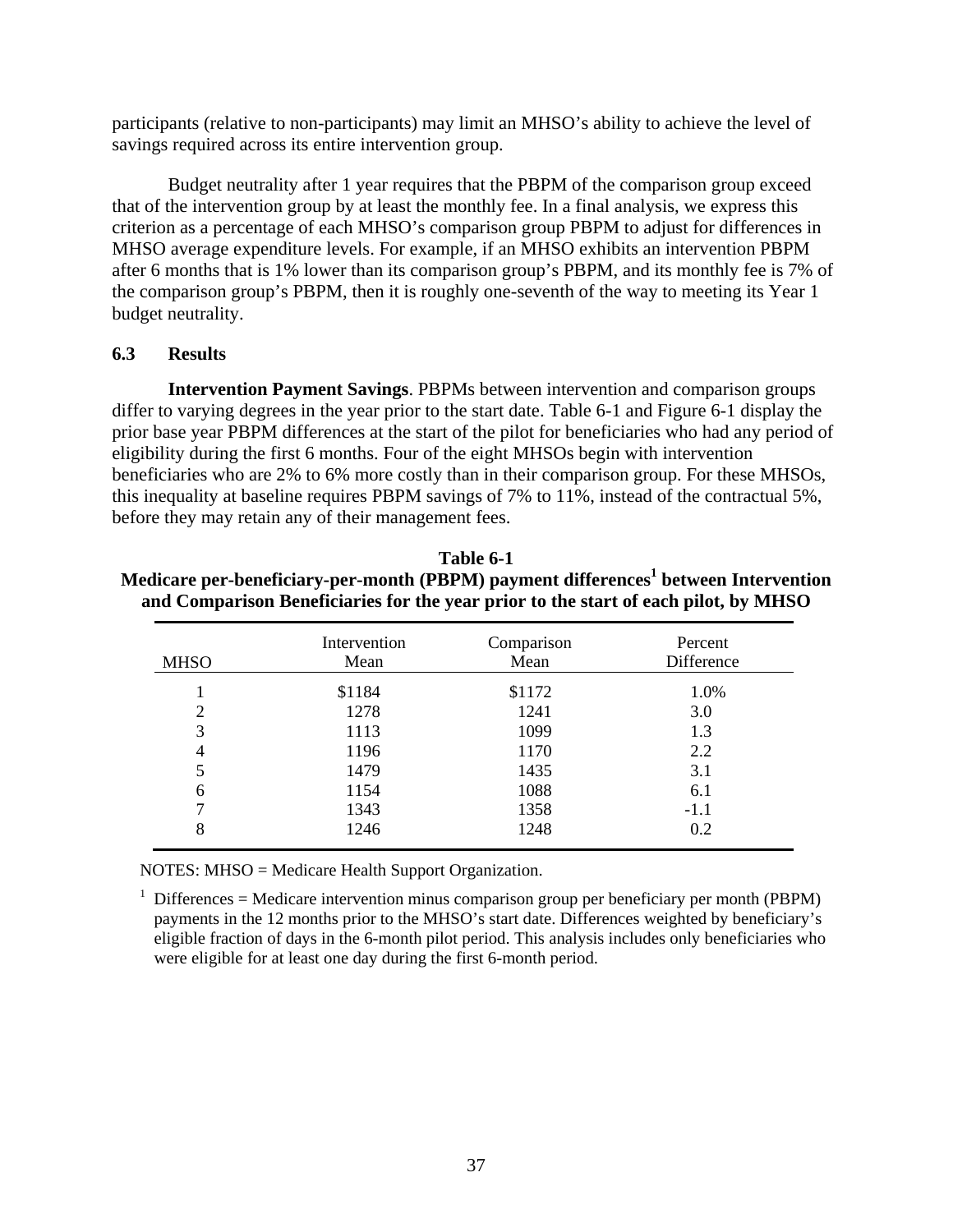**Figure 6-1 Prior year PBPMs: Intervention and comparison group, by MHSO** 

<span id="page-42-0"></span>

NOTE: Prior year PBPM = 12 months prior to MHSO start date. SOURCE: Medicare 2004-2006 Part A & B claims. No adjustments for outliers have been made.

In Table 6-2 and Figure 6-2, we present a difference-in-difference analysis of trends in PBPMs for each of the eight MHSOs. For example, MHSO 1's intervention group PBPM increased by \$208 between the baseline year and the first 6-month period. Over the same period, MHSO 1's comparison group PBPM increases \$231, implying \$23 per beneficiary Medicare payment savings. This difference-in-trends is not statistically significant at conventional levels, however. To achieve statistical significance, the differences-in-trends need to be roughly \$70- \$80 or more. Six of the eight MHSOs, relative to their comparison groups, exhibit lower rates of growth in Medicare PBPM payments between the year prior and first 6 months of the pilot program. Yet, only MHSO 3 and MHSO 6 exhibit a statistically significant (p<.05) *lower rate of increase* in their intervention PBPM versus the comparison group. MHSO 4 and MHSO 5 have intervention increases that also are roughly \$45-\$47 less than their comparison group, but the differences are not statistically significant. MHSO 1 and 2 exhibit more marginal differences of -\$23 and -\$17, respectively, in their intervention and comparison group PBPM growth trends. MHSO 7's intervention PBPM parallels its comparison group. By contrast, MHSO 8's intervention PBPM grew faster than its comparison group PBPM (which increases only \$63, the lowest of any group).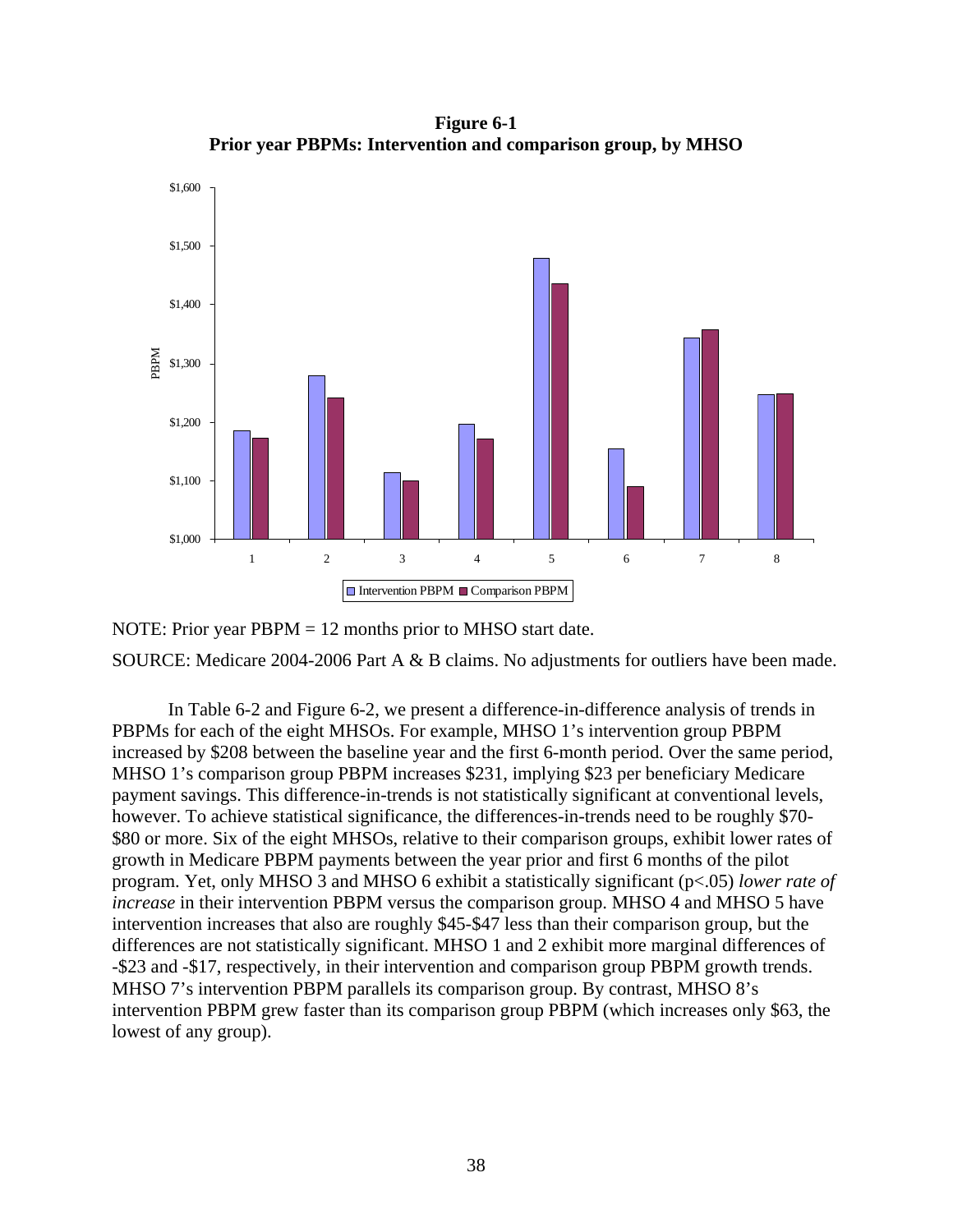| <b>MHSO</b> | <b>Intervention Mean</b> | <b>Comparison Mean</b> | Difference-in-difference <sup>2</sup> |
|-------------|--------------------------|------------------------|---------------------------------------|
|             | \$208                    | \$231                  | $-$ \$23                              |
|             | 121                      | 138                    | $-17$                                 |
|             | 247                      | 318                    | $-71**$                               |
|             | 85                       | 130                    | $-45$                                 |
|             | 220                      | 267                    | -47                                   |
| 6           | 97                       | 177                    | $-80***$                              |
|             | 252                      | 249                    | $+3$                                  |
|             | 112                      | 63                     | 49                                    |
|             |                          |                        |                                       |

# <span id="page-43-0"></span>**Table 6-2**  Medicare per-beneficiary-per-month (PBPM) payment differences<sup>1</sup> between 6-month pilot **and prior year period, by MHSO**

NOTE: MHSO = Medicare Health Support Organization.

1 Differences = Medicare program per beneficiary per month (PBPM) payments in first 6 pilot months minus payments for same patients in 12 months prior to MHSO's start date. Differences weighted by beneficiary's eligible fraction of days in the 6-month pilot period. This analysis includes only beneficiaries who were eligible for at least one day during the first 6-month period.

2 Difference-in-difference pairwise t-test p-value between intervention and comparison group shown by asterisks: \*\*\* p<.01; \*\* p<.05.





NOTES: Base year = 12 months prior to MHSO start date. Negative values signify slower growth in intervention versus comparison group PBPMs.

SOURCE: Medicare 2004-2006 Part A & B claims.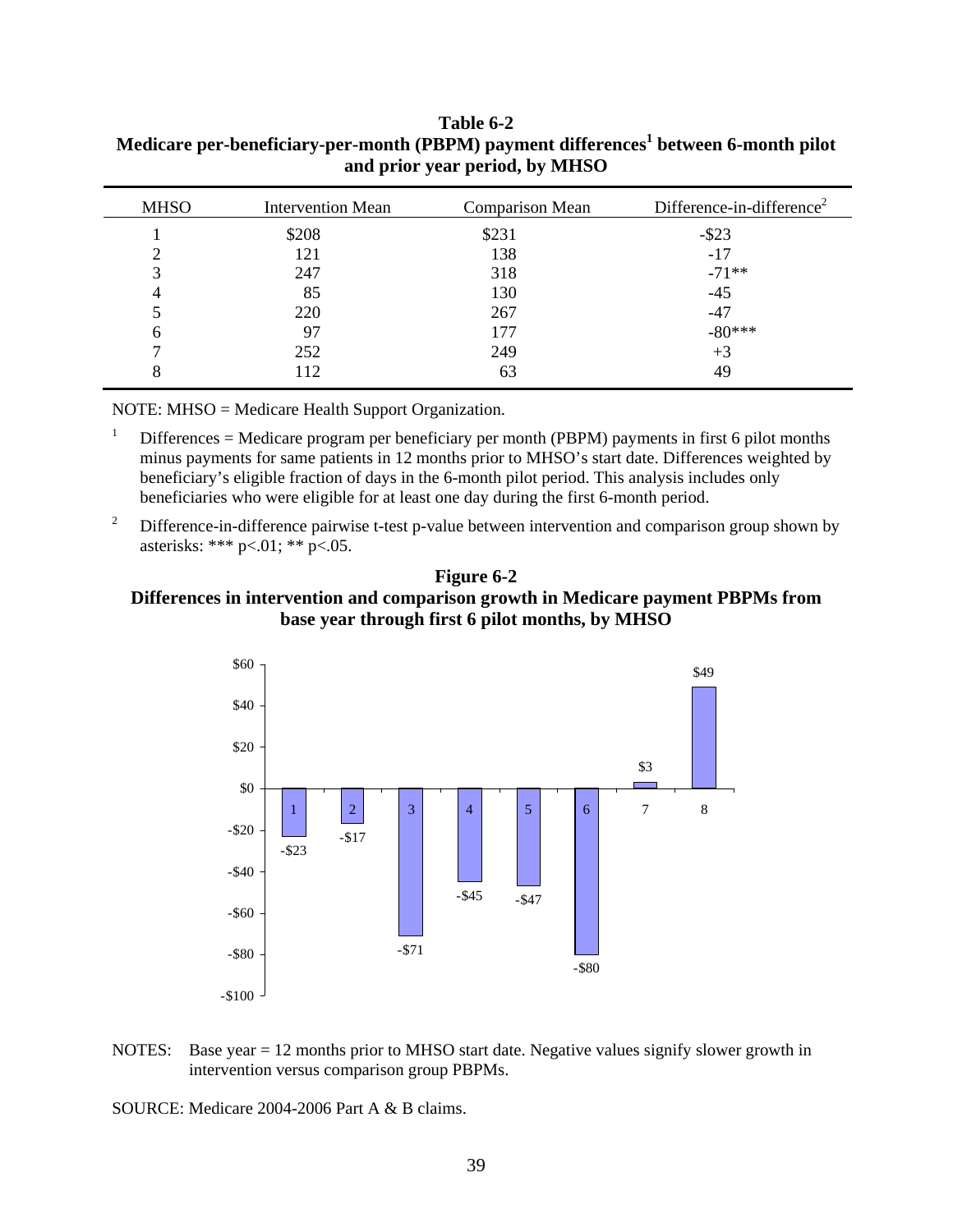<span id="page-44-0"></span>Figure 6-3 shows the progression of MHSO PBPMs from the start date through the first 6-month pilot period for only those beneficiaries who were eligible during the first 6-month pilot period. The light bars represent the ratio of the intervention to the comparison group PBPM during the first 6-month period. The shorter the light colored bar, the more successful was the MHSO in controlling Medicare payments in the initial pilot period. Bars below 1.0 imply actual Medicare claims savings relative to the comparison group. MHSOs 3 and 4 perform best on this. The dark bar is the ratio of intervention-to-comparison group PBPMs for the year prior to the start date. The difference between the dark bar and the light bar shows the improvement in PBPMs during the pilot period relative to the year prior to the start date. MHSO 6, in particular, along with MHSO 3, stand out as experiencing the most change.





NOTES: Figure reflects Medicare claims costs and does not include fees paid to MHSOs. No adjustments for outliers have been made. Only Medicare FFS beneficiaries that are eligible during the first 6 months of the pilot are included in the PBPM estimates in this figure.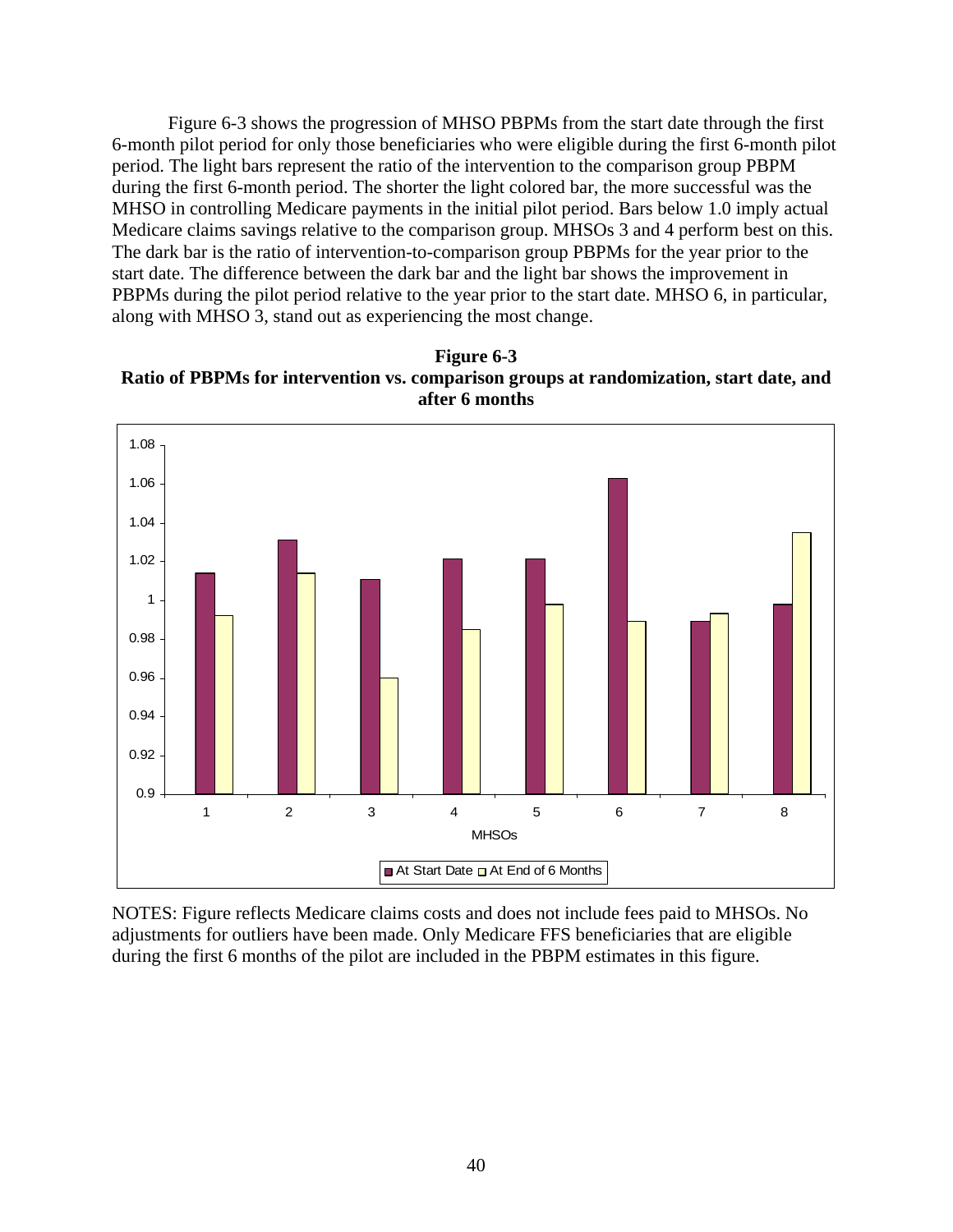<span id="page-45-0"></span>We next stratified trends in MHSO PBPMs by the three threshold disease groups: (1) HF only, (2) Diabetes only, and (3) HF and Diabetes. No pattern of success was found within any of the three groups among the eight MHSOs that might imply targeting of intervention efforts.

**Intervention Payment Differences between Participants and Non-participants**.

Average monthly payments and growth trends for participants and non-participants differ systematically within each MHSO. Table 6-3 displays PBPMs for intervention participants and non-participants and comparison beneficiaries during the base year prior to the start of the pilot. This allows one to observe the pure selection effects from the MHSOs not fully engaging their intervention population. Base year PBPMs of participants average 8% to 19% less than those of non-participants across the eight MHSOs. In Figure 6-4, the dark areas show how much more costly non-participants were prior to program start relative to participants. Because the nonparticipant group is typically one-fifth of the entire intervention group, not impacting these costly beneficiaries will likely hinder the ability of MHSOs to control their intervention group's overall PBPM growth and meet the financial terms of the pilot program.

**Table 6-3 Medicare per-beneficiary-per-month (PBPM) payments for intervention participants and non-participants and comparison beneficiaries during the base year prior to the pilot, by MHSO** 

| <b>MHSO</b>   | Intervention<br>participants'<br>PBPM mean | Intervention<br>non-<br>participants'<br>PBPM mean | Comparison<br>PBPM mean | Participant<br>to non-<br>participant<br>PBPM ratio | First 6-month<br>pilot<br>participation<br>rate $(\%)$ |
|---------------|--------------------------------------------|----------------------------------------------------|-------------------------|-----------------------------------------------------|--------------------------------------------------------|
|               | \$1,153                                    | \$1,369                                            | \$1,172                 | .84                                                 | 70.0%                                                  |
| $\mathcal{D}$ | 1,260                                      | 1,558                                              | 1,241                   | .81                                                 | 92.3                                                   |
| 3             | 1,064                                      | 1,216                                              | 1,099                   | .88                                                 | 65.0                                                   |
|               | 1,156                                      | 1,333                                              | 1,170                   | .87                                                 | 83.6                                                   |
|               | 1,424                                      | 1,732                                              | 1,435                   | .82                                                 | 80.3                                                   |
| 6             | 1,138                                      | 1,242                                              | 1,088                   | .92                                                 | 83.2                                                   |
|               | 1,310                                      | 1,512                                              | 1,358                   | .87                                                 | 82.6                                                   |
|               | 1,205                                      | 1,349                                              | 1,248                   | .89                                                 | 75.6                                                   |

NOTES: MHSO=Medicare Health Support Organization. PBPMs weighted by beneficiary's eligible fraction of days in the 6-month pilot period. This analysis includes only beneficiaries who were eligible for at least one day during the first 6-month period.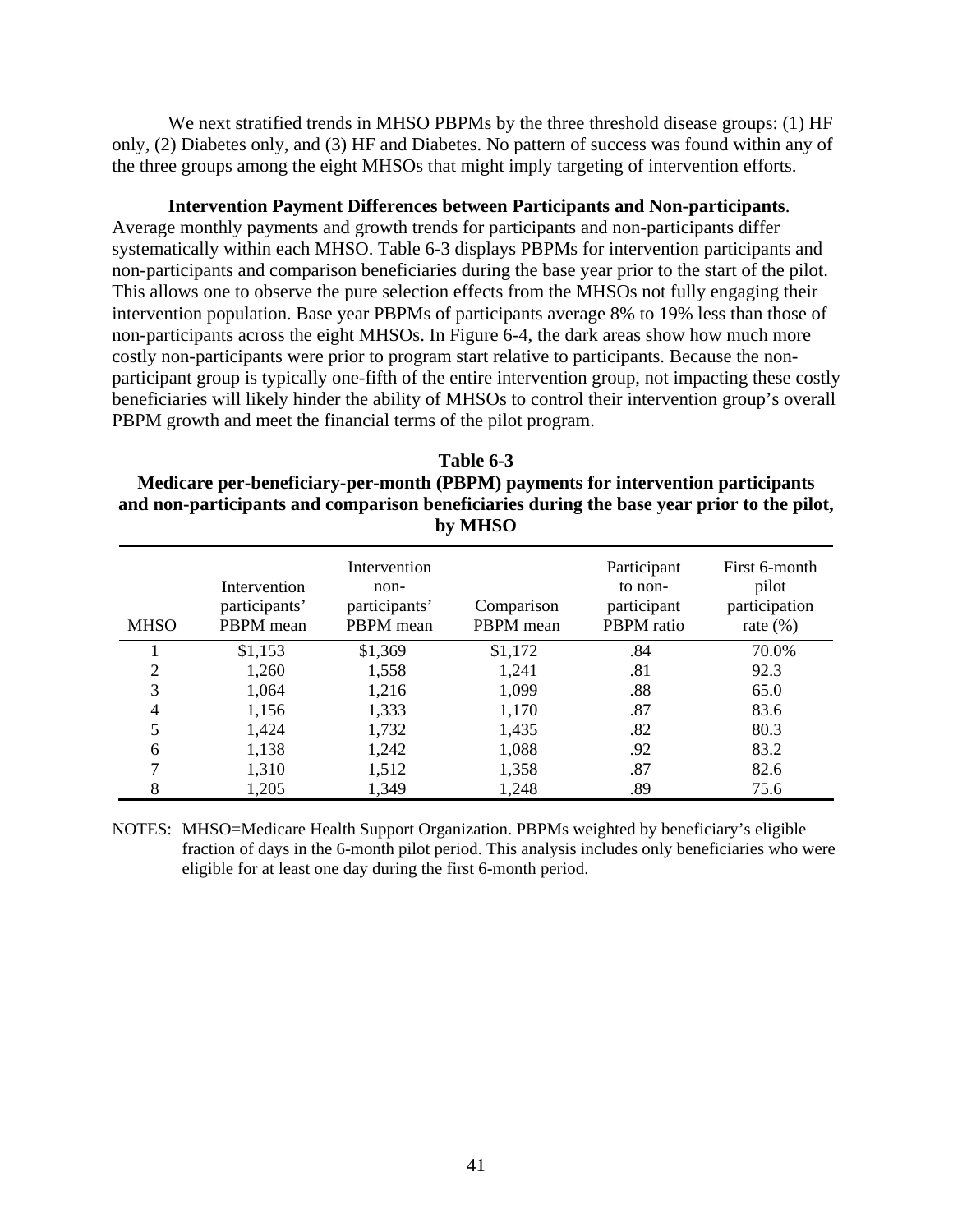<span id="page-46-0"></span>**Figure 6-4 Intervention non-participant to participant of base year PBPMs, by MHSO** 



NOTE: Base year = 12 months prior to MHSO start date.

SOURCE: Medicare 2004-2006 Part A & B claims.

**Monthly Fee Budget Neutrality**. Lastly, Table 6-4 and Figure 6-5 show each MHSO's success in meeting its Year 1 budget neutrality requirement of covering all fees paid by CMS. The first column gives the 6-month payment savings as a percentage of its comparison group's PBPM. For example, MHSO 3's Medicare claims costs for the intervention group were 4% lower than for the comparison group during the first 6 months of the program. Column 2 reports each MHSO's monthly fee as a percentage of its comparison group's PBPM. Column 3 shows the sum of the two percentages, which may be interpreted as the monthly fee cost to Medicare, net of savings on payments after 6 months. The last column shows the percentage of the monthly fee that has been "recovered" halfway through Year 1. Positive percentages in the last column indicate some fee recovery while negative percentages imply that an MHSO is even further behind in covering the fees it has received.

The bars in Figure 6-5 indicate the percentage that the MHSO must reduce Medicare expenditures relative to the monthly Medicare payments of its comparison group, and include both the 5% payment savings reduction requirement plus the MHSO's monthly management fee. For example, MHSO 1's fee of 5.3% of Medicare payments plus the required 5% savings means MHSO 1 needs to save a total of 10.3%. To date, it has achieved 0.8% savings, so to be budget neutral by the end of the first year, it needs to save enough in months 7-12 to recoup its fee for that period, plus close the 4.5% shortfall from the initial 6 months.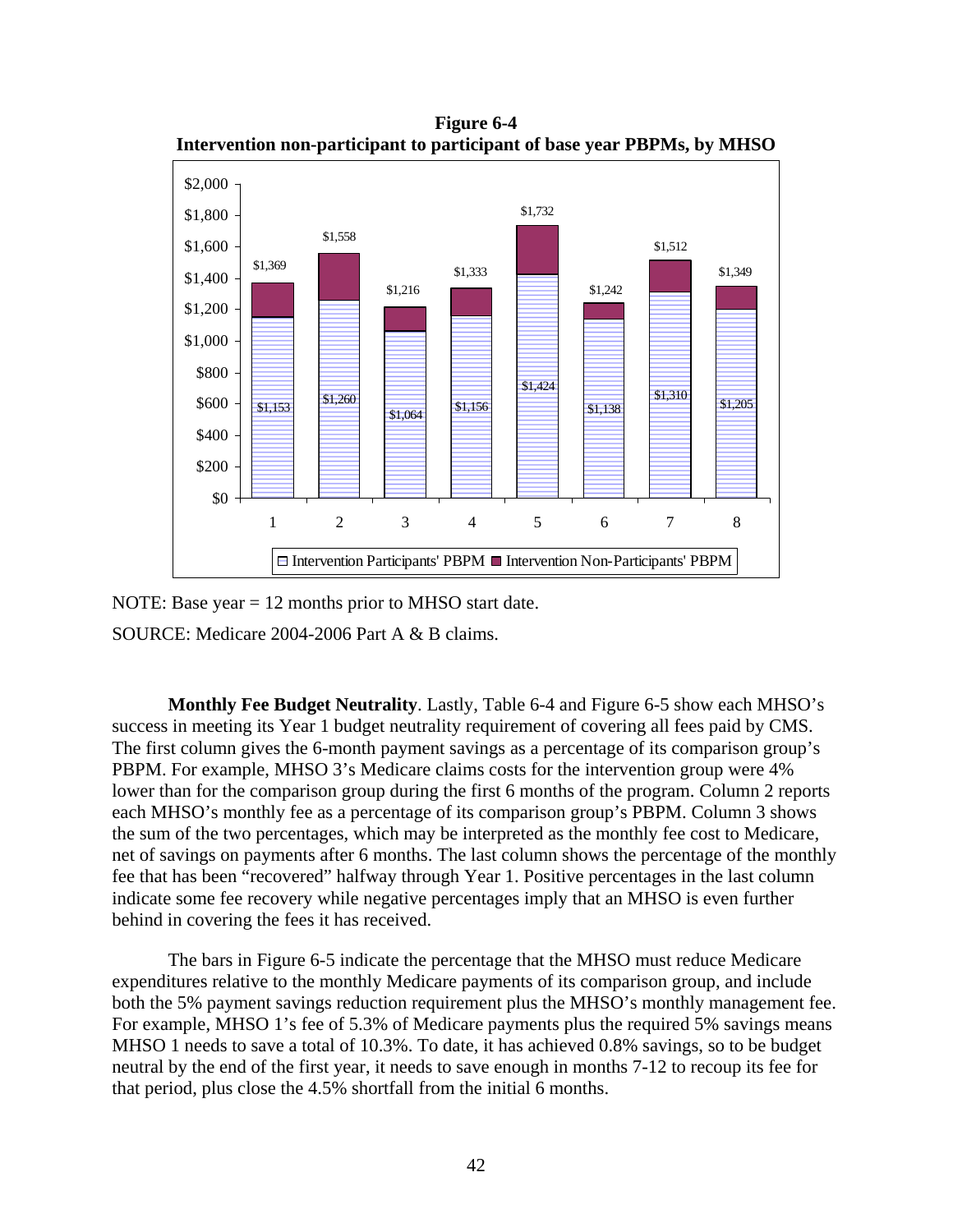| <b>MHSO</b> | % difference<br>intervention/<br>comparison | $%$ monthly fee <sup>2</sup><br>of comparison<br><b>PBPM</b> | % monthly fee<br>net of savings <sup>3</sup> | % of fee<br>recovered <sup>4</sup> |
|-------------|---------------------------------------------|--------------------------------------------------------------|----------------------------------------------|------------------------------------|
|             | $-0.8$                                      | 5.3                                                          | 4.5                                          | 15.1                               |
|             | 1.4                                         | 8.7                                                          | 10.1                                         | $-15.9$                            |
|             | $-4.0$                                      | 11.2                                                         | 7.2                                          | 35.9                               |
|             | $-1.5$                                      | 10.1                                                         | 8.6                                          | 14.5                               |
|             | $-0.2$                                      | 7.8                                                          | 7.6                                          | 2.3                                |
|             | $-1.1$                                      | 9.2                                                          | 8.0                                          | 12.1                               |
|             | $-0.8$                                      | 6.5                                                          | 5.8                                          | 10.7                               |
|             | 3.5                                         | 7.0                                                          | 10.5                                         | $-50.1$                            |

<span id="page-47-0"></span>**Table 6-4 Percentage of monthly management fee recovered through Medicare savings: 6 months** 

NOTE: MHSO = Medicare Health Support Organization.

<sup>1</sup> Intervention minus comparison group PBPM, as percentage of comparison PBPM, during first 6 months of pilot.

 $2$  Monthly fees taken from MHSO cooperative agreement terms and conditions, protocol 6.0. Simple average fees calculated when two fees were negotiated. Comparison PBPM taken from 6-month PBPMs.

3 Column 2 plus column 1.

4 Equals column 3 divided by column 2 minus 1.0 times 100.





<sup>a</sup> Includes both 5% Medicare claims savings plus fee percentage of comparison PBPM.

SOURCE: Medicare 2004-2006 Part A & B claims; MHSO protocol 6.0, terms and conditions.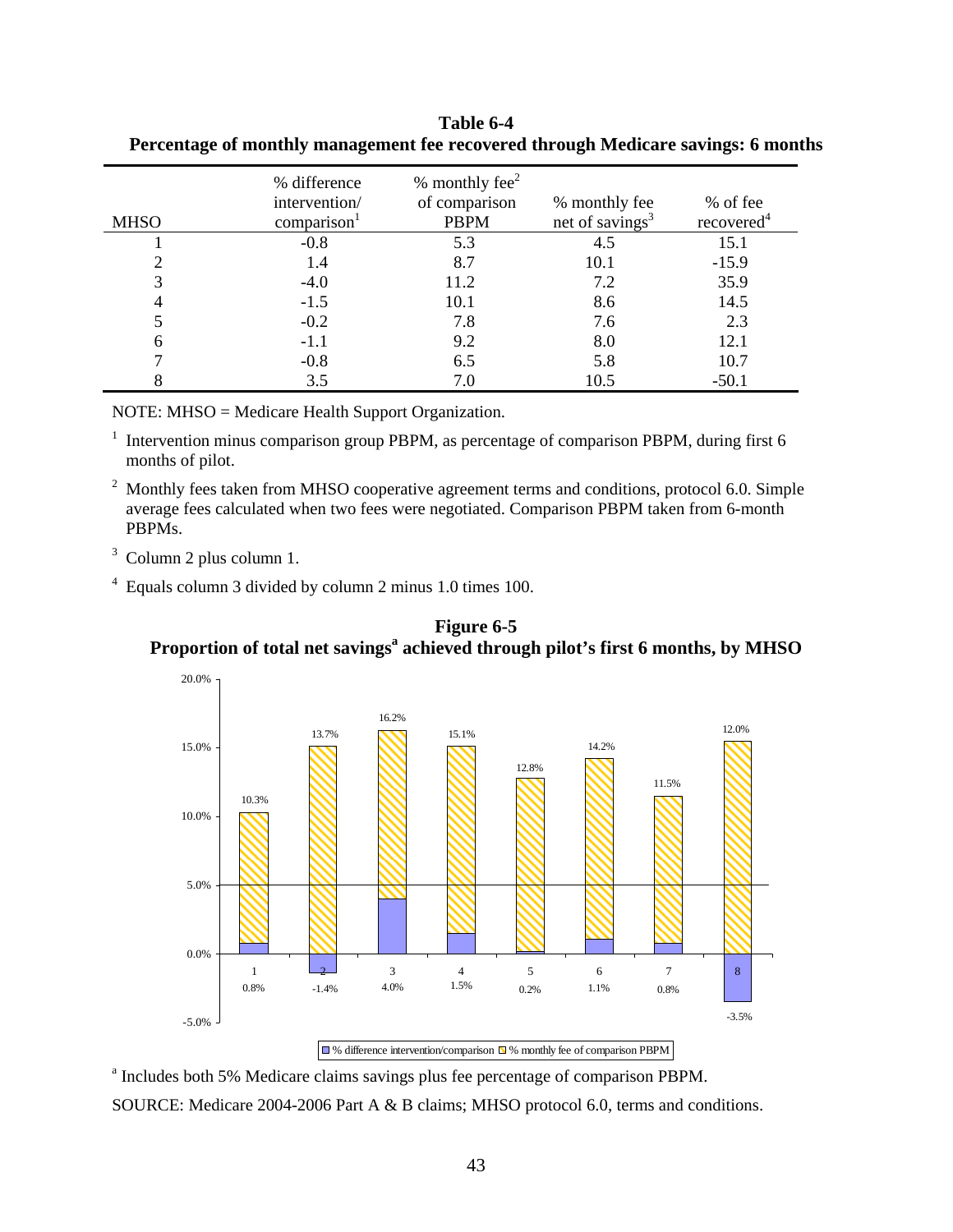Column 1 of Table 6-4 and the dark portions of bars in Figure 6-5 shows that savings on Medicare payments have been generated in six of eight MHSOs. These savings, as a percentage of comparison group monthly PBPMs, range from two-tenths of one percent to 4.0%. Even though MHSO 6 achieves a statistically lower rate of PBPM *growth* than its comparison group in Table 6-2, it has not achieved a statistically lower PBPM after 6 months because its intervention PBPM is 6.1% higher than its comparison group PBPM at its start date (see Figure 6-3). Two MHSOs show higher Medicare expenditures for the comparison group, indicated by positive percentages in the first column of Table 6-4, although MHSO 2 overcomes nearly one-half of its higher base year intervention start-date PBPM during the first 6 pilot months.

Monthly management fees in column 2, as a proportion of comparison group PBPMs, range from a low of 5.3% (MHSO 1) to a high of 11.2% (MHSO 3) and average 8% to 9% of monthly payments. Consequently, to meet Year 1 budget neutrality requires MHSOs to reduce payments 8% to 9%, on average, in order to cover all of the fees they have received. It should be noted that these analyses exclude any adjustment of baseline differences between intervention and comparison PBPMs at the start of the pilot.

Column 3 indicates that MHSOs over the first 6 months have had limited success in covering the fees paid out by Medicare, as evidenced by sizable monthly fees still "uncovered" by savings on Medicare payments. The last column of the table indicates that only MHSO 3 has recovered as much as one-third (35.9%) of its monthly fee through Medicare payment savings after 6 months. However, because MHSO 3 negotiated the highest fee of all eight programs, it still needs to reduce its intervention PBPM another 12% below its comparison group's PBPM over the next 2½ years of the pilot. MHSOs 1 and 4 have recovered (through payment savings) about 15% of their fees, MHSO 6 has recovered 12%, MHSO 7, 10.7%, and MHSO 5, just 2.3%. Both MHSO 2 and MHSO 8 have diverged even further in their attempt to recover the monthly fee paid to them by CMS.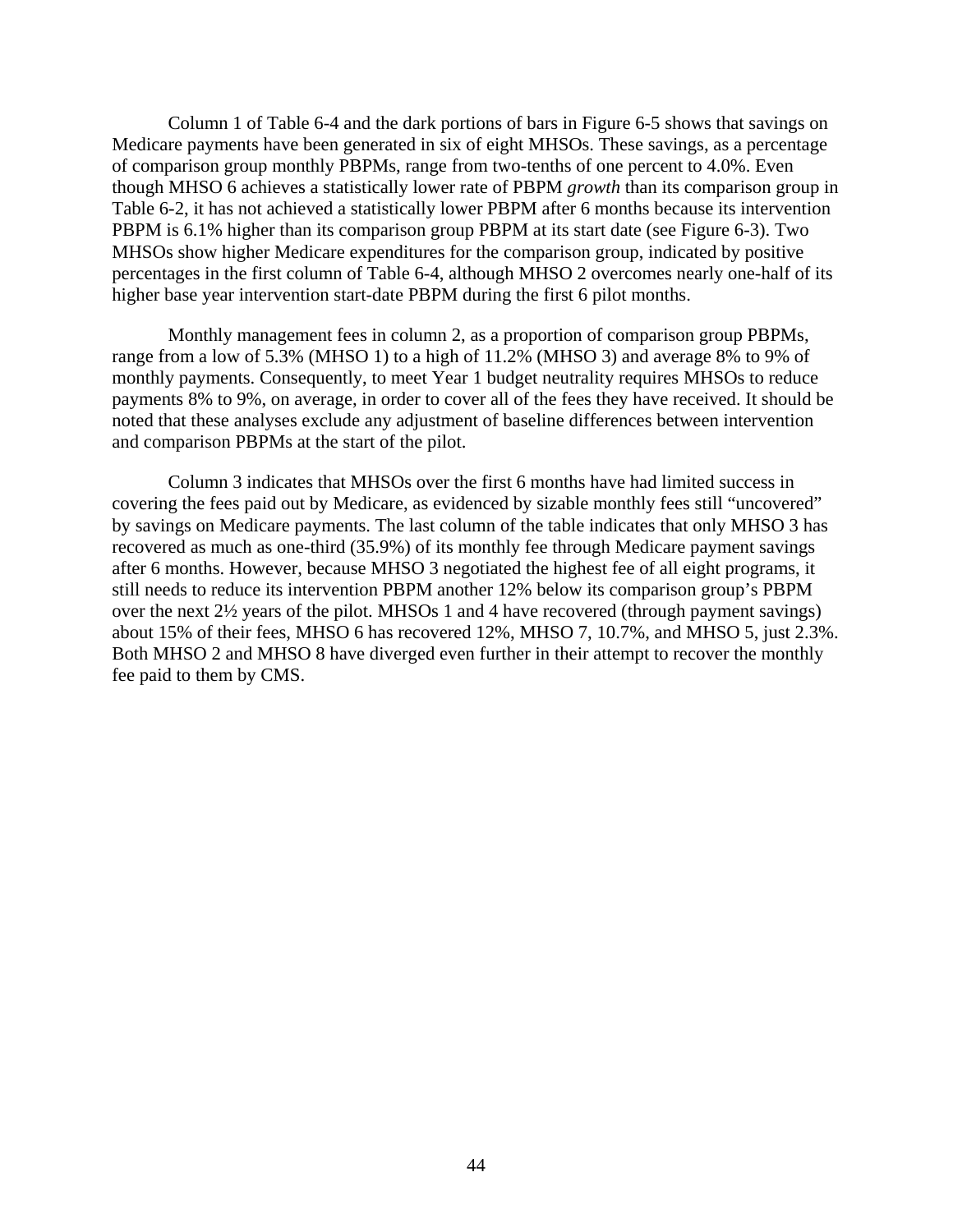### **CHAPTER 7 PHASE I KEY FINDINGS**

<span id="page-49-0"></span>Although we present a large number of findings in this report, this initial evaluation reflects considerably less than 6 months of active care management. Therefore we refrain from drawing any early conclusions with respect to the pilot programs' impact on quality of care or health outcomes. Although preliminary, three key participation and financial findings emerge that have important policy implications for the Centers for Medicare & Medicaid Services' (CMS's) financial reconciliation in Phase I.

It should be kept in mind that RTI has analyzed only the first 6 months of the pilot period and cost savings, which may not be indicative of long-run, or even one-year, savings. That said, CMS may wish to consider changes in the Medicare Health Support (MHS) contract terms and conditions in light of the facts that we presented in this report and in the review of the financial reconciliations based on the first 12 months of program operations.

## **Key Finding: PBPMs are unequal between intervention and comparison group at start date**

We find that the block (stratified) randomization procedure employed effectively created equivalent intervention and comparison populations within each Medicare Health Support Organization (MHSO) at the time of randomization for each of the variables used in the randomization (i.e., three Hierarchical Condition Categories score ranges, Medicaid enrollment, and proportion with heart failure [HF]). We also confirm that the block (stratified) randomization procedure produced similar demographic, disease, and economic burden profiles between the intervention and comparison groups at the time of randomization.

However, unexpected inequalities in per-beneficiary-per-month (PBPM) emerge between randomization and the start date of some MHSOs when one restricts the calculation of the PBPMs to only those beneficiaries who are eligible during the pilot. Thus, during the necessary lag time between the randomization and the pilot go-live dates unintended imbalances in payments for some MHSOs appear. Thus, most MHSOs have higher base-year PBPMs before the start date, relative to their comparison group.

CMS may wish to consider modifying its financial reconciliation protocol by actuarially adjusting the intervention PBPM for any difference from the comparison group in the 12 months just prior to their start date. A complete actuarial analysis should be conducted on base year and program period performance in order to determine appropriate adjustments to make and to better understand the observed dynamics in PBPMs. These differences can be actuarially adjusted and further exploration as to the underlying reasons for the unexpected divergence should be undertaken. Such divergence may represent the influence of a small number of outliers with extreme medical expenditures for which additional statistical adjustment may be warranted.

#### **Key Finding: MHSOs did not engage the most costly beneficiaries**

The second key finding from our early implementation evaluation is that, once the pilot programs began, the participating beneficiaries tend to be a healthier subset of the intervention group. We find that the participant populations are substantively different from both the nonparticipants and the comparison populations across the majority of demographic, health status,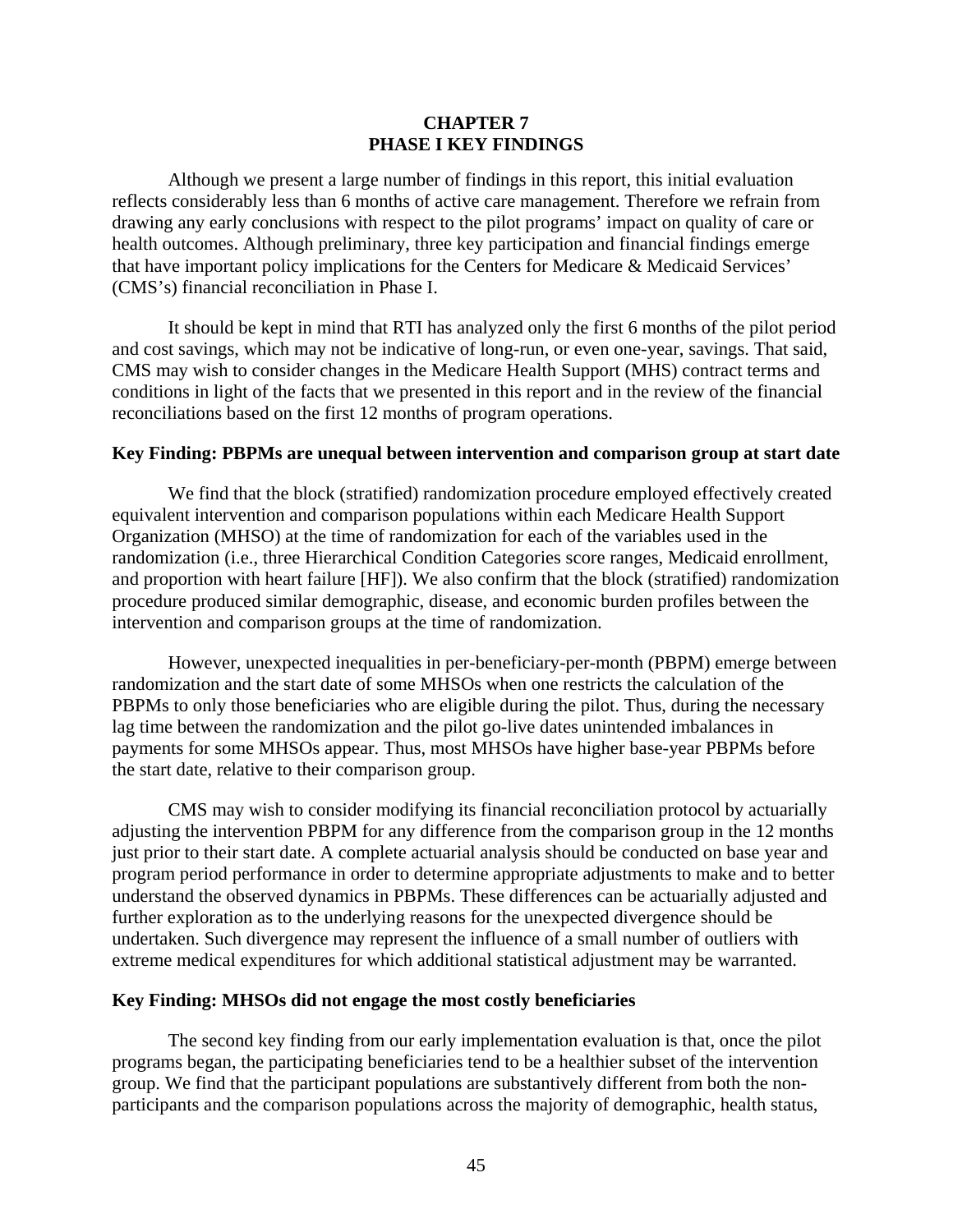utilization, and payment characteristics reviewed. Non-participants are more costly to Medicare in the 6-month period of the pilot than either participants or the comparison group. Thus, the range of participation rates observed across the MHSOs will likely be a factor in the ability of the MHSOs to impact their assigned intervention populations.

CMS may wish to explore specific subpopulations of non-participants, such as those that the MHSOs had the most difficulty locating (i.e., those in nursing homes or other institutional settings), those who were in a health facility for more than 2 weeks during the first 3 months of the pilot, or beneficiaries who died very early in the intervention period. Additional analyses with longer periods of observation may identify beneficiaries for whom care management is less appropriate. More in-depth analyses of these subpopulations may suggest potential design changes for Phase II.

#### **Key Finding: Fees paid to date far exceed savings produced**

The negotiated MHSO monthly fees are a far higher percentage of the comparison groups' PBPMs than the percentage savings on Medicare expenditures through the first 6-month pilot period. Further, MHSO monthly fees are a higher percentage of the comparison groups' PBPMs than the required 5% savings on payments. Fees negotiated by the MHSOs with CMS have not been covered by reductions in costs, let alone an additional 5% savings in Medicare payments. The fee liability accrued during the first 6 months of operations requires savings for the remaining 30 months be even greater in order to achieve the overall financial targets by the end of Phase I.

We also believe that the MHSOs may have substantially overestimated the impact of their intervention on their ability to reduce the stream of beneficiary utilization (particularly inpatient hospital admissions) relative to a comparison group. The MHSOs universally experience at least three non-HF or nondiabetes admissions for every one HF or diabetes admissions. Thus, unless the MHSOs' programs are able to target and prevent hospitalizations for causes other than HF and diabetes, projected cost savings related to reduced hospitalizations are unlikely to materialize. We observe no substantive differences in rates of admissions or readmissions between the intervention and comparison populations during the first 6-month period.

CMS may wish to consider substantial reduction in each MHSO's monthly fee if the Medicare expenditure patterns do not show claims savings for the intervention population soon in order to achieve budget neutrality. A revised fee would need to be constructed to reflect future savings projections, but also factor in fees already paid for which no net savings have occurred in order to achieve the cumulative program savings targets by the end of Year3.